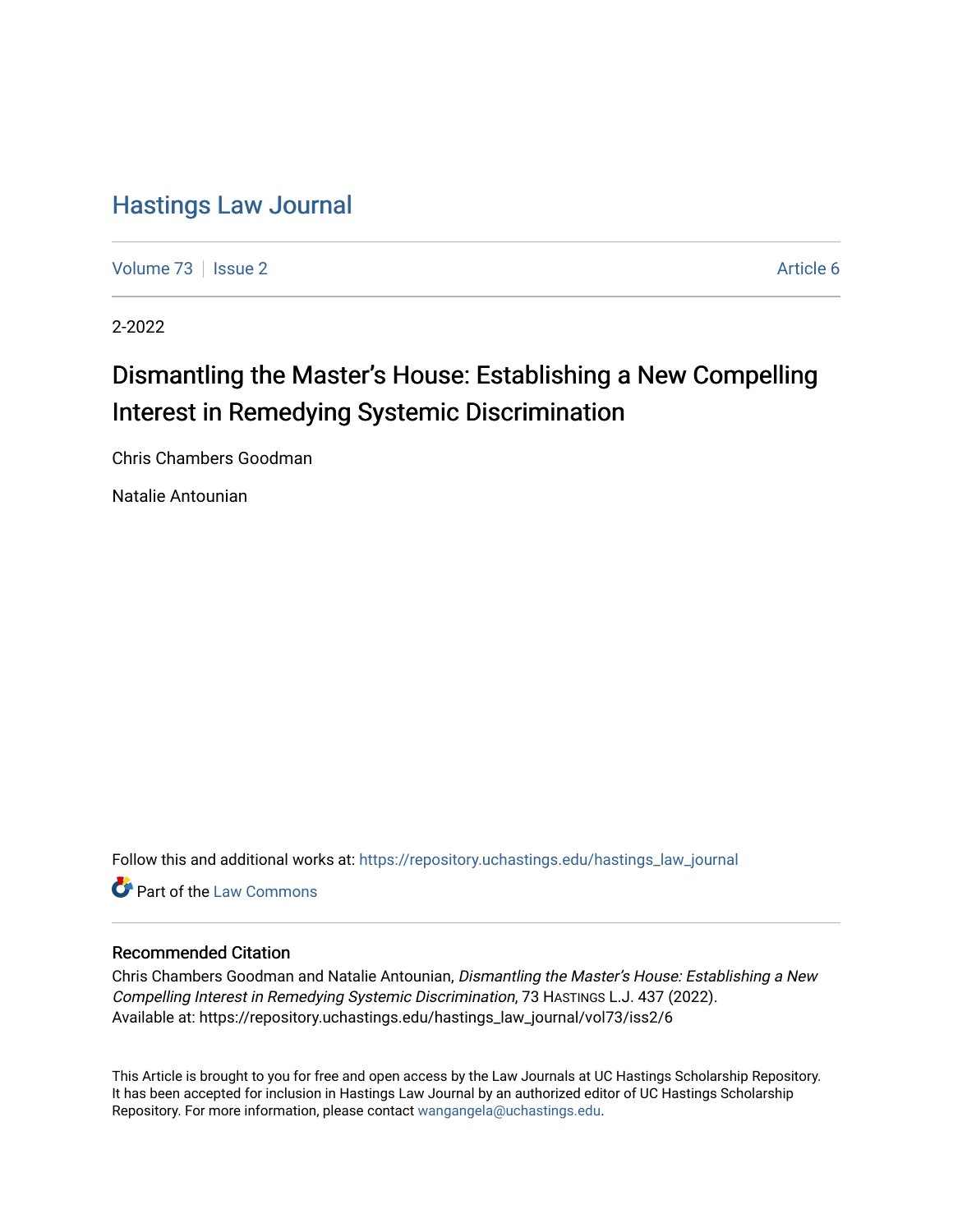## Dismantling the Master's House: Establishing a New Compelling Interest in Remedying Systemic **Discrimination**

CHRIS CHAMBERS GOODMAN† AND NATALIE ANTOUNIAN††

*This Article proposes a new compelling interest to justify affirmative action policies. Litigation has been successful, to a point, in preserving affirmative action, but public support of the diversity and inclusion rationales for race-conscious policies is waning. Equity abhors a vacuum, and so this Article promotes a return to remedial justifications for affirmative action programs and policies. It begins with an overview of the strict scrutiny standard, providing background on what constitutes compelling government interests, and what meets the narrowly tailoring element. After exploring the Court's dismantling of the societal discrimination justification for affirmative action programs, this Article makes the case that remedying systemic discrimination is equivalent to remedying past and present discrimination. Therefore, it should qualify as a compelling government interest. Next, it analyzes the evidence showing how existing affirmative action policies help combat the effects of institutional discrimination through the lens of the litigation at the University of North Carolina, and the Harvard trial, and contrasts the outcomes at the UCs after Proposition 209. The potential sunset of the diversity justification in higher education means that other strategies must be developed now, to fill the void that could occur by 2028, or much sooner as petitions for review are being considered by the Supreme Court as this Article is going to print. The Article concludes by opening the door to the discussion of alternative, nonlitigation strategies for maintaining and enhancing affirmative action with a model statute, building off the requirements in Title VI.*

<sup>†</sup> Straus Research Professor and Professor of Law, Pepperdine Caruso School of Law; J.D., Stanford Law School; A.B. *cum laude*, Harvard College. This Author wishes to express extreme gratitude for the diligent and thorough work of former student, research assistant, and now co-author Natalie Antounian. Additional thanks to Nyla Williams-Edwards, Michael Lewis, and Ashley Jones, who did preliminary research for the article, as well as participants in the Loyola University Chicago Constitutional Law Colloquium where a draft was presented and discussed in November 2020. Reference librarians Don Buffaloe and Kerstin Leistner also provided valuable assistance. This Article is dedicated to students in the inaugural Racial (In)Justice and the Law course I taught in Fall 2020.

<sup>††</sup> Attorney, J.D. Pepperdine Caruso School of Law (2021), M.D.R Pepperdine Caruso School of Law Straus Institute for Dispute Resolution (2021), B.A. University of Southern California (2018). The Author zealously thanks Maral Antounian and John L. Portone, Jr. for their constant love and support. Profound gratitude goes to Vicken G. Antounian for his insightful comments and his persistent encouragement. The Author also thanks Chris C. Goodman for providing the opportunity to work on this superb project. This Article is dedicated to the underrepresented.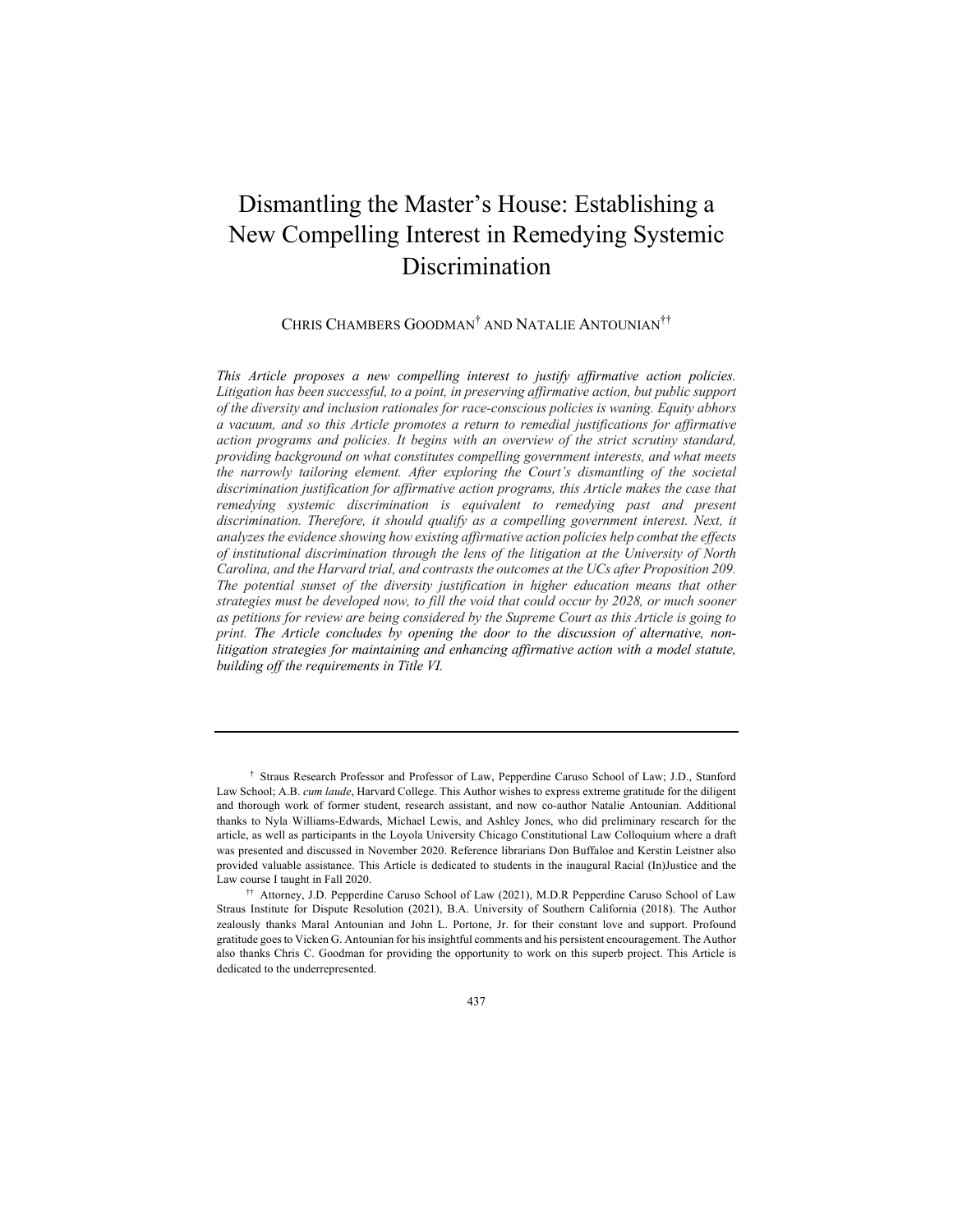## TABLE OF CONTENTS

| THE LEGAL STANDARD FOR REMEDYING DISCRIMINATION  442               |
|--------------------------------------------------------------------|
|                                                                    |
|                                                                    |
| C. NON-REMEDIAL COMPELLING GOVERNMENT INTERESTS  444               |
| D. WHAT IS NOT A COMPELLING GOVERNMENT INTEREST?  447              |
| E. POLICIES UPHELD AS APPROPRIATELY NARROWLY TAILORED  449         |
| II. REMEDYING SYSTEMIC AND INSTITUTIONAL DISCRIMINATION 451        |
| A. THE BASICS OF REMEDYING PAST DISCRIMINATION  451                |
| B. INSTITUTIONAL DISCRIMINATION IS PAST DISCRIMINATION  455        |
| C. INSTITUTIONAL/SYSTEMIC DISCRIMINATION IS ALSO                   |
|                                                                    |
| III. ESTABLISHING THE STRONG BASIS IN EVIDENCE IN HIGHER EDUCATION |
|                                                                    |
|                                                                    |
|                                                                    |
|                                                                    |
|                                                                    |
| IV. ENTRENCHING INSTITUTIONAL DISCRIMINATION AS A COMPELLING       |
|                                                                    |
| A. THE CURRENT JUSTICES OF THE U.S. SUPREME COURT 467              |
|                                                                    |
|                                                                    |
|                                                                    |
| A. DRAFT MODEL STATUTE: REMEDIATING INSTITUTIONAL AND              |
|                                                                    |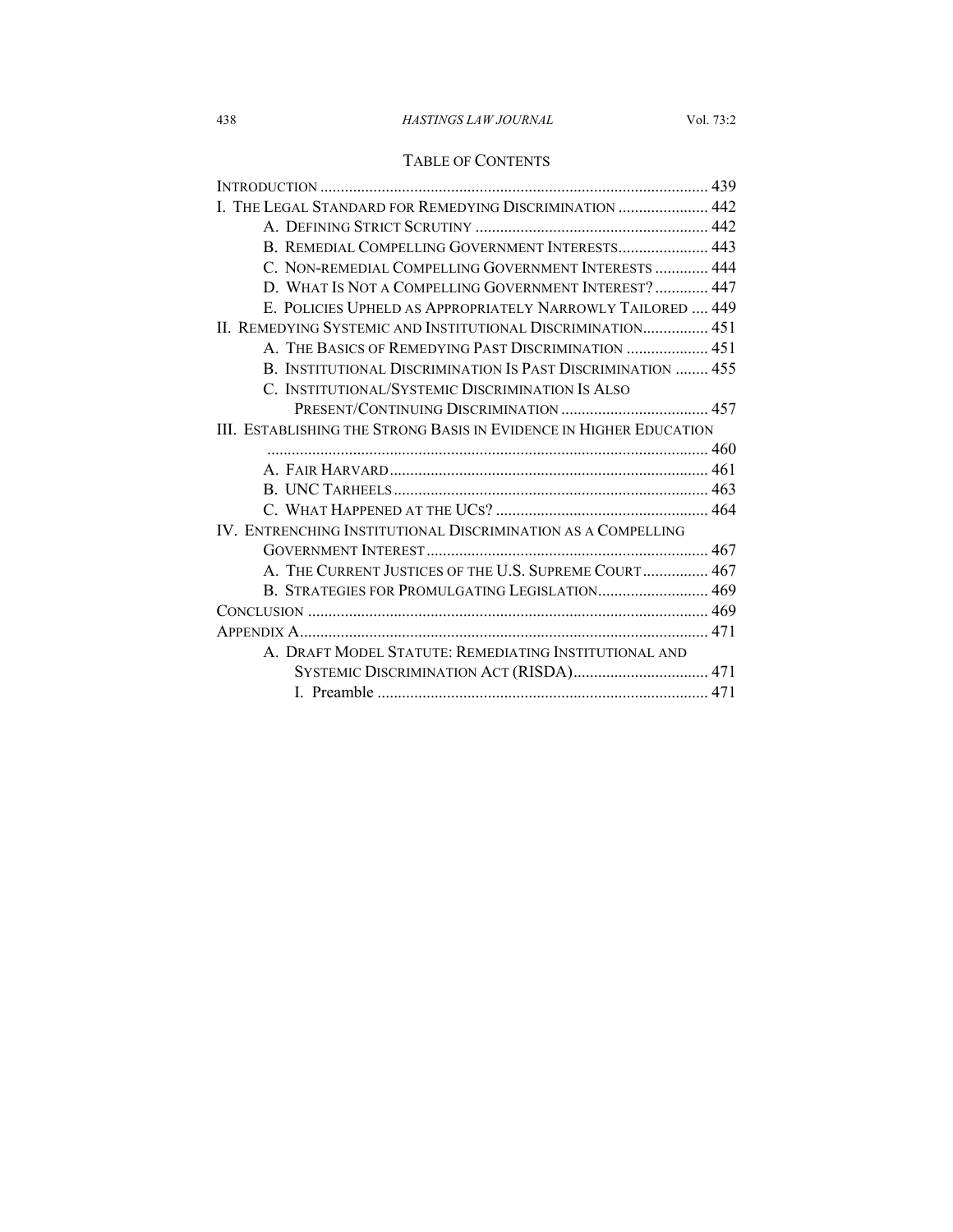#### **INTRODUCTION**

*Then:* Proposition 187 denies services to undocumented immigrants in California.<sup>1</sup> Aspiring gubernatorial candidate Pete Wilson champions Proposition 209, which eliminated affirmative action in California public education, employment, and contracting. Similar initiatives carried over to other states.<sup>2</sup>

*Now*: Black Lives Matter. DACA continues. Qualified immunity for misuses of deadly force is up for review. In higher education, the use of affirmative action has been repeatedly upheld, but the Supreme Court is considering whether to grant a hearing in the latest case involving Harvard College.<sup>3</sup> In California, Proposition 16, which would have overturned Proposition 209, was voted down on the November 2020 ballot, thus continuing the state's prohibition on considering race, ethnicity, color, national origin, or gender in public contracting, employment, and education. Polls show that a majority of the public support affirmative action generally,<sup>4</sup> but oppose the specific use of race and ethnicity in making hiring and admissions decisions.<sup>5</sup> Thus, voter initiatives are not the best way to try to entrench and preserve affirmative action in higher education.

Recent litigation brought cause for concern, but Harvard successfully defended the anti-affirmative action lawsuit at the trial and appellate stages. The University of North Carolina (UNC) had its trial in November 2020, where the Court found that the University did not discriminate against white and Asian American applicants in admission. <sup>6</sup> Thus, litigation has been successful, to a

4. Frank Newport, Opinion, *Affirmative Action and Public Opinion*, GALLUP (Aug. 7, 2020), https://news.gallup.com/opinion/polling-matters/317006/affirmative-action-public-opinion.aspx. In February 2019, Gallup published the results of a November and December 2018 survey and found that support for affirmative action programs was growing. They polled 6,502 people and 65% or respondent favored affirmative action programs for women and 61% favored affirmative action programs for minorities generally.

5. *Id*. Also, in February 2019, the Pew Research Center published the results of a January and February 2019 survey and found that 73% of its respondents said that race or ethnicity should not be a factor in college admissions decisions. Nikki Graf, *Most Americans Say Colleges Should Not Consider Race or Ethnicity in Admissions*, PEW RSCH. CTR. (Feb. 25, 2019), https://www.pewresearch.org/fact-tank/2019/02/25/mostamericans-say-colleges-should-not-consider-race-or-ethnicity-in-admissions.

6. Stephanie Saul, *University of North Carolina Can Keep Affirmative Action, Judge Rules*, N.Y. TIMES, Oct. 18, 2021, at A16; *see also*, Kate Murphy, *Trial on UNC-Chapel Hill's Race-Related Admissions Ends, But Ruling Could Take Months*, NEWS & OBSERVER (Nov. 19, 2020, 7:14 PM), https://www.newsobserver.com/ news/local/education/article247284969.html. A petition was filed in the United States Supreme Court on

<sup>1</sup>. *California Proposition 187, Prohibit Undocumented Immigrants from Using Public Healthcare (1994)*, BALLOTPEDIA, https://ballotpedia.org/California\_Proposition\_187,\_Prohibit\_Undocumented\_ Immigrants\_from\_Using\_Public\_Healthcare,\_Schools,\_and\_Social\_Services\_Initiative\_(1994) (last visited Jan. 24, 2022)

<sup>2.</sup> Including Michigan, despite the apparent victory retaining affirmative action in *Grutter v. Bollinger*. Grutter v. Bollinger, 539 U.S. 306, 310 (2003) (holding that the Equal Protection Clause does not prohibit the University of Michigan Law School's narrowly tailored use of race in admissions decisions to further a compelling interest in obtaining the educational benefits that flow from a diverse student body).

<sup>3.</sup> Vivi E. Lu & Dekyi T. Tsotsong, *Supreme Court Delays Decision on Reviewing Harvard Admissions Lawsuit*, HARV. CRIMSON (June 15, 2021, 12:22 PM), https://www.thecrimson.com/article/2021/6/14/supremecourt-delays-hearing-admissions-lawsuit.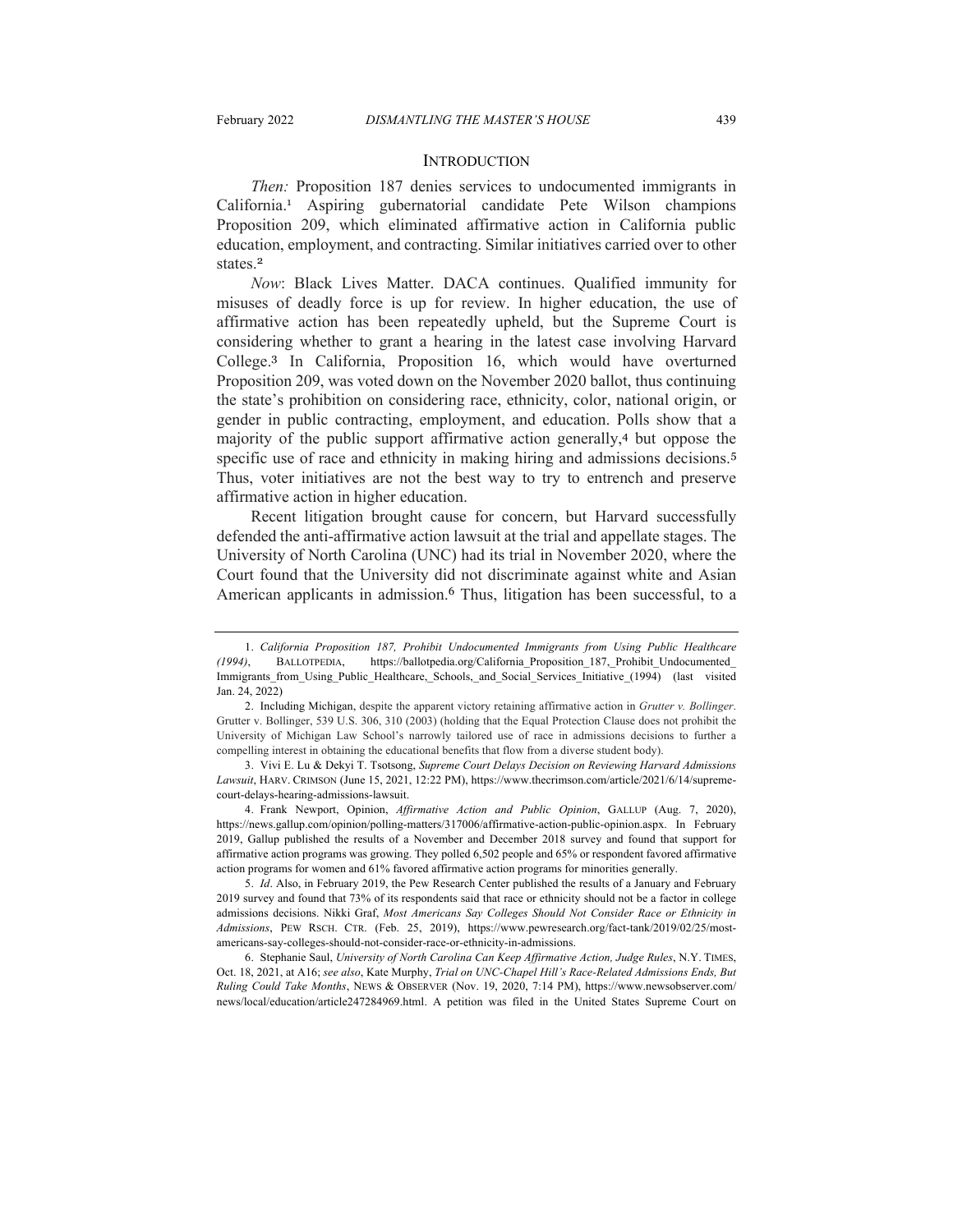point, in preserving affirmative action. But the composition of the current U.S. Supreme Court suggests that the majority will be receptive to plaintiffs challenging affirmative action programs. Support of the diversity and inclusion rationales may be waning, and the 2028 "sunset" clause language in Justice O'Connor's *Grutter*<sup>7</sup> opinion provides a strong justification for the Court to reconsider diversity as a compelling government interest in higher education before the end of this decade. Equity abhors a vacuum, and so this Article promotes a return to remedial justifications for affirmative action programs and policies.

Since *Wygant v. Jackson Board of Education*<sup>8</sup> and *City of Richmond v. J.A. Croson Co.*, <sup>9</sup> the U.S. Supreme Court has held that remedying "societal discrimination" is not a compelling interest to justify race-conscious programs, but remedying present discrimination is.<sup>10</sup> This Article posits that "institutional discrimination" is past discrimination multiplied and perpetuated. It will analyze how dismantling institutional discrimination meets the compelling government interest in remedying past discrimination. Just as separate was inherently unequal, restricting government actors from taking race-conscious steps to reduce and eventually eliminate institutional discrimination means inequities will remain.

When segregation is *de facto*, which means that it is not based on laws but rather based on individual choices,<sup>11</sup> the current Supreme Court doctrine holds that it violates the Constitution to take racially explicit steps to reverse it.<sup>12</sup> Because the Court majorities have viewed racial discrimination as occurring when a racist individual externalizes, or intentionally acts upon, feelings of bias and prejudice, it is also fair to say that racial discrimination occurs when institutional processes function to unfairly disadvantage a racial group. Thus, *de facto* discrimination should be remediable; it should be considered a compelling interest sufficient to justify a race-conscious remedy under the strict scrutiny test. In the education context, for instance, it illustrates the unfair and

November 11, 2021, and the issue has been briefed and submitted for conference in January, 2022. *Students for Fair Admissions, Inc. v. University of North Carolina, No. 21-707*, U.S. SUPREME CT., https://www.supremecourt.gov/docket/docketfiles/html/public/21-707.html (last updated Jan. 10, 2022).

<sup>7.</sup> *Grutter*, 539 U.S. at 310.

<sup>8.</sup> 476 U.S. 267, 294 (1986) (applying strict scrutiny to invalidate the Jackson Board of Education's layoff scheme under which nonminority teachers were laid off while minority teachers with less seniority, including probationary teachers, were retained; known as the seminal case for the "strong basis in evidence standard" for affirmative action programs).

<sup>9.</sup> 488 U.S. 469, 561 (1989) (holding that the minority set-aside program of Richmond, Virginia, which gave preference to minority business enterprises (MBE) in the awarding of municipal contracts was unconstitutional under the Equal Protection Clause).

<sup>10.</sup> *Id.* at 498; *see also Wygant*, 476 U.S. at 277.

<sup>11.</sup> Parents Involved in Cmty. Schs. v. Seattle School Dist. No. 1, 551 U.S. 701, 788–89 (2007) (Kennedy, J., concurring).

<sup>12.</sup> Adarand Constructors, Inc. v. Peña, 515 U.S. 200, 240 (1995) (Thomas, J., concurring) (holding that contested segregation is *de facto,* or not created by government policy, and taking racially explicit steps to reverse *de facto* segregation would violate the Constitution).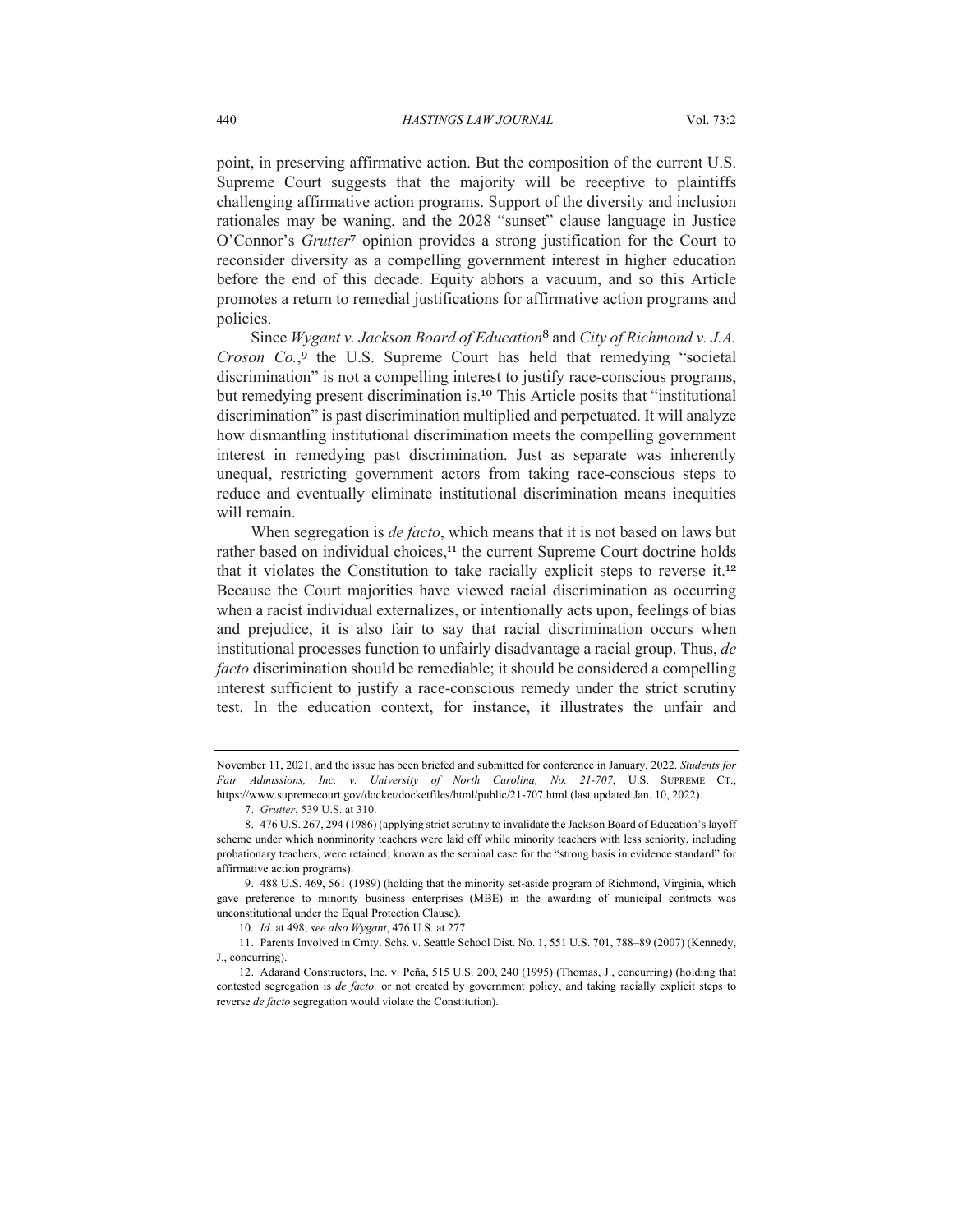discriminatory treatment many minority students experience under a school district's "race-neutral policies."<sup>13</sup>

Part I of this Article begins with an overview of the strict scrutiny standard, providing background on what are and are not compelling government interests, and what meets the narrowly tailored element. After exploring the Court's dismantling of the societal discrimination justification for affirmative action programs, Part II makes the case that remedying institutional discrimination is equivalent to remedying past and present discrimination and therefore should be a compelling government interest. The artificial distinction between *de jure* and *de facto* discrimination<sup>14</sup> ignores the law's complicity in constructing institutional and systemic discrimination. As *Adarand*<sup>15</sup> deconstructed the distinction between invidious and benign preferences, years of social science research and data have shown that the present effects of past discrimination have maintained racial disparities along nearly every facet of American life, including employment, wealth, education, home ownership, health care, and incarceration.<sup>16</sup> Part II also explains how a different and more inclusive outcome regarding the Court's interpretation of *de facto* segregation would be an appropriate change to reduce the impact of current systemic discrimination in our nation's public education system.

Part III analyzes the evidence showing how existing affirmative action policies help combat the effects of institutional discrimination through the lens of the current litigation at the University of North Carolina, the recent Harvard trial, and the outcomes at the University of California schools (the "UCs") after the elimination of affirmative action in 1996, which undermined that system's ability to realize the compelling government interest in obtaining the educational benefits that flow from diversity. The potential sunset of the diversity justification in higher education means that other strategies need to be developed now to fill the void that could occur before 2028. Part IV concludes the Article with a brief discussion of why U.S. Supreme Court litigation is not likely to

<sup>13.</sup> Anna J. Egalite & Brian Kisida, *The Many Ways Teacher Diversity May Benefit Students*, BROOKINGS: BROWN CNTR. CHALKBOARD (Aug. 19, 2016), https://www.brookings.edu/blog/brown-centerchalkboard/2016/08/19/the-many-ways-teacher-diversity-may-benefit-students (A recent study by the Brookings Institution demonstrates that the potential benefits of increased teacher diversity extend well beyond standardized test scores, raising important questions about lost opportunities caused by the underrepresentation of minority teachers in America today).

<sup>14.</sup> The former refers to those distinctions that the law requires to be made, such as the separate but equal laws during the Jim Crow period, as the Latin term means "by law." The latter refers to distinctions that are "by fact," in Latin, which many believe result not from law, but from the conduct of individuals, institutions, and other policies. The concepts of systemic and institutional discrimination challenge these notions.

<sup>15.</sup> *Adarand*, 515 U.S. at 241.

<sup>16.</sup> Dina Gerdeman, *Minorities Who 'Whiten' Job Resumes Get More Interviews*, HARV. BUS. SCH.: WORKING KNOWLEDGE (May 17, 2017), https://hbswk.hbs.edu/item/minorities-who-whiten-job-resumes-getmore-interviews (a recent study by Harvard University found that when Blacks "whitened" their resumes when applying for jobs—for example, by using "American" sounding names—they got more callbacks for corporate interviews; 25% of Black candidates received callbacks from their whitened resumes, while only 10% got calls back when they left ethnic details on their resume).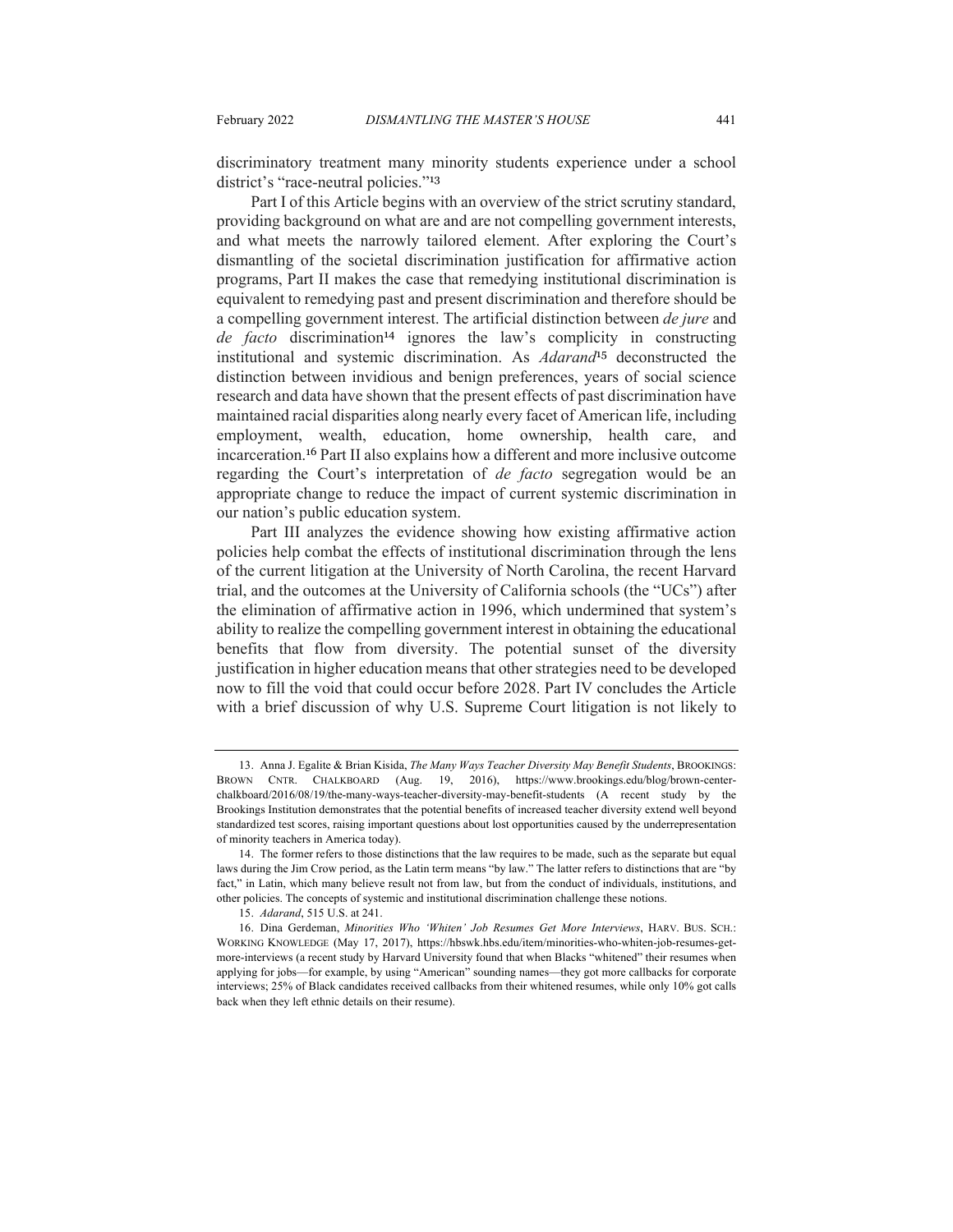preserve affirmative action, and suggests that a better route is in drafting model legislation, building off the requirements in Title VI, to mandate affirmative action in public education as a remedy for institutional and systemic discrimination.

## I. THE LEGAL STANDARD FOR REMEDYING DISCRIMINATION

This Part provides a summary of the evolution of the strict scrutiny standard, identifying compelling government interests, and which policies and programs meet the narrow tailoring requirement.

## A. DEFINING STRICT SCRUTINY

All racial classifications, imposed by any federal, state, or local governmental actor, must be analyzed by the reviewing court under strict scrutiny. Such classifications are constitutional only if they use narrowly tailored means that further compelling governmental interests.<sup>17</sup>

The federal government has long supported affirmative action in federal procurement programs,<sup>18</sup> and these affirmative action programs have been continually expanded and reauthorized.<sup>19</sup> The United States Supreme Court has given deference to race-conscious federal programs—provided originally that the motivation for their implementation was benign. For example, affirmative action programs and minority participation goals, implemented to help underrepresented minorities in a particular area or sector of the economy, gained Supreme Court approval.<sup>20</sup> *City of Richmond v. J.A. Croson Co.* then eliminated the distinction between *benign* and *invidious* racial classifications and determined that the amount of deference afforded to state and local programs would be dependent upon the history of discrimination in a particular state or locality.<sup>21</sup>

Then, in *Adarand Constructors, Inc., v. Pena*, the Court determined that even federal programs enacted for a benign purpose would be subject to strict scrutiny, based on the principles of "skepticism," "consistency," and

<sup>17.</sup> *See Wygant*, 476 U.S. at 280.

<sup>18.</sup> Exec. Order No. 11246, 3 C.F.R. 567 (1966) (Executive Order signed by President Lyndon B. Johnson to establish requirements for non-discriminatory practices in hiring and employment and the duty on the part of U.S. government contractors to take affirmative steps to ensure non-discrimination).

<sup>19.</sup> *See SBA's Minority Business Development Program: Hearing Before the H. Comm. on Small Bus.*, 102d Cong. 2-3 (1992) (statement of Hon. John J. LaFalce empathetically recognizing the need for implementation of the Minority Business Development Reform Act of 1988 and explaining that much more effort is required in order to achieve the Act's goal of assisting minority businesses to the extent that they are able to compete for government contracts).

<sup>20.</sup> *See* Fullilove v. Klutznick, 448 U.S. 448, 490 (1980) (affording latitude to Congressional programs in which race-based classifications are motivated for remedial purposes).

<sup>21.</sup> *Croson*, 488 U.S. at 499–504 (characterizing a race-based program where a pattern of invidiously discriminatory acts are present as legitimate by claiming that since there is absolutely no evidence of past discrimination against Spanish-speaking, Oriental, Indian, Eskimo or Aleut persons in any aspect of the city's construction industry, the Plan's random inclusion of those groups strongly impugns the city's claim of remedial motivation).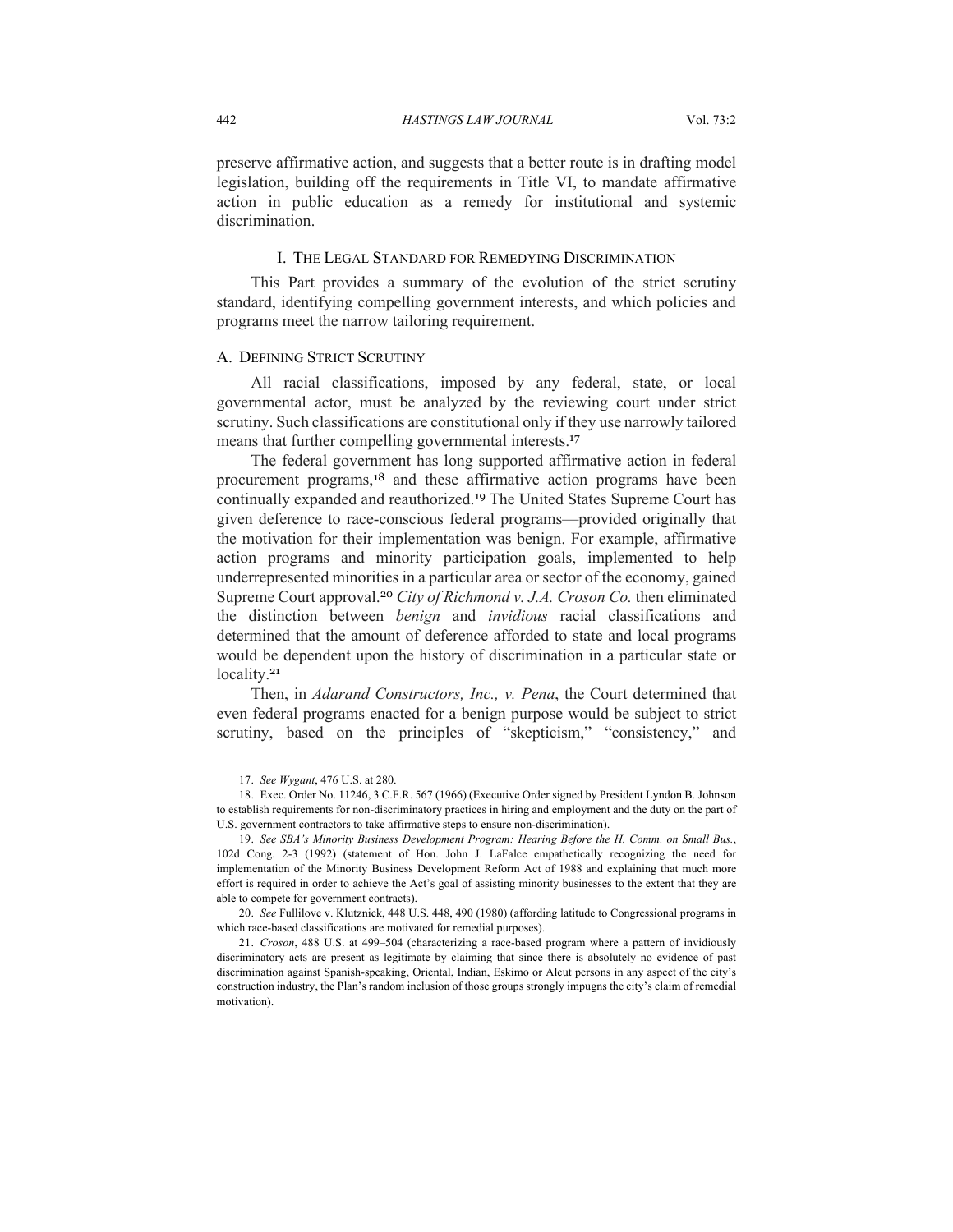"congruence."<sup>22</sup> While a substantial debate remains about the role that the motivation behind governmental acts should play in determining whether a preference is permissible or unconstitutional,<sup>23</sup> in *Adarand*, the United States Supreme Court settled the issue for the foreseeable future.<sup>24</sup>

A strict scrutiny analysis is now required whenever a race-based classification is enacted by any governmental agency or entity, regardless of whether the classification results in a benefit or a burden to a class of people based on race or ethnicity.<sup>25</sup> The strict scrutiny test has two prongs. The first prong requires the court to determine whether there is a compelling governmental interest sufficient to justify the race-based classification.<sup>26</sup> The second prong of the strict scrutiny test requires a determination that the means used be narrowly tailored to accomplish the compelling governmental interest.<sup>27</sup> Despite the Supreme Court's assertion that strict scrutiny was not "strict in theory, but fatal in fact,"<sup>28</sup> race-based classifications almost always fail the test and are struck down as a result.<sup>29</sup>

There are two types of governmental interests: *remedial interests*, such as remedying the present effects of past discrimination, and *non-remedial interests*, such as promoting educational diversity.

## B. REMEDIAL COMPELLING GOVERNMENT INTERESTS

Courts have generally found interests in remedying past acts of discrimination to be compelling to satisfy strict scrutiny.<sup>30</sup> For example, in *United Steelworkers of America v. Weber*, the U.S. Supreme Court upheld the affirmative action program Kaiser Aluminum and Chemical Corporation implemented within their training platform to combat present effects of past

28. *Id*. at 247.

<sup>22.</sup> *Adarand*, 515 U.S. at 276 (adhering to the use of strict scrutiny for both classifications that are blatantly motivated by notions of racial inferiority as well as for classifications that appear to be benign).

<sup>23.</sup> *Compare* Charles R. Lawrence, III, *The Id, the Ego, and Unconscious Racism*, 39 STAN. L. REV. 317, 322–24 (1989) (asserting the harm can result regardless of the intent of governmental actors), *with Washington v. Davis*, 426 U.S. 229, 246(1976) (holding that racial discrimination case under the Fourteenth Amendment requires proof of discriminatory motive or intent, and not simply discriminatory impacts).

<sup>24.</sup> *See* Harvey Gee, *From the Pre-Bakke Cases to the Post-Adarand Decisions: The Evolution of Supreme Court Decisions on Race and Remedies*, 16 GEO. IMMIGR. L.J. 173, 176 (2001).

<sup>25.</sup> *See Adarand*, 515 U.S. at 227.

<sup>26.</sup> *Id.* at 235.

<sup>27</sup>. *Id.*

<sup>29.</sup> *See* Jed Rubenfeld, *Affirmative Action*, 107 YALE L.J. 427, 433–34 (1997) (noting that the strict scrutiny test has been applied to invalidate preferences in voting districts and government contracts). *But see*  United States v. Paradise, 480 U.S. 149, 166–67 (1987) (holding that a program which sought to remedy past discrimination against blacks was sufficiently narrowly tailored).

<sup>30.</sup> *See Students for Fair Admissions, Inc. v. President of Harv. Coll.*, 397 F.Supp.3d 126, 245 (D. Mass. 2015) (holding that Harvard University's admissions practices meet constitutional requirements and do not discriminate against Asian Americans); *see also Students for Fair Admissions, Inc. v. Univ. of N.C. Chapel Hill*, No. 1:14CV954, 2019 WL 4773908, \*1 (M.D.N.C. Sep. 30, 2019) (holding that a trial is required to develop all of the facts necessary to determine whether UNC's practices are narrowly tailored to achieve the goal of diversity because, generally, a university may institute a race-conscious admissions program in an effort to obtain the educational benefits that flow from student body diversity).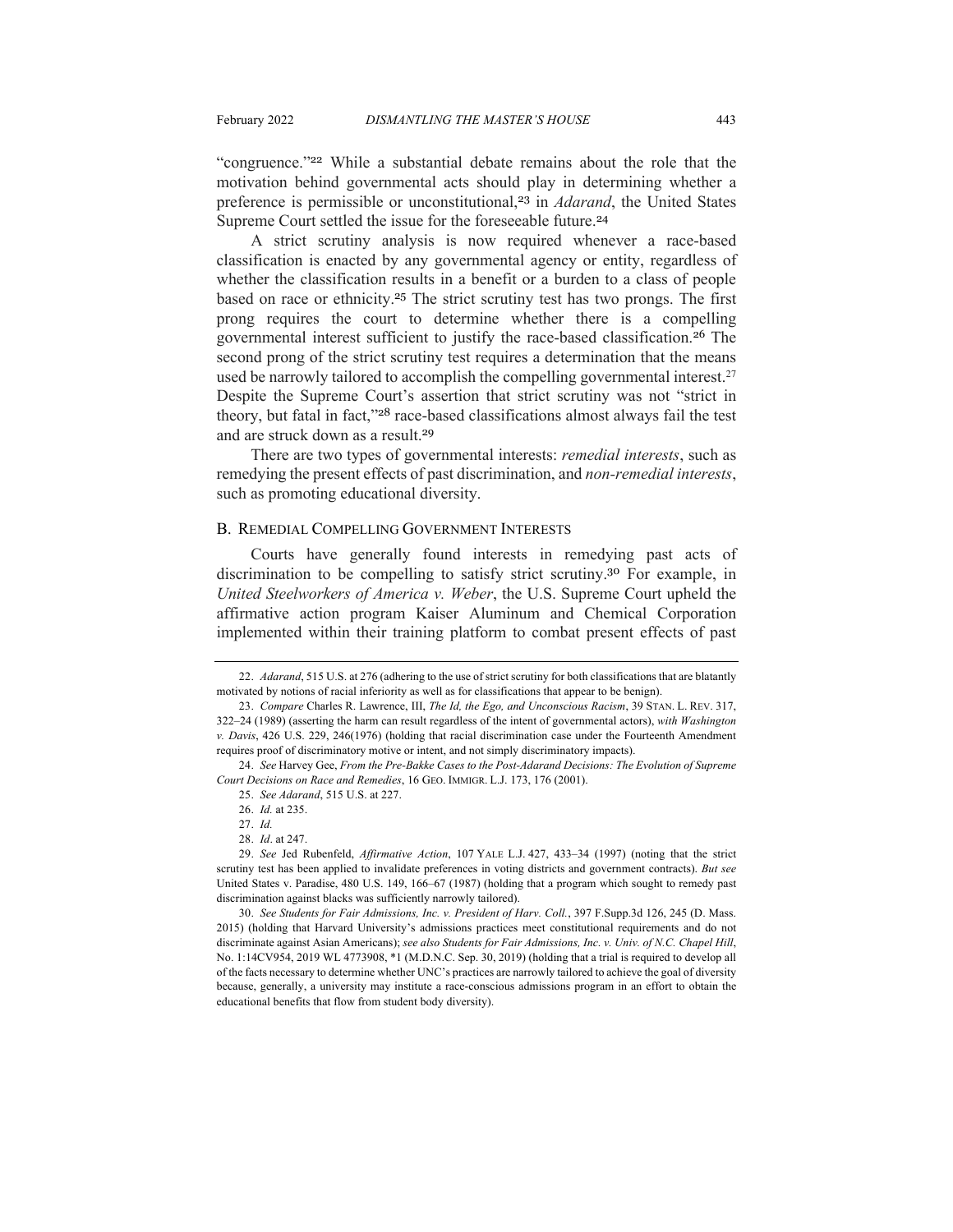discrimination.<sup>31</sup> As part of a collective agreement with the United Steelworkers of America, Kaiser Aluminum and Chemical Corporation implemented an affirmative action program that reserved half of the positions in the program for workers of color until the percentage of such workers in the plant corresponded with the percentage of such workers in the labor force.<sup>32</sup> The U.S. Supreme Court upheld the program as within the scope of the Civil Rights Act of 1964 by approving the manner in which the program was structured to open employment opportunities for African Americans in occupations that had been traditionally closed to them.<sup>33</sup>

It is important to note that a compelling interest does not forever remain compelling. In *Flax v. Potts*, the Fifth Circuit reiterated the principle that courtordered desegregation plans were designed to remedy constitutional violations only; district courts should, therefore, weigh school districts' compliance with court orders in the light of the original constitutional violation.<sup>34</sup> If the school district paid its "penance," so to speak, and complied with whatever orders the court issued, then the court's jurisdiction would effectively end.<sup>35</sup> The Fifth Circuit further stated that "to continue supervision once the constitutional wrong is righted . . . 'effectively changes the constitutional measure of the wrong itself: it transposes the dictates of the remedy for the dictates of the constitution . . . .'"<sup>36</sup> Thus, a compelling interest apparently dissolves after the discriminating state actor complies with court orders regarding its resolution even when the harm from the discrimination remains and continues.

## C. NON-REMEDIAL COMPELLING GOVERNMENT INTERESTS

The U.S. Supreme Court has been divided over whether non-remedial interests, such as increasing employment opportunities for minority businesses or promoting diversity, are compelling to satisfy strict scrutiny.<sup>37</sup> Thus far,

<sup>31.</sup> *United Steelworkers of America v. Weber*, 443 U.S. 193, 209 (1979) (holding that Title VII of the Civil Rights Act of 1964 did not bar employers from favoring women and minorities).

<sup>32.</sup> *Id*. at 198.

<sup>33.</sup> *Id*. at 209.

<sup>34.</sup> *Flax v. Pott*s, 915 F.2d 155, 164 (1990) (holding that the remaining portion of the Fort Worth Independent School District's (FWISD) Desegregation Plan, which deals with the busing of second and third grade students at nineteen elementary schools be eliminated at the beginning of the 1988–89 school year because "the stain of white supremacy has been removed").

<sup>35.</sup> Missouri v. Jenkins, 515 U.S. 70, 100 (1995) (holding that while a school's desegregation plan for their city district could be an appropriate remedy for *de jure* segregation, indefinite extensions of that remedy would not be; a connection to current *de facto* segregation was not established in this case).

<sup>36.</sup> *Flax*, 915 F.2d at 159.

<sup>37.</sup> For instance, portions of Justice O'Connor's opinion in *Croson* and her dissenting opinion in *Metro Broadcasting* appear to cast doubt on the validity of non-remedial affirmative action programs. In one passage in her opinion in *Croson*, Justice O'Connor stated that affirmative action must be "strictly reserved for remedial settings." *Croson*, 488 U.S. at 493. Echoing that theme in her dissenting opinion (joined by Chief Justice Rehnquist and Justices Kennedy and Scalia) in *Metro Broadcasting*, Justice O'Connor urged that strict scrutiny also apply to federal affirmative action measures, and asserted that under that standard, only one interest has been "recognized" as compelling enough to justify racial classifications: "remedying the effects of racial discrimination." See Metro Broad., Inc. v. FCC, 497 U.S. 547, 612 (1990) (O'Connor, J., dissenting). However,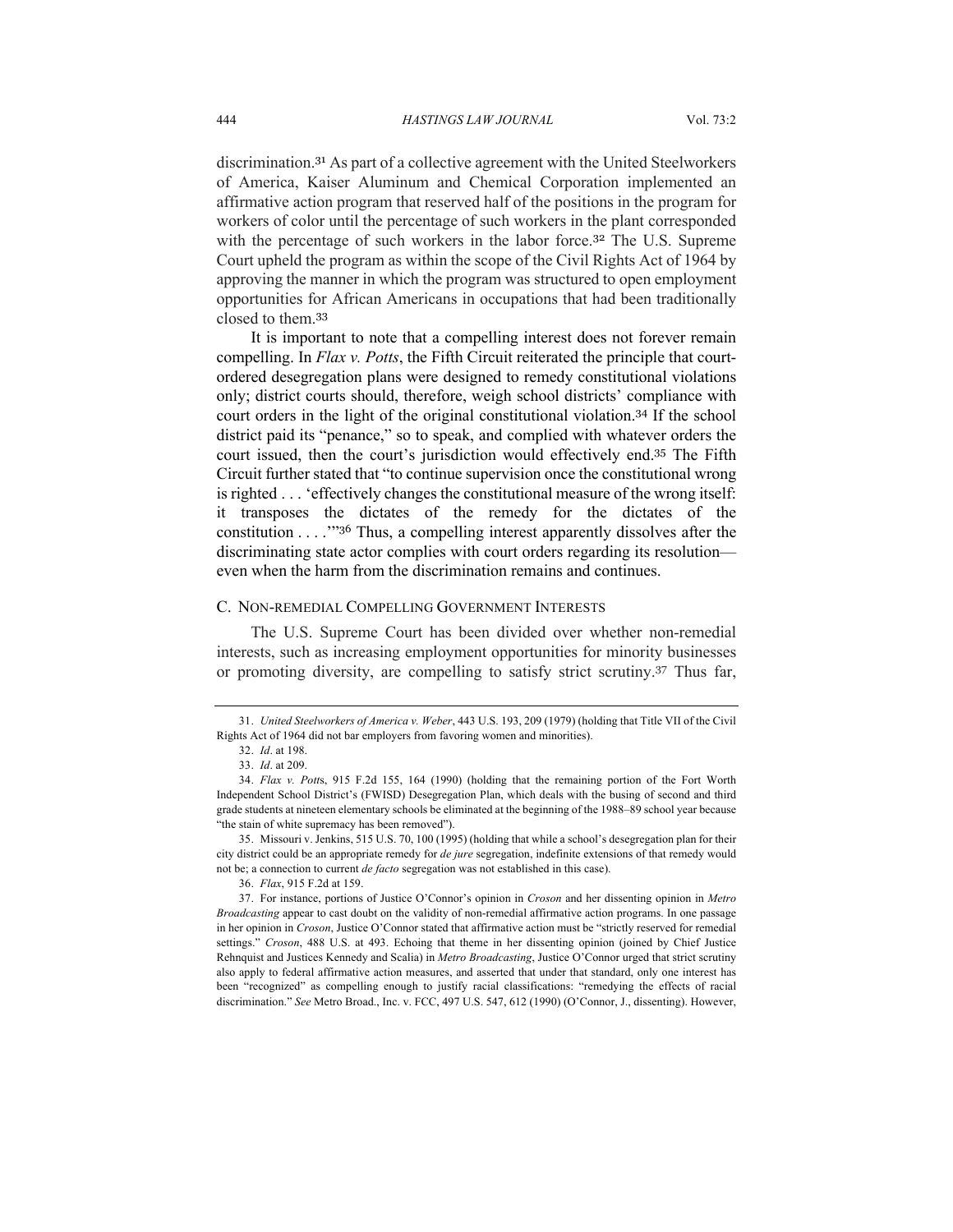diversity in higher education is the only non-remedial interest consistently held to be compelling.<sup>38</sup> The Court has also recognized that the benefits of diversity expand from the university to the larger society.<sup>39</sup>

The Court narrowed its interpretation of permissible compelling governmental interests in support of affirmative action programs in *Adarand*. 40 In 1989, the U.S. Department of Transportation (DOT) awarded a Colorado highway contract to Mountain Gravel and Construction Company.<sup>41</sup> Mountain Gravel subcontracted with the lowest bid coming from Adarand Constructors.<sup>42</sup> Another company, Gonzales Construction, submitted a higher bid.<sup>43</sup> However, Gonzales Construction was certified by the Small Business Administration as a disadvantaged business (a business owned by racial or ethnic minority groups or women); therefore, Mountain Gravel gave Gonzales Construction the contract due to the financial incentives from the DOT for using a disadvantaged business.<sup>44</sup>

Adarand filed suit in federal court, arguing that the subcontracting incentives were unconstitutional.<sup>45</sup> The U.S. Supreme Court ruled in favor of Adarand, holding that the "presumption of disadvantage based on race alone, and consequent allocation of favored treatment, is a discriminatory practice that violates the equal protection principle embodied in the Due Process Clause of the Fifth Amendment."<sup>46</sup>

The principles of *Adarand* were adopted by the California Supreme Court in *Hi-Voltage Wire Works, Inc., v. City of San Jose*. <sup>47</sup> There, the California Supreme Court determined that even meeting the strict scrutiny test is not a sufficient justification for a race-conscious remedy in the state of California,  $48$ after the passage of Proposition 209, which amended the state constitution to

in *Wygant*, Justice O'Connor said that there might be governmental interests other than remedying discrimination and promoting diversity in higher education that might be sufficiently compelling to support affirmative action. *Wygant*, 476 U.S. at 286 (O'Connor, J., concurring). Justice Kennedy's separate dissent in *Metro Broadcasting* was also quite dismissive of non-remedial justifications for affirmative action; he criticized the majority opinion for "allow[ing] the use of racial classifications by Congress untied to any goal of addressing the effects of past race discrimination." *Metro Broad.*, 497 U.S. at 632 (Kennedy, J., dissenting).

<sup>38.</sup> *See* Grutter v. Bollinger, 288 F.3d 732, 738 (6th Cir. 2002), *aff'd*, 539 U.S. 306. *See also* Smith v. Univ. of Wash., 392 F.3d 367, 382 (9th Cir. 2004).

<sup>39.</sup> Elise C. Boddie, *The Future of Affirmative Action*, 130 HARV. L. REV. F. 38, 44 (2016) (explaining that both *Grutter* and *Fisher II* acknowledge that "the benefits of diversity not only inure to students in institutions of higher education but also accrue more broadly to the workforce and to society as a whole").

<sup>40.</sup> *Adarand*, 515 U.S. at 219.

<sup>41.</sup> *Id.* at 205.

<sup>42.</sup> *Id.*

<sup>43.</sup> *Id.*

<sup>44.</sup> *Id.* at 205–06.

<sup>45.</sup> *Id.* at 206.

<sup>46.</sup> *Id.* at 254.

<sup>47.</sup> *Hi-Voltage Wire Works, Inc. v. City of San Jose*, 12 P.3d 1068, 1097 (Cal. 2000).

<sup>48.</sup> *Id.* at 1081 (holding that the municipal program designed to increase participation by minority and women businesses in public construction projects violated Article I, Section 31 of the California State Constitution because it accorded an advantage to certain subcontractors based on their race or sex).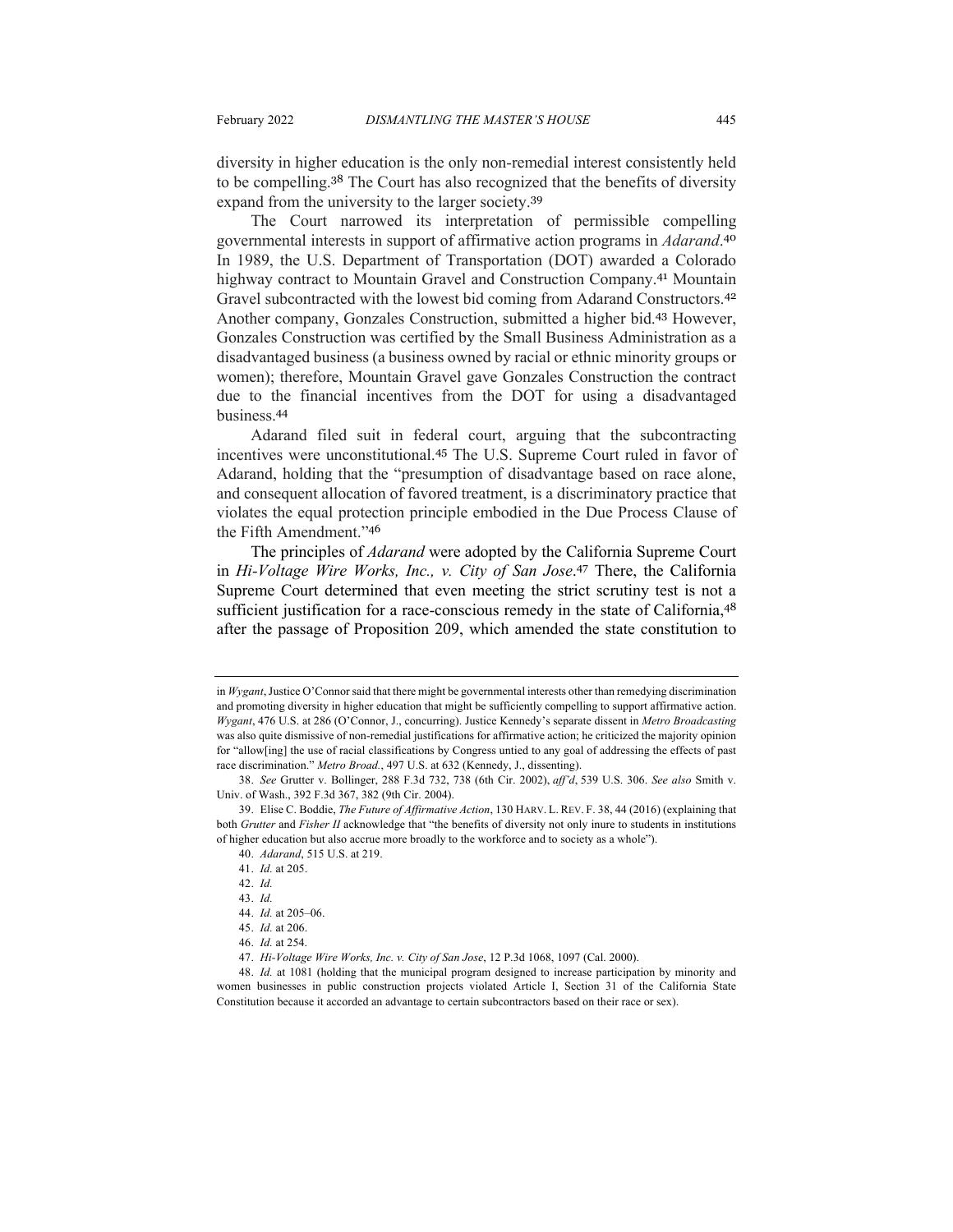outlaw racial and ethnic preferences. Therefore, even when sufficient evidence of past discrimination by a governmental agency or office exists, race-conscious remedies are not permitted. *Hi-Voltage* confirmed the principles elucidated in *Adarand* by stating that race-based discrimination by the state, regardless of whether it is benign or invidious, violated California state constitutional law.<sup>49</sup>

The non-remedial diversity interest has been upheld as compelling only in the educational context—and in higher education more than in primary and or secondary. It began in *Regents of the University of California v. Bakke*, when the plurality opinion of the U.S. Supreme Court suggested that race could be a factor, among many, in higher education admissions processes if the goal of the admissions policy is to promote a diverse student body.<sup>50</sup> As noted by the Court in *Fisher v. University of Texas at Austin (Fisher I)*, "[t]he attainment of a diverse student body, by contrast, serves values beyond race alone, including enhanced classroom dialogue and the lessening of racial isolation and stereotypes."<sup>51</sup> The academic mission of a university is "a special concern of the First Amendment,"<sup>52</sup> and conduciveness to that mission is intertwined with which students the university admits.<sup>53</sup> This diverse student body standard still governs outside of California and the nine other states<sup>54</sup> that have outlawed affirmative action through statutes or state constitutional amendments.

But, in *Podberesky v. Kirwan,* the Fourth Circuit case in which a freshman at the University of Maryland at College Park (UMCP) challenged the constitutionality of the University's Benjamin Banneker Scholarship Program for African American students, the Court focused on the lack of necessity in the University's program and the lack of pervasive racial discrimination by the University to ultimately strike down the program.<sup>55</sup> In effect, the Fourth Circuit reasoned that the scholarship program was not "remedial" because there was no

<sup>49.</sup> *Id*. at 1097.

<sup>50.</sup> *Regents of the Univ. of Cal. v. Bakke*, 438 U.S. 265, 324 (1978) (holding that a university's use of racial "quotas" in its admissions process was unconstitutional, but a school's use of "affirmative action" to accept more minority applicants was constitutional in some circumstances, including for promoting a diverse student body).

<sup>51.</sup> *Fisher v. Univ. of Tex. at Austin* (*Fisher I*), 570 U.S. 297, 308 (2013); *see also* Chris Chambers Goodman & Sarah E. Redfield, *A Teacher Who Looks Like Me*, 27 J. CIV. RTS. & ECON. DEVEL. 105, 123–24  $(2013)$ 

<sup>52.</sup> *Fisher I*, 570 U.S. at 308. The court also noted that "a court can take account of a university's experience and expertise in adopting or rejecting certain admissions processes." *Id.* at 311. The court further explained that "[a]ccording to *Grutter*, a university's 'educational judgment that such diversity is essential to its educational mission is one to which we defer.'" *Id.* at 310 (citing *Grutter*, 539 U.S. at 328).

<sup>53.</sup> *Id.* at 308 (reasoning that "'the business of a university [is] to provide that atmosphere which is most conducive to speculation, experiment, and creation,' and this in turn leads to the question of 'who may be admitted to study.'") (citing Sweezy v. New Hampshire, 354 U.S. 234, 263 (1957)).

<sup>54.</sup> *See* Mark C. Long & Nicole A. Bateman, *Long-Run Changes in Underrepresentation After Affirmative Action Bans in Public Universities*, 42 EDUC. EVALUATION & POL'Y ANALYSIS 188 (2020), https://doi.org/10.3102/0162373720904433.

<sup>55.</sup> Podberesky v. Kirwan, 38 F.3d 147, 160 (4th Cir. 1994) *cert. denied*, 115 S. Ct. 2001 (1995) (holding that a University of Maryland scholarship designated for African American students violated the Constitution's Equal Protection Clause). This case is discussed in more detail *infra* at Part I.E.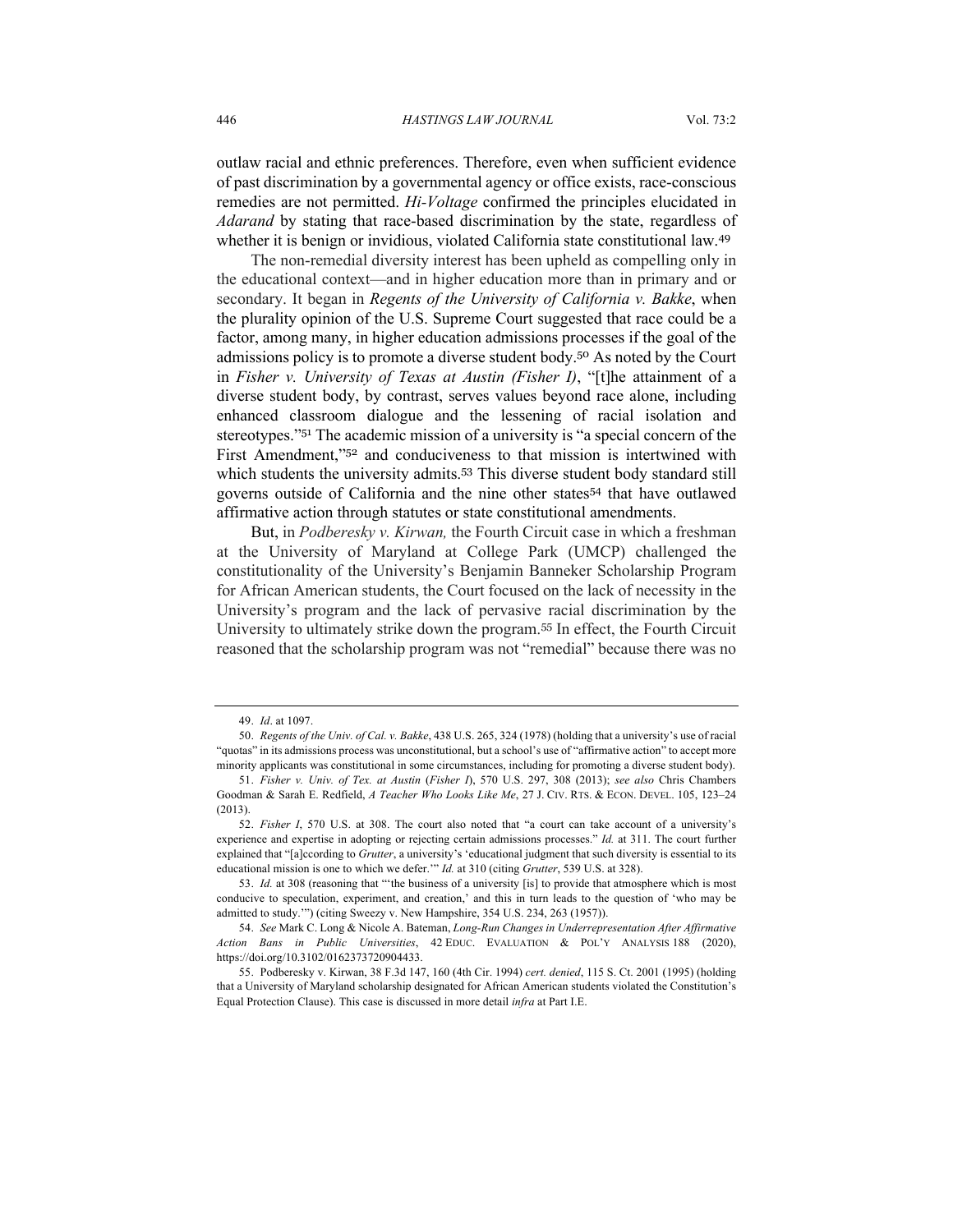pervasive past discrimination to remedy.<sup>56</sup> *Podberesky* was further supported by *Hopwood v. Texas*, the Fifth Circuit case that barred all use of racial preferences in university admissions in the states under that court's jurisdiction by holding diversity is not a compelling interest.<sup>57</sup>

Nonetheless, in *Fisher v. University of Texas (Fisher II)*, the U.S. Supreme Court, which upheld the University of Texas's (UT) use of race in considering applicants for admissions, stated that the use of race served a compelling interest because educational benefits flow from student body diversity.<sup>58</sup> Thus, the compelling interests required to satisfy strict scrutiny will include diversity and the educational benefits that flow from interchanges between students with different backgrounds and perspectives to the entire university population, including to positions of leadership.<sup>59</sup> But the realignment of the U.S. Supreme Court in the past two years has put the status of these benefits that flow from diversity in jeopardy.

### D. WHAT IS NOT A COMPELLING GOVERNMENT INTEREST?

In cases involving public contracting and public employment, the U.S. Supreme Court has held that the following goals, among others, are *not* compelling governmental interests: promoting racial balancing/quotas;<sup>60</sup> providing role models for racial minorities;<sup>61</sup> and remedying *de facto* segregation/integration.<sup>62</sup> This Subpart will focus on remedying *de facto* segregation/integration.

In *Parents Involved in Community Schools v. Seattle School District*, the U.S. Supreme Court prohibited two Seattle school districts from implementing their modest, race-conscious desegregation plans on the grounds that taking racially explicit steps to reverse *de facto* segregation and discrimination violates the Constitution.<sup>63</sup> Here, the Court dismantled the use of societal discrimination to establish disparate or discriminatory treatment on the basis that the alleged

<sup>56.</sup> *Id.*

<sup>57.</sup> *Hopwood v. Texas*, 78 F.3d 932, 944 (5th Cir. 1996) (holding that the University of Texas School of Law could not use race as a factor in determining which applicants to admit to the university).

<sup>58.</sup> *Fisher v. Univ. of Tex. at Austin* (*Fisher II*), 136 S. Ct. 2198, 2215 (2016); *see also Grutter*, 539 U.S. at 343 (holding higher education institutions have a compelling interest in considering the race of applicants when making admissions decisions). *But see Gratz v. Bollinger*, 539 U.S. 244, 305 (2002) (holding that the University of Michigan's assignment of points for underrepresented group status during undergraduate admission applications review process did not meet the individual consideration requirement established in *Bakke*).

<sup>59.</sup> *Students for Fair Admissions, Inc. v. President of Harv. Coll*. 980 F.3d 157, 187 (1st Cir. 2020). This case holding that "Harvard has sufficiently met the requirements of Fisher I, Fisher II, and earlier cases to show the specific goals it achieves from diversity and that its interest is compelling." *Id.*

<sup>60.</sup> *Adarand*, 515 U.S. at 257.

<sup>61.</sup> *Wygant*, 476 U.S. at 273.

<sup>62.</sup> *Croson*, 488 U.S. at 498–506.

<sup>63.</sup> *Parents Involved in Cmty. Schs*, 551 U.S. at 710 (holding that struck down the Seattle School District's race-conscious desegregation plans on the basis that the contested segregation is *de facto*, or not created by government policy, and taking racially explicit steps to reverse *de facto* segregation would violate the Constitution to take racially explicit steps to reverse it).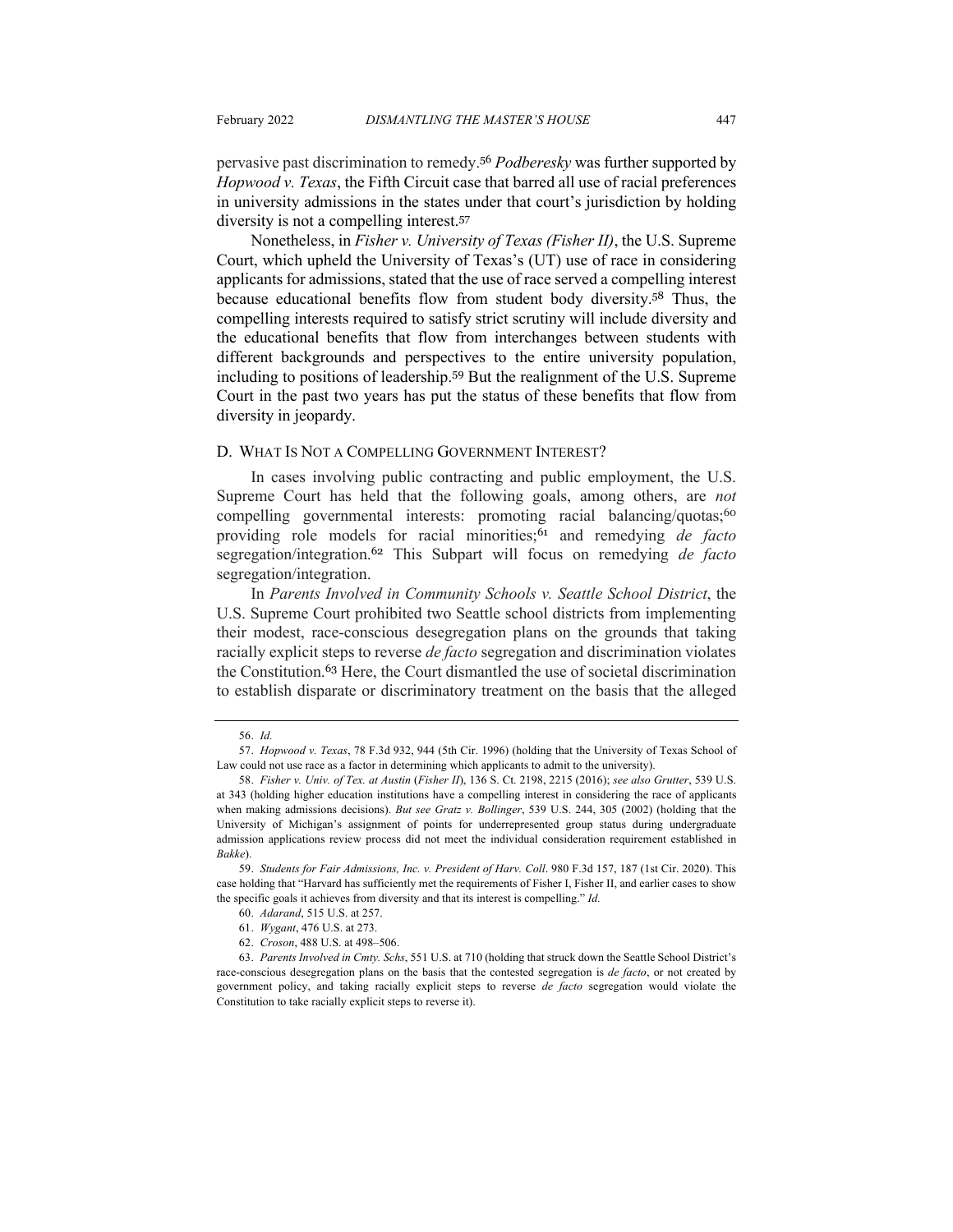"discrimination" does not result from prior deliberate actions of public officials but rather from choices made by private individuals.<sup>64</sup> As the next Subpart will discuss, it may be a "chicken or the egg" type of inquiry as to which came first.

In *Missouri v. Jenkins*, the U.S. Supreme Court overturned a district court ruling that required the State of Missouri to correct *de facto* inequality in schools by funding salary increases and remedial education programs.<sup>65</sup> The Court reaffirmed the principles elucidated in *Adarand* by stating that the point of strict scrutiny is to differentiate between permissible and impermissible government uses of race; once the effects of past discrimination are sufficiently addressed, using race as a compelling interest becomes exceedingly difficult to justify because any racial classifications risk sacrificing the social order of our nation.<sup>66</sup>

Race is not a sufficient condition for presuming disadvantage that would violate the U.S. Constitution.<sup>67</sup> There must be some state action in creating the disadvantage, and it must be because of, not in spite of, race. The Court held that *de facto* racial segregation was not a compelling interest to meet the strict scrutiny standard of review.<sup>68</sup> What the Court has failed to acknowledge is that past *de jure* discrimination by state actors set the stage for perpetuating and exacerbating the disadvantage through the exercise of private biases and private conduct. That private discrimination may be outside the reach of the law (at least in the absence of Title VI or Title VII prohibitions), but the law cannot, directly or indirectly give such conduct effect.<sup>69</sup>

But, giving effect is what courts often do, determining that the appropriate "sentence" has been served and then dismissing further proceedings. For instance, in *Tasby v. Moses*, the Fifth Circuit emphasized that in desegregation cases, district courts should solely focus on the constitutional nature of the wrong.<sup>70</sup> There, a formerly segregated school district, having obtained a declaration of unitary status, moved for release from court supervision.<sup>71</sup> Although there was substantial evidence of *de facto* segregation—such as in student assignment and attendance zones, majority to minority transfers, curriculum transfers, teacher assignments, facilities, allocation of resources, and transportation—the district court granted the motion, finding that the school district had made sufficient progress in providing equal education opportunities

<sup>64.</sup> *Id.* at 726.

<sup>65.</sup> *Jenkins*, 515 U.S. at 100 (holding that the lower courts exceeded their authority in creating an intradistrict segregation remedial plan with the purpose of attracting nonminority students into the district).

<sup>66.</sup> *Id.* at 84.

<sup>67.</sup> *Id.* at 93.

<sup>68.</sup> *Id.* at 115.

<sup>69.</sup> *Peterson v. City of Greenville*, 373 U.S. 244, 248 (1963).

<sup>70.</sup> Tasby v. Moses, 265 F.Supp.2d 757, 764, 780 (2003) (holding that the Desegregation Schools in Dallas (DISD) achieved unitary status and therefore judicial orders must terminate because "the segregation prohibited by the United States Constitution, the United States Supreme Court and Federal Statutes no longer exist in the DISD").

<sup>71.</sup> *Id.* at 765.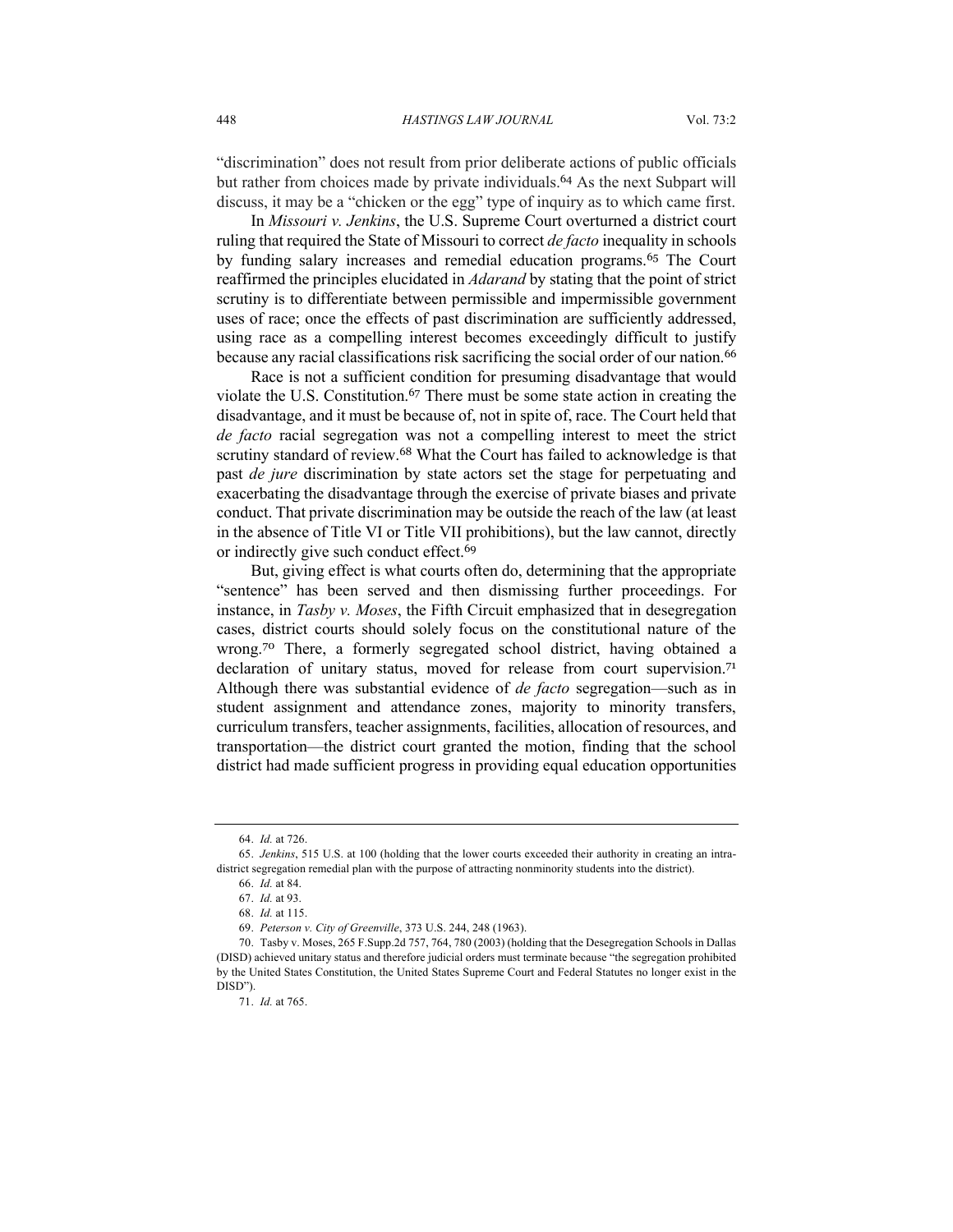for students.<sup>72</sup> The unitary status declaration thus resolved the constitutional wrong, notwithstanding the continuing disadvantage the court deemed it had on the aggrieved students.

#### E. POLICIES UPHELD AS APPROPRIATELY NARROWLY TAILORED

There is no single test for narrow tailoring, but several courts have relied on a set of factors offered in *United States v. Paradise*, a U.S. Supreme Court case that upheld a court-ordered promotion plan designed to remedy past discrimination in public employment.<sup>73</sup> Using the *Paradise* factors, a court examines: (1) the necessity for the relief and the efficiency of alternative remedies, (2) the flexibility<sup>74</sup> and duration of the relief, including the availability of waiver provisions, (3) the relationship of numerical goals<sup>75</sup> to the relevant market,<sup>76</sup> and (4) the impact of the relief on the rights of third parties.<sup>77</sup> Thus, the Court has generally held that affirmative action programs involving remedial interests—that do not disproportionately harm the interests or unnecessarily trammel the rights of innocent individuals—are narrowly tailored.

For years, the debate behind affirmative action in education policies was regarding the ability of affirmative action to be used to create a diverse student body.<sup>78</sup> However, in more recent years, the debate has shifted to whether

<sup>72.</sup> *Id*. at 781.

<sup>73.</sup> United States v. Paradise, 480 U.S. 149, 160 (1987) (holding within a given case, some factors may be weighed more heavily, and the factors may be weighed against each other. Because *Paradise* involved a remedial interest, it is not clear if the same factors apply in non-remedial settings. Some of the factors, such as the duration of the relief, may not be applicable because of an ongoing interest in maintaining the policy such as a permanent interest in having a diverse student body).

<sup>74.</sup> Loc. 28 of Sheet Metal Workers' Int'l. Ass'n v. EEOC, 478 U.S. 421, 478 (1986) (noting, "[i]n sum, the District Court has implemented the membership goal as a means by which it can measure petitioners' compliance with its orders, rather than as a strict racial quota").

<sup>75.</sup> *Id.* at 477–78 (explaining that "the District Court's flexible application of the membership goal gives strong indication that it is not being used simply to achieve and maintain racial balance, but rather as a benchmark against which the court could gauge petitioners' efforts to remedy past discrimination").

<sup>76.</sup> Swann v. Charlotte-Mecklenburg Bd. of Educ., 402 U.S. 1, 25 (1971) (explaining that "[a]wareness of the racial composition of the whole school system is likely to be a useful starting point in shaping a remedy to correct past constitutional violations. In sum, the very limited use made of mathematical ratios was within the equitable remedial discretion of the District Court").

<sup>77.</sup> For examples of cases where remedying past and present discrimination policies have been struck down as "not narrowly tailored," see *Croson*, 488 U.S. at 506 (holding that a policy is not narrowly tailored unless there is a "logical stopping point"); Johnson v. Bd. of Regents of Univ. of Ga*.*, 263 F.3d 1234, 1270 (11th Cir. 2001) (holding a policy that awarded bonus points to minority applicants because the policy lacked flexibility and failed to provide sufficient weight to non-racial factors); Wessmann v. Gittens, 160 F.3d 790, 809 (1st Cir. 1998) (holding that "racial balancing" in admissions – i.e. attempting proportionality between admitted students and the school district population – is not narrowly tailored to meet a non-remedial interest in a diverse K-12 student body). *Cf.* Students for Fair Admissions, Inc. v. President of Harv. Coll*.*, F.Supp.3d. 126, 187 (2019) (holding holistic admissions review using race as one, among many factors, is narrowly tailored to foster the tolerance, acceptance, and understanding of a diverse student population).

<sup>78.</sup> *See, e.g.*, *Grutter*, 539 U.S. 306.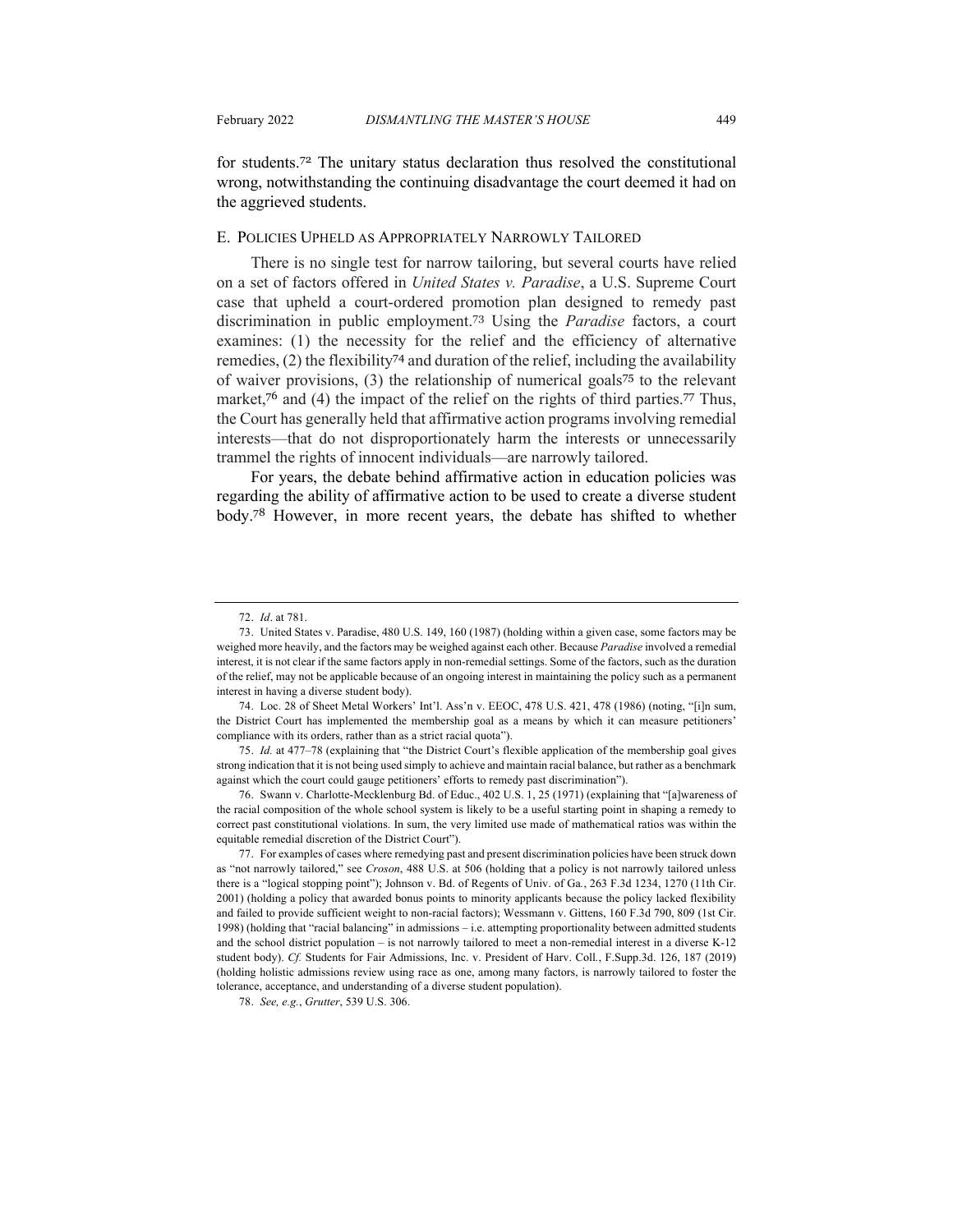affirmative action policies are narrowly tailored.<sup>79</sup> Because *Paradise* involved a remedial interest, it is not clear if the same factors apply in non-remedial settings. An example of the Court's application of the *Paradise* factors when examining affirmative action programs targeting non-remedial interests can be seen in *Podberesky v. Kirwan*, <sup>80</sup> and the scholarship program at the heart of the case, which was created amid a long-running legal challenge to the University's desegregation efforts.<sup>81</sup> Under the Banneker Program, which was only open to African American applicants, students were to receive full four-year scholarships if they could meet certain academic and leadership standards; the University had a similar program open to all students known as the Francis Scott Key Scholarship.<sup>82</sup>

The Fourth Circuit weighed the lack of necessity in the University's affirmative action scholarship program against the lack of pervasive racial discrimination and ultimately struck down the Banneker program by holding that the University failed to show that it was narrowly tailored to address the past effects of segregation.<sup>83</sup> The U.S. Supreme Court denied certiorari.<sup>84</sup> Thus, *Podberesky* is significant because it reaffirms the notion that general societal discrimination is not legally cognizable and affirmative action programs centered around combating *de facto* segregation will not pass constitutional muster.<sup>85</sup>

Nonetheless, in *Fisher II*, the most recent U.S. Supreme Court decision regarding affirmative action, the concentration shifted to whether the program was narrowly tailored.<sup>86</sup> There, the U.S. Supreme Court stated that schools are required to prove that there are no workable race-neutral alternatives in order to demonstrate that their affirmative action programs are narrowly tailored.<sup>87</sup> Proving that no race-neutral options are workable arguably is a higher evidentiary burden than what was applied in *Grutter* and *Gratz* and suggests less

<sup>79.</sup> *See, e.g.*, Students for Fair Admissions v. Presidents of Harv. Coll., 308 F.R.D. 39 (2015) (where plaintiffs argued that the Harvard program was not sufficiently narrowly tailored to meet constitutional standards).

<sup>80.</sup> *Podberesky*, 38 F.3d at 162.

<sup>81.</sup> *Id.* at 152.

<sup>82.</sup> *Id.*

<sup>83.</sup> *Id.* at 155 (holding evidence of ongoing problems within an institutional setting can support a court's finding of present effects, such as evidence of a hostile environment for racial minorities within the institution or evidence of an institution's bad reputation in minority communities, can provide some support for present effects; however, this type of evidence by itself may not be sufficient unless it is linked to past discrimination and it is combined with other evidence).

<sup>84.</sup> *Id*.

<sup>85.</sup> *See* Alexander S. Elson, *Disappearing Without a Case—The Constitutionality of Race-Conscious Scholarships in Higher Education*, 86 WASH. U. L. REV. 975, 1024 (2009) (arguing that race-conscious scholarships in higher education are disappearing after *Podberesky*).

<sup>86.</sup> *Fisher II*, 136 S. Ct. at 2215 (reaffirming prior holding that higher educational institutions have a compelling interest in considering the race of applicants when making admissions decisions).

<sup>87.</sup> *Id*. at 2208.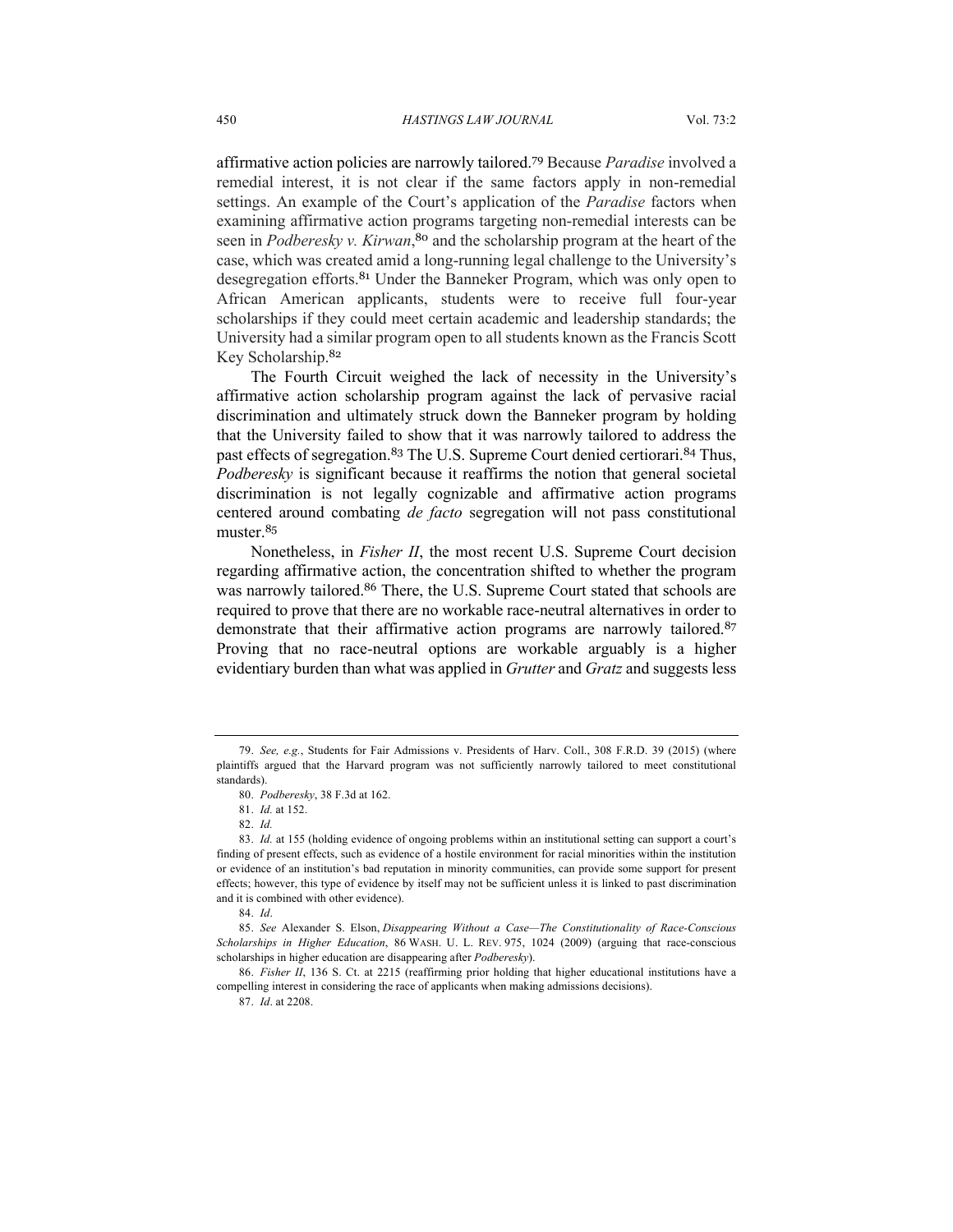deference to the university mission in this regard.<sup>88</sup> In *Fisher II*, the U.S. Supreme Court ultimately upheld UT's use of race in considering applicants for admissions, and essentially endorsed the use of affirmative action to achieve a diverse student body, so long as programs were narrowly tailored to advance this goal.<sup>89</sup> Seeking a critical mass of diverse students can be consistent with narrow tailoring because race is not the only component of diversity.<sup>90</sup> Intraracial differences can be another component of diversity,<sup>91</sup> particularly for Asians and African Americans.<sup>92</sup>

#### II. REMEDYING SYSTEMIC AND INSTITUTIONAL DISCRIMINATION

## A. THE BASICS OF REMEDYING PAST DISCRIMINATION

Today, the Court traditionally applies the following two-step test for all remedial uses of racial classifications: (1) the discrimination must be identified with some degree of specificity; mere statistical anomalies, without more, do not permit a governmental entity to employ racial classifications, and (2) the institution that makes the racial distinction must have a "strong basis in evidence" to conclude that race-based remedial action is necessary.<sup>93</sup> Courts have uniformly held that institutions can have a compelling interest in

91. Eang L. Ngov, *Qualitative Diversity: Affirmation Action's New Reframe*, 2017 UTAH L. REV. 423, 464 (2017) (cautioning that "[w]e must be prepared for the prospect that qualitative diversity opens the door to greater racial identity construction by all involved and greater manipulation of the admissions process."); *see also* Angela Onwuachi-Willig, *The Admission of Legacy Blacks*, 60 VAND. L. REV. 1141 (2007) (explaining the real differences between affirmative action benefits for blacks descended from freed U.S. slaves and those who are immigrants or descended from post-slavery immigrants).

<sup>88.</sup> *See* Kimberly Jenkins Robinson, Comment, *Fisher's Cautionary Tale and the Urgent Need for Equal Access to an Excellent Education*, 130 HARV. L. REV. 185, 240 (2016). *But see* Boddie, *supra* note 39, at 40 (explaining that "[i]t is not clear, however, that the standard articulated in Fisher I, as applied in Fisher II, is meaningfully different from that in Grutter").

<sup>89.</sup> *Fisher II*, 136 S. Ct. at 2207 (writing for the majority opinion, Justice Kennedy accurately notes that UT Austin only considered race as "a factor of a factor of a factor," and that the University's consideration of race "may be beneficial to any UT Austin applicant—including whites and Asian Americans").

<sup>90.</sup> *Grutter*, 539 U.S. at 316 (explaining that "[b]y enrolling a "'critical mass' of [underrepresented] minority students," the Law School seeks to "ensur[e] their ability to make unique contributions to the character of the Law School." The policy does not define diversity "solely in terms of racial and ethnic status." Nor is the policy "insensitive to the competition among all students for admission to the [L]aw [S]chool." Rather, the policy seeks to guide admissions officers in "producing classes both diverse and academically outstanding, classes made up of students who promise to continue the tradition of outstanding contribution by Michigan Graduates to the legal profession") (internal quotation marks and citations omitted)*.*

<sup>92.</sup> Meara E. Deo, *Affirmative Action Assumptions*, 52 U.C. DAVIS L. REV. 2407, 2444–46 (2019) (explaining the differences in educational attainment, poverty, language ability and more between Chinese, Korean and Japanese Asians, compared to those from Cambodia, Laos, Vietnam and Myanmar/Burma).

<sup>93.</sup> *Croson*, 488 U.S. at 506; *see also* Connerly v. State Pers. Bd., 92 Cal. App. 4th 16, 84 (Cal. Ct. App. 2001) (eliminating goals and timetables for employment of minorities and women under the State of California's affirmative action program); *Adarand*, 515 U.S. at 202, 239 (Scalia, J., concurring) (concurring, Justice Scalia agreed with the majority that, strict scrutiny must be applied to racial classifications imposed by all governmental actors, but concluded that "the government can never have a 'compelling interest' in discriminating on the basis of race in order to 'make up' for past racial discrimination in the opposite direction."). This Article argues that the focus should return to making a distinction between invidious and benign discrimination, where the former has an intent to harm groups subject to the negative impacts of structural and institutional discrimination.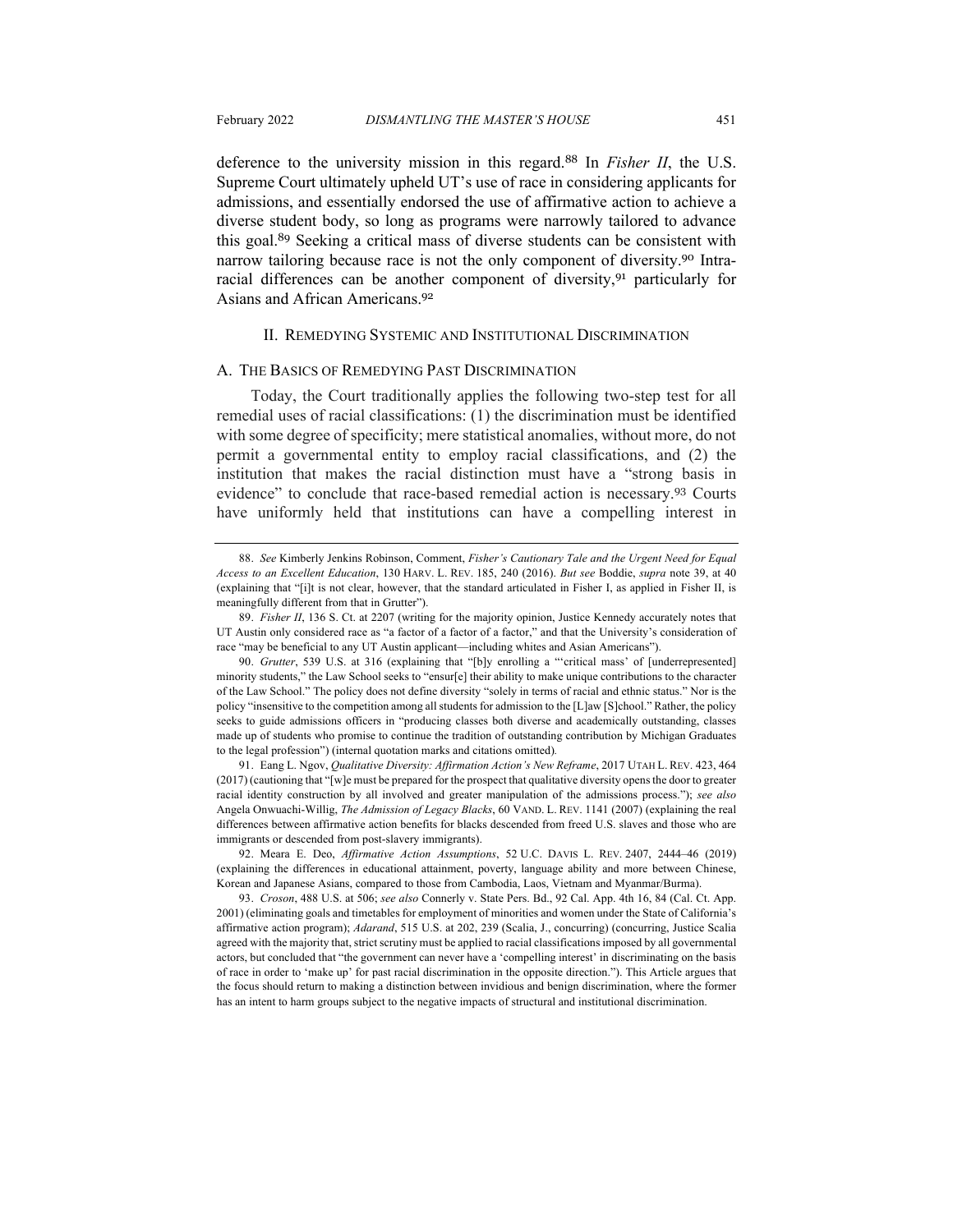remedying present effects of their own past discrimination so long as there is a showing that there has been past discrimination, that there are present effects, and that the two are linked.<sup>94</sup> Disparate impact alone is not enough to satisfy the strong basis in evidence standard.<sup>95</sup> Combining it with disparate treatment can be sufficient.<sup>96</sup>

Will organizations and institutions admit to discriminating in the past? While the racial awakening of the summer of 2020 led many companies to examine and reassess their diversity, equity, and inclusion practices and policies, the triggering events of that summer may only lead to knee-jerk reactions rather than transformative change.<sup>97</sup> A number of companies made some notable efforts, such as adding Juneteenth as a company holiday or paid vacation day.<sup>98</sup> Efforts like these help employees and local communities temporarily look more

95. *See Croson*, 488 U.S. at 503.

96. EEOC v. Dial. Corp., 469 F. 3d 735, 745 (8th Cir. 2006). Dial operated a factory producing canned meats. Entry-level employees worked in a packing area, which required physical duties, including lifting and carrying 35 pounds of sausage (up to 18,000 pounds per day) and walking four miles each workday. *Id.* at 739. Dial instituted safety measures aimed at reducing the number of injuries among packing area employees. In 2000, Dial began using a strength test to screen potential employees. The test required potential employees to carry and load 35-pound bars onto a raised platform while an occupational therapist and plant nurse made notations about performance. After the test's introduction, the number of new women hires dropped to 15%, compared with 46% in the previous three years. In 2002, only 8% of female applicants passed. Male applicants passed the test at a rate of 97%. *Id.* After evidence was presented that the plant nurse marked some women as failing when they actually passed, the Circuit Court concluded that the evidence was sufficient for a reasonable jury to find that there was a pattern and practice of intentional discrimination against women and that the District Court did not err in denying Dial's motion for judgment as a matter of law. *Id.* at 740.

97. Laura Morgan Roberts & Ella F. Washington, *U.S. Businesses Must Take Meaningful Action Against Racism*, HARV. BUS. REV. (June 1, 2020), https://hbr.org/2020/06/u-s-businesses-must-take-meaningful-actionagainst-racism. The Harvard Business Review concludes that the research has shown that the psychological impact of these public events—and the way it carries over into the workplace—proves organizations respond to large scale, diversity-related events that receive significant media attention. However, without adequate support, the manner in which organizations respond to such triggering events can either help employees feel psychologically safe or to contribute to racial identity threat and mistrust of institutions of authority. *Id.*

98. Amid the protests against police brutality and racism after the death of George Floyd, major companies and organizations rushed to recognize Juneteenth as a holiday for their employees. Yelana Dzhanova, *Here's a Running List of All the Big Companies Observing Juneteenth This Year*, CNBC: BUS. NEWS (June 19, 2020, 4:15 PM), https://www.cnbc.com/2020/06/17/here-are-the-companies-observing-juneteenth-this-year.html (Twitter, Nike, National Football League, Adobe, Mastercard, Lyft, Postmates, Quicken Loans, Square, Uber, Best Buy, Target, J.C. Penney, The New York Times, The Washington Post and Vox Media). Best Buy's senior leadership team offered one of the first corporate statements acknowledging the death of George Floyd, the harassment of bird-watcher Christian Cooper, and the death of jogger Ahmaud Arbery. *See* Press Release, Best Buy, A Message From the Senior Leadership Team (May 27, 2020), https://corporate.bestbuy.com/a-message-from-the-seniorleadership-team ("We write this because it could have been any one of our friends or colleagues at Best Buy, or in our personal lives, lying on the ground, struggling to breathe or filming someone as they threatened us."). More examples of acknowledging institutional racism include YouTube pledging \$1 million to the Center for Policing Equity, Glossier giving \$500K to support racial justice organizations and another \$500K to Blackowned Beauty brands. Roberts et al., *supra* note 97. Peloton not only donated \$500K to the NAACP but also called for its members to speak up for and learn ways to practice anti-racism. *Id.*

<sup>94.</sup> *See* Albermarle Paper Co. v. Moody, 422 U.S. 405, 418 (1975) ("Where racial discrimination is concerned, 'the (district) court has not merely the power but the duty to render a decree which will so far as possible eliminate the discriminatory effects of the past as well as bar like discrimination in the future.'"); *see also* Franks v. Bowman Transp. Co., 424 U.S. 747, 770 (1976).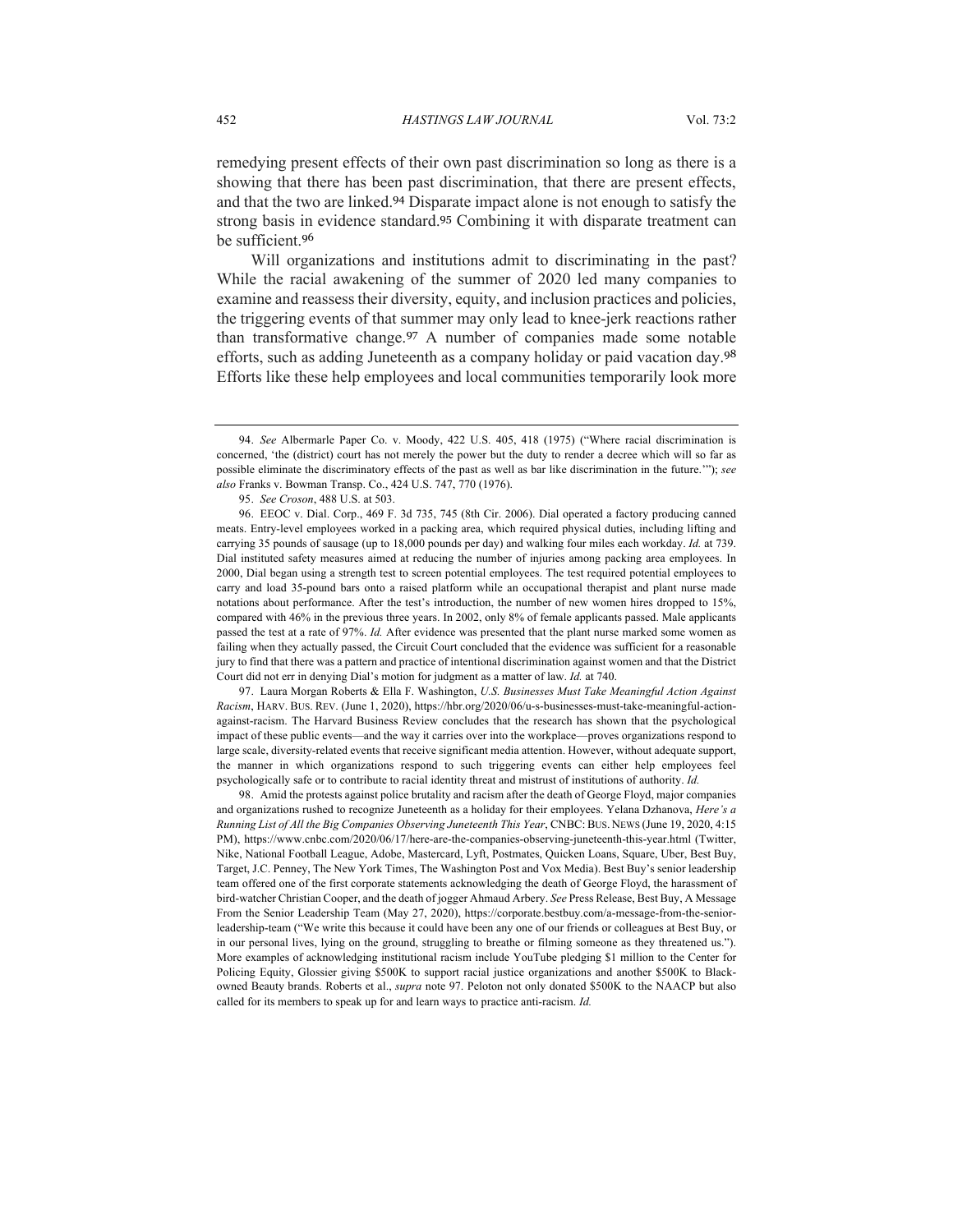favorably upon corporate America, and can be a small step towards reducing systemic and institutional discrimination.

Although the term "strong basis in evidence" has not been clearly defined by the Court, it typically means that the governmental actor must provide more than a mere assertion but also have supporting evidence—which could include statistical evidence, policy evaluations, social science evidence, documentary evidence, or prior findings of discrimination—in order to justify the policy.<sup>99</sup> The standard is somewhat less than a preponderance of the evidence.<sup>100</sup> The present effects of past discrimination need not be widespread or pervasive; there must only be a strong evidence of *some* present effects.<sup>101</sup>

Disparity studies were one way to provide the requisite "strong basis in evidence." If a disparity study indicates that minority contractors are available and significantly underutilized, then a government has a stronger argument for a compelling interest in using a race-conscious remedy. In addition to statistics, these studies also include anecdotal evidence of discrimination.<sup>102</sup> But the rise in reliance upon anecdotal evidence led courts to subject disparity studies to greater scrutiny, criticizing their methodologies and repeatedly finding that the studies did not support a sufficiently strong basis in evidence of discrimination.<sup>103</sup> In part, this was because so much of the evidence was anecdotal, and consisted largely of general statements of discriminatory conditions or unverified accounts of individual discrimination.<sup>104</sup> To survive strict scrutiny, affirmative action programs must have specific, detailed, and verified information to satisfy the strong basis in evidence standard.<sup>105</sup>

Timing limitations further diminished the effectiveness of disparity studies to establish the strong basis in evidence in the 1996 U.S. Supreme Court opinion in *Shaw v. Hunt.*<sup>106</sup> There, the Court suggested that it will only permit pre-

103. *See, e.g*., Peightal v. Metro. Dade Cnty., 26 F.3d 1545, 1562 (11th Cir. 1994); Concrete Works v. City and Cty. of Denver, 36 F.3d 1513, 1555 (10th Cir. 1994), *cert. denied*, 115 S. Ct. 1315 (1995); Donaghy v. City of Omaha, 933 F.2d 1448, 1461 (8th Cir. 1991), *cert. denied*, 502 U.S. 1059 (1991).

104. *Croson*, 488 U.S. at 509–10 (reasoning that the relaxing of requirements, procedures and training would allow remedy for those who have merely experienced societal discrimination).

105. *Id.* at 534 (holding that the city failed to demonstrate a compelling interest due to a lack of identifiable and specific discrimination).

106. Shaw v. Hunt, 517 U.S. 899, 951 (1996) (holding that a majority black congressional district drawn to eradicate past discrimination was not narrowly tailored as the appellants did show specific evidence of redress to minorities as a group and not only individuals).

<sup>99.</sup> *See Croson*, 488 U.S. at 534.

<sup>100.</sup> *Id.*

<sup>101.</sup> *See id.*

<sup>102.</sup> *See id.* at 499. Justice O'Connor's opinion explained that "where there is a significant statistical disparity between the number of qualified minority contractors willing and able to perform a particular service and the number of such contractors actually engaged by the locality or the locality's prime contractors, an inference of discriminatory exclusion could arise." *Id.* at 518. Some courts have said that this evidence should rise to the level of prima facie case of discrimination against minorities. *See, e.g*., O'Donnell Constr. Co. v. District of Columbia, 963 F.2d 420, 424 (D.C. Cir. 1992); Stuart v. Roache, 951 F.2d 446, 450 (1st Cir. 1991) (Breyer, J.); Cone Corp. v. Hillsborough Cnty, 908 F.2d 908, 915 (11th Cir. 1990), *cert. denied*, 498 U.S. 983 (1990).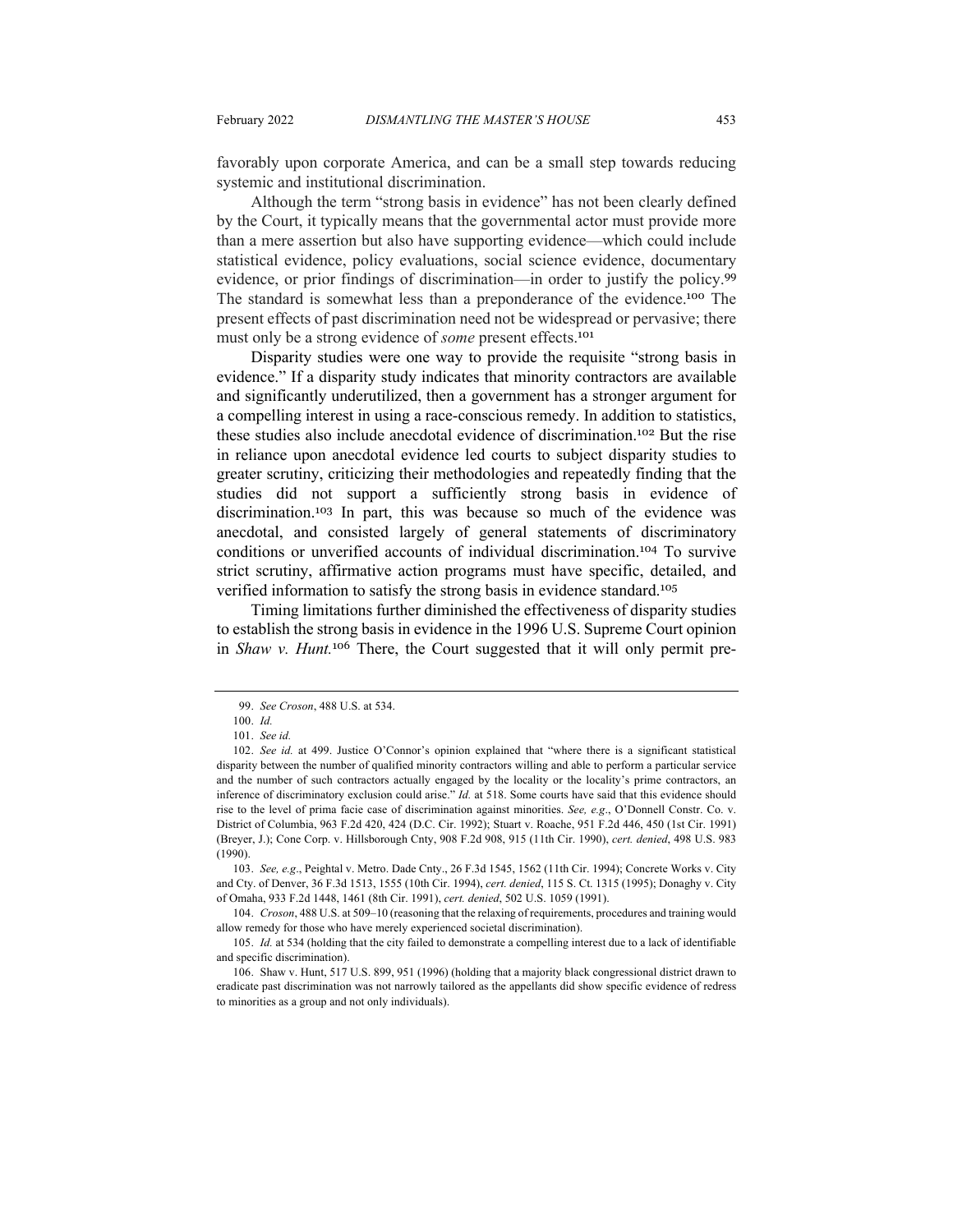enactment evidence of discrimination to support a strong basis in evidence. The Court emphasized that an institution that makes a racial distinction must have had a strong basis in evidence to conclude that remedial action was necessary, *before* it embarks on an affirmative action program.<sup>107</sup> Thus, post-hoc justifications for existing programs may not be admissible, and local policy makers must ensure that they perform the disparity studies prior to implementing affirmative action programs.

Still, the mere existence of present effects of past discrimination may not justify so-called "reverse discrimination" under U.S. Supreme Court doctrine for disparate treatment claims. In *Ricci v. DeStefano*, the Court considered the process in which the New Haven Fire Department required civil service examinations to fill managerial positions.<sup>108</sup> In 2003, 118 firefighters took the examinations; based on the results, only 19 candidates, who were all white or Hispanic, could be considered for the managerial positions.<sup>109</sup> The New Haven Civil Service Board, considering the disparate impact the results would have on employment, discarded the exams, and a lawsuit was filed.<sup>110</sup>

The U.S. Supreme Court ruled against New Haven, holding an employer cannot engage in intentional discrimination ("disparate treatment") to avoid a disparate impact unless there is a strong basis in evidence that the employer would be subject to disparate impact liability.<sup>111</sup> The Court found that New Haven failed to demonstrate a strong basis in evidence to justify disregarding the exam results when the exams were job-related and consistent with business necessity, and there was no evidence that an "equally valid, less-discriminatory alternative" was available.<sup>112</sup>

In contrast, in *Adams v. Richardson* the D.C. Circuit found that inaction in the face of continuing discrimination was actionable as dereliction of duty imposed under the Civil Rights Act.<sup>113</sup> The specific measures for enforcement were broad: (1) termination of federal financial assistance to noncompliant

<sup>107.</sup> Builders Ass'n of Chicago v. Cnty. of Cook, 256 F.3d 642, 648 (7th Cir. 2001) (which struck down an MWBE program by citing *Shaw* when holding that the absence of pre-enactment evidence was not narrowly tailored).

<sup>108.</sup> Ricci v. DeStefano, 557 U.S. 428 (2009). The Court held that by discarding the exams, the City of New Haven violated Title VII of the Civil Rights Act and that it failed to prove it had a "strong basis in evidence" that failing to discard the results of the exam would have subjected it to liability, as the exams were job-related, consistent with business necessity and there was no evidence that an equally-valid, less discriminatory alternative was available. *Id.* at 593.

<sup>109.</sup> *Id.* at 562.

<sup>110.</sup> *Id.* at 563.

<sup>111.</sup> *Id.* at 592.

<sup>112.</sup> *Id.* at 587.

<sup>113.</sup> 480 F.2d 1159, 1163 (D.C. Cir. 1973). Black students, citizens, and taxpayers (plaintiffs) sued the department of Health, Education and Welfare and the director of the department's office on civil-rights grounds (defendant), alleging that the office and director were derelict in their duty of ending segregation in schools receiving federal funding under Title VI of the Civil Rights Act of 1964. *Id.* at 1161. Specifically, the plaintiffs alleged that while the department opted for voluntary compliance, the department did not follow up to ensure that the schools actually came into compliance. *Id.* at 1162. The department claimed that its enforcement of the act was a matter of agency discretion and not subject to judicial review. *Id.* at 1161.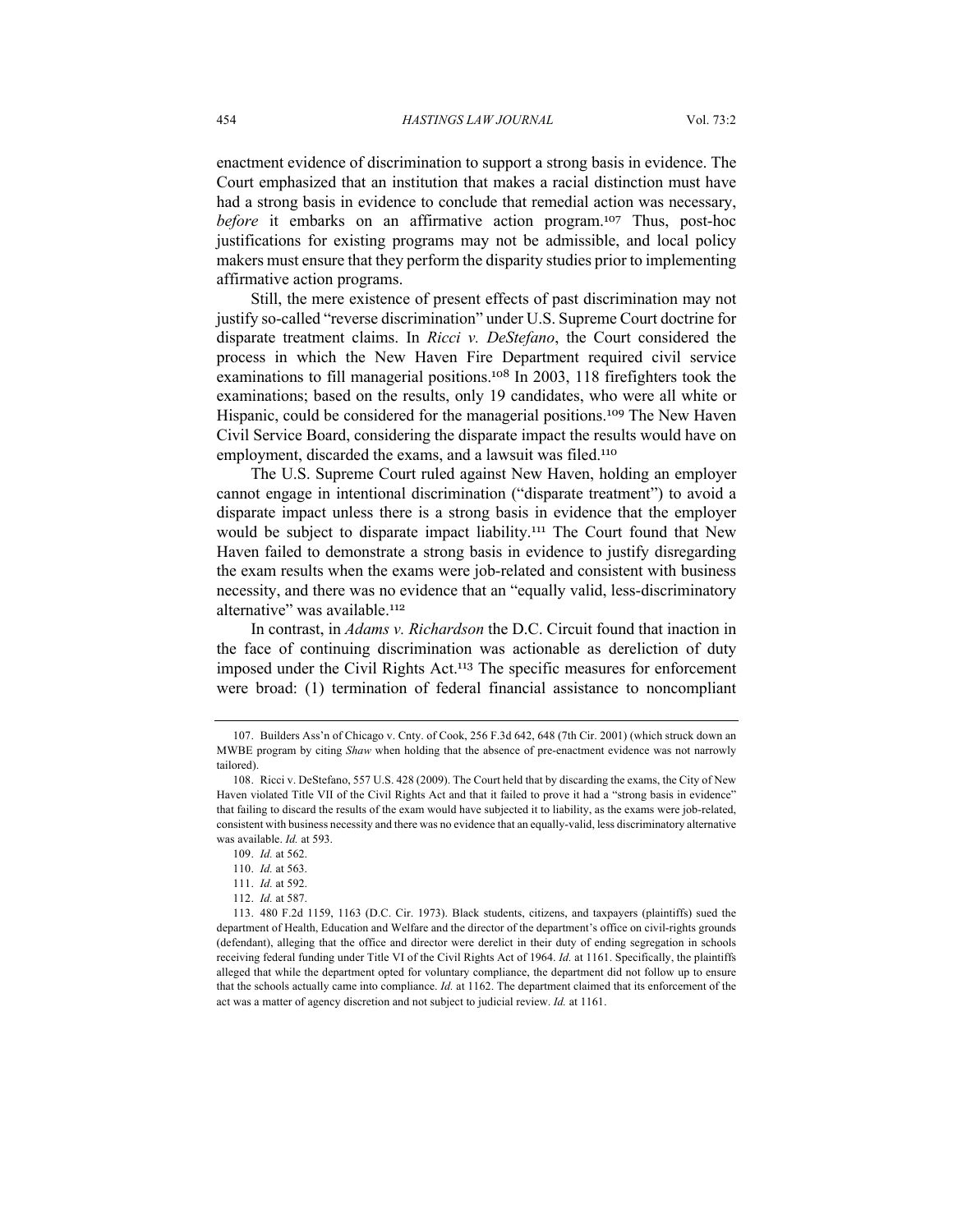schools, or (2) any other means authorized by law, so long as the department had permitted the noncompliant school to come into compliance by voluntary means.<sup>114</sup> The court concluded that if an acceptable plan had not yet been achieved within 120 days, the department had to initiate compliance procedures.<sup>115</sup> In a similar way, affirmative action in K-12 could be used to further desegregation efforts given the low levels of diversity within these schools.<sup>116</sup>

#### B. INSTITUTIONAL DISCRIMINATION IS PAST DISCRIMINATION

Many argue that institutional/systemic discrimination is not intentional, and because the U.S. Supreme Court has disallowed the use of societal discrimination to justify remedial/race-conscious measures, it is not actionable as an Equal Protection violation.<sup>117</sup> The main rationale is that the "discrimination" does not result from deliberate actions of public officials but rather from choices made by private individuals.<sup>118</sup> The Court dichotomizes contemporary racial discrimination into two categories; either it is a result of isolated, purposeful acts of unlawful discrimination, for which individual remedies are preferable to affirmative action, or it is the effects of general societal discrimination, which it deems to be beyond the scope and jurisdiction of the federal courts.<sup>119</sup> *Adarand* effectively proclaims that the history of intentional and pervasive racial discrimination in the United States has come to an end, thereby rendering continued use of affirmative action remedies for such past discrimination inappropriate.<sup>120</sup>

In part, it is the Court's view that general societal discrimination is not purposeful, which has caused it to perceive the issue of resolving our nation's continuing racial issues as outside the scope of oversight by the federal government. Yet, this institutional/systemic discrimination is *purposeful*. 121

120. *See Adarand*, 515 U.S. at 200.

<sup>114.</sup> *Id.* at 1162–64. Although the Act did not provide a specific limit to the time period within which voluntary compliance by educational institutions could be sought, it was clear that a failure to respond within a reasonable time to a request by the department did not relieve the department of the responsibility to enforce Title VI by one of the two alternative means above. The court concluded that a consistent failure to do so was a dereliction of duty reviewable in the courts and also found that the department lacked experience in dealing with colleges and universities; the court also noted that the department had not yet formulated guidelines for desegregation statewide systems of higher learning. *Id*.

<sup>115.</sup> *Id.* at 1165. The Circuit Court modified the District Court's injunction order and found that the department should call upon the states in question to submit plans within 120 days and then initiate enforcement options. *Id.* at 1162.

<sup>116.</sup> Deo, *supra* note 92, at 2448 (noting that "many elementary and secondary schools are more segregated than they were before *Brown*").

<sup>117.</sup> *Wygant*, 476 U.S. at 274.

<sup>118.</sup> *Parents Involved in Cmty. Schs.*, 551 U.S. at 710.

<sup>119.</sup> *Id*.

<sup>121.</sup> KHIARA M. BRIDGES, CRITICAL RACE THEORY: A PRIMER, 131 (2019) (arguing the "[l]aw is one of the most powerful mechanisms by which any society creates, defines and regulates itself; it follows then, that to say race is socially constructed is to conclude that race is at least partially legally produced."); *see also* Elson, *supra* note 85, at 975 (arguing that race-conscious scholarships in higher education are disappearing after *Podberesky*).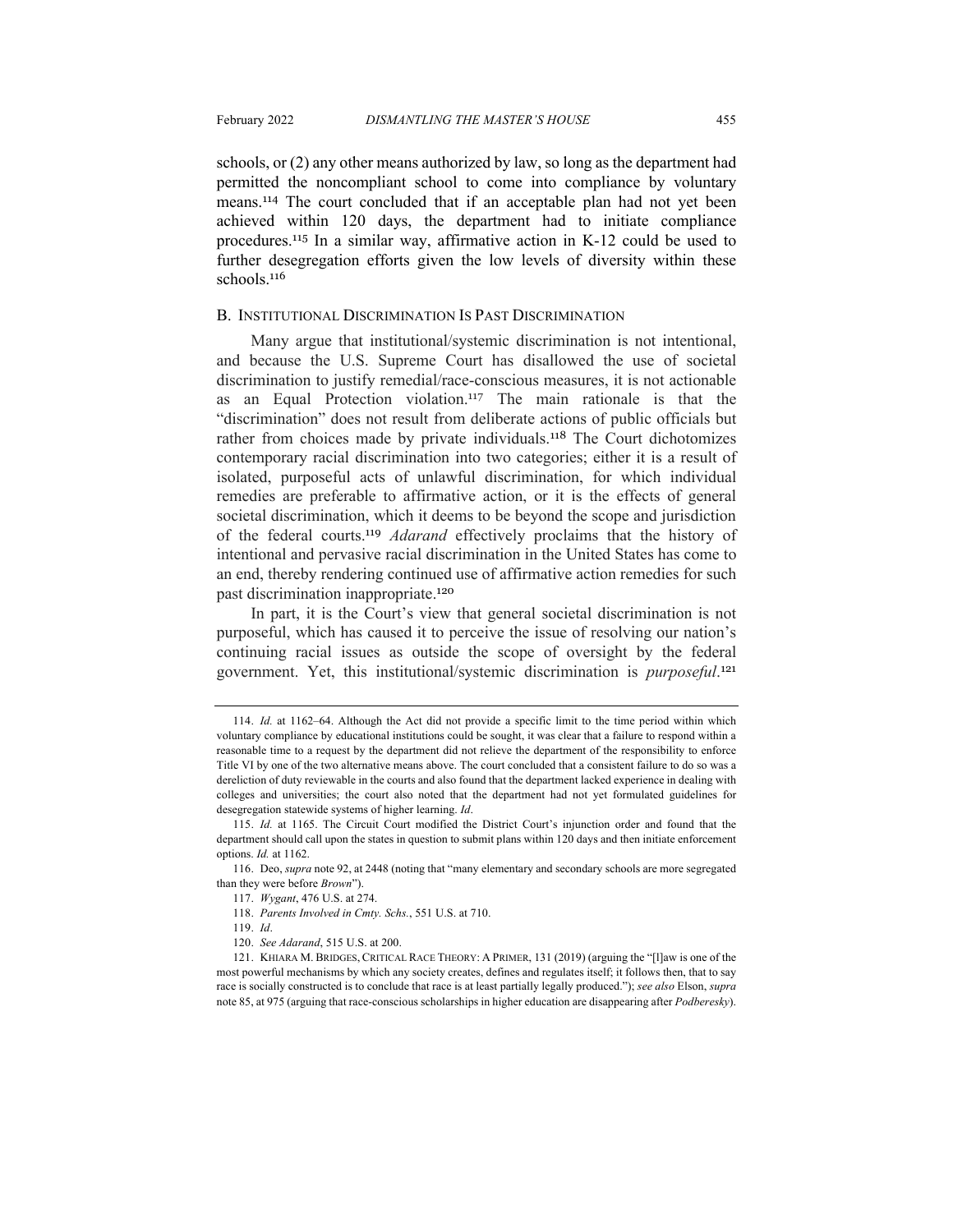Extensive academic research and data document numerous ways that black and brown Americans experience life in the United States differently from their white counterparts.<sup>122</sup> Often referred to as systemic/institutional discrimination, it is ingrained in society through the policies and practices at institutions like schools, government agencies, and law enforcement.<sup>123</sup>

Khiara Bridges defines these four aspects of systemic/institutional discrimination: (1) lack of intentionality; (2) practices that sustain racial inequality are unoriginal and produced by everyday decisions that structure our social, political and economic interactions; (3) neutrality so that there is an absence of any explicit invocation of race; and (4) the irrelevance of the "bad actor" so that there is no evil "man behind the curtain" designing and operating the institutions that form institutional racism.<sup>124</sup> The lack of intent is fatal to race discrimination claims under the Fourteenth Amendment. Everyday decisions also often lack intent to discriminate, even though implicit bias may be operating.

Even more, our nation's institutional norms, practices, and procedures were created during the days of explicit racial discrimination and are not neutral themselves. Neutrality appears on the face of many policies and practices, but a deeper dive shows that bias implicit, and even explicit, operate on another axis. And the backlash over implicit bias awareness training suggests that the evil man is every man, and that if everyone is guilty of some implicit bias, it must all even out in the end. It does not. The only way to terminate this majoritarian inclination is through the use of race-conscious remedial programs that will ensure an equitable distribution of resources.

The law ideologically constructs race, facilitating the attachment of particular racial meaning to racial categories in several areas. For instance, our system of public benefits pathologizes poverty, especially when it intersects with past incarceration, pregnancy, and motherhood.<sup>125</sup> Residential segregation laws and policies contribute to the manufacture of racialized spaces.<sup>126</sup> The War on Terror and the production and perpetuation of discourses describe Muslim individuals and communities as dangers to the nation.<sup>127</sup> Mass incarceration

<sup>122.</sup> Gerdeman, *supra* note 16 (a recent study by Harvard University found that when Blacks "whitened" their resumes when applying for jobs—for example, by using "American" sounding names—they got more callbacks for corporate interviews; 25% of Black candidates received callbacks from their whitened resumes, while only 10% got calls back when they left ethnic details on their resume).

<sup>123.</sup> BRIDGES, *supra* note 121, at 147–52.

<sup>124.</sup> *Id.* at 148 (stating there are four elements to the definition of systemic/institutional discrimination).

<sup>125.</sup> *Id.* at 151.

<sup>126.</sup> *Id.* at 150–53; *see also* JORDAN WINTHROP, WHITE OVER BLACK: AMERICAN ATTITUDES TOWARDS THE NEGRO (1968) (arguing we have ideas about black criminality; and then the criminal justice system legitimizes those ideas by vigorously policing black men and incarcerating them at historically high levels).

<sup>127.</sup> IAN HANEY LOPEZ, WHITE BY LAW (1996) (arguing Immigration laws have functioned to exacerbate the political, economic and social marginalization of groups immigrant groups, especially those from Middle Eastern countries, declared as "white," because it intensifies the subordination of people of non-American descent so that all are treated like second class citizens. In this regard, many minority groups declared as "white," such as those of Middle Eastern descent, have a difficult time availing themselves of antidiscrimination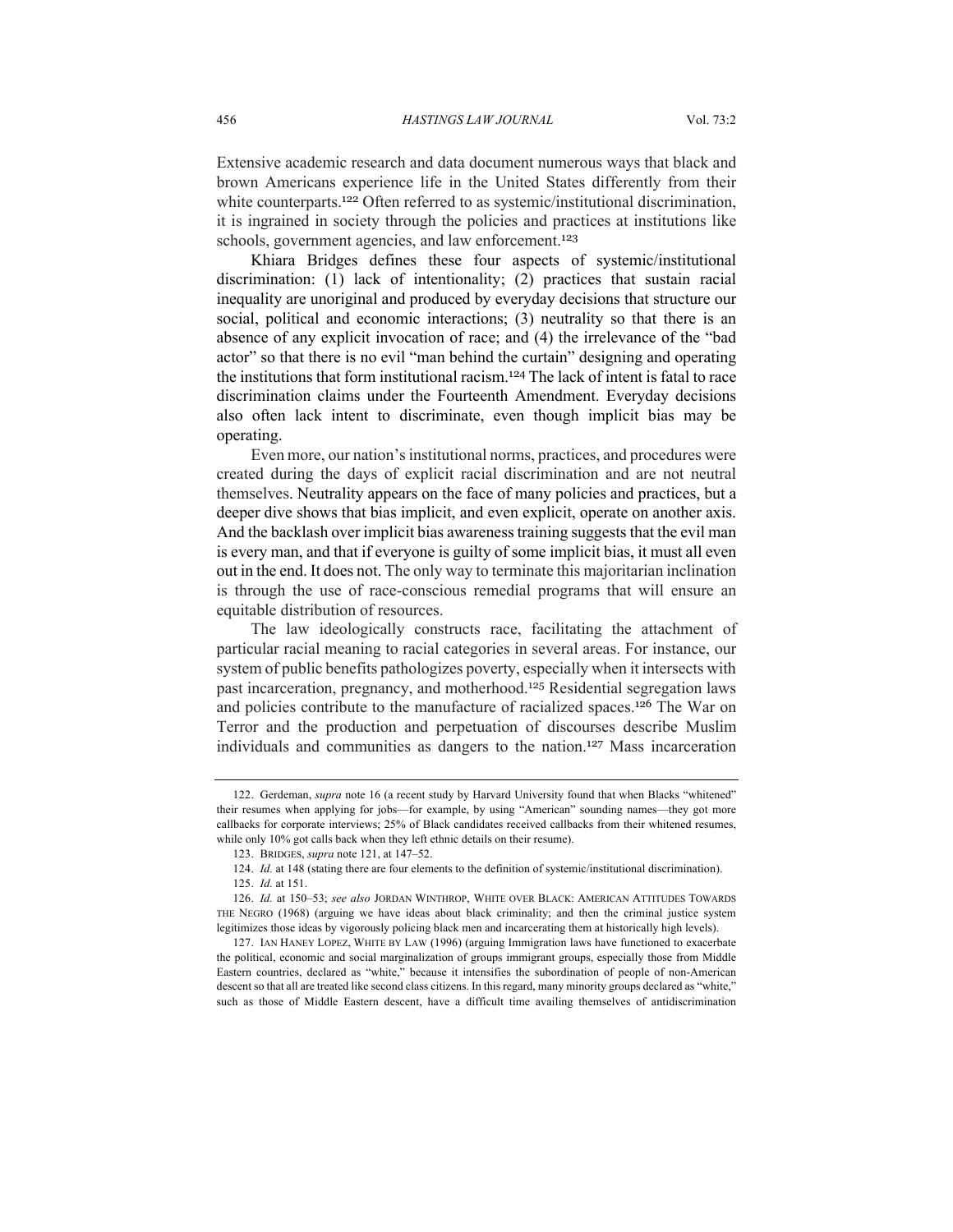produces and legitimates discourses that describe men of color, particularly Black and Latino men as social problems. In addition, data collection regarding lack of employment and contracting opportunities has significantly decreased after the institution of Proposition 209 in California which, in turn, exacerbates systemic racism because without data collection, there is no concrete evidence of the problem, and therefore no efforts to remedy it. Each of these past laws and policies constitute past discrimination. The next Subpart addresses the present impacts.

## C. INSTITUTIONAL/SYSTEMIC DISCRIMINATION IS ALSO PRESENT/CONTINUING **DISCRIMINATION**

The contemporary debate about race in the United States is concerning and further exacerbates the issue of continuing discrimination. Some scholars argue that the law no longer constructs race through coercion—compelling individuals to occupy racial categories; instead, they find that the law constructs race through ideology—creating a world where the racial ideas that we have "make sense."<sup>128</sup> The development and legitimization of racial labels and stereotypes in contemporary America is undoubtedly attributed to the societal institutions that have shaped our country for the past century.<sup>129</sup>

Research and data show that the racial and ethnic disparities highlighted above exist along nearly every facet of American life, including employment, wealth, education, home ownership, health care, and incarceration.<sup>130</sup> For example, the employment-population ratio (which measures the share of a demographic group that has a job), consistently reports significantly lower employment rates for African Americans.<sup>131</sup> Even more, the unemployment rate

provisions barring discrimination on the basis of race because they are legally white and "how could white people discriminate against other white people?").

<sup>128.</sup> *Id*. at 125 (arguing that "legal rules and decisions construct race through legitimation, affirming the categories and images of popular racial beliefs and making it nearly impossible to imagine non-racialized ways of thinking about identity, belonging and difference.").

<sup>129.</sup> BRIDGES, *supra* note 121, at 141–42 (Although the manner in which the law constructs race in modern times is generally more oblique, the census continues to be a method the government employs to explicitly construct race; the census is sometimes described as an example of the law constructing race, instead of the law merely measuring race- because the census involves the law coercing individuals to self-identify with the racial categories that the government has delineated. For example, although a vast array of individuals identify with the race, "Hispanic," recent research has found that this term is a relatively new invention whose significance is limited to the United States, since the groups subsumed under the label were not "Hispanic" in their countries of origin). The term "LatinX" faces a related criticism.

<sup>130.</sup> Devah Pager & Hana Shepherd, *The Sociology of Discrimination: Racial Discrimination in Employment, Housing, Credit, and Consumer Markets*, 34 ANN. REV. SOC. 181, 198 (2008) (citing examples of systemic/institutional discrimination including: how (1) public schools are typically funded with property taxes, meaning that schools in poorer neighborhoods, where property values are low, tend to receive less funding than schools in more affluent neighborhoods, where property values are higher; and (2) teachers in schools in poorer neighborhoods are likely to have less experience, shorter tenure, and emergency credentials rather than official teaching certifications).

<sup>131.</sup> *See* Shayanne Gal, Andy Kiersz, Michelle Mark, Ruobing Su & Marguerite Ward, *26 Simple Charts to Show Friends and Family Who Aren't Convinced Racism is Still a Problem in America*, BUS. INSIDER (July 8, 2020, 10:04 AM), https://www.businessinsider.com/us-systemic-racism-in-charts-graphs-data-2020-6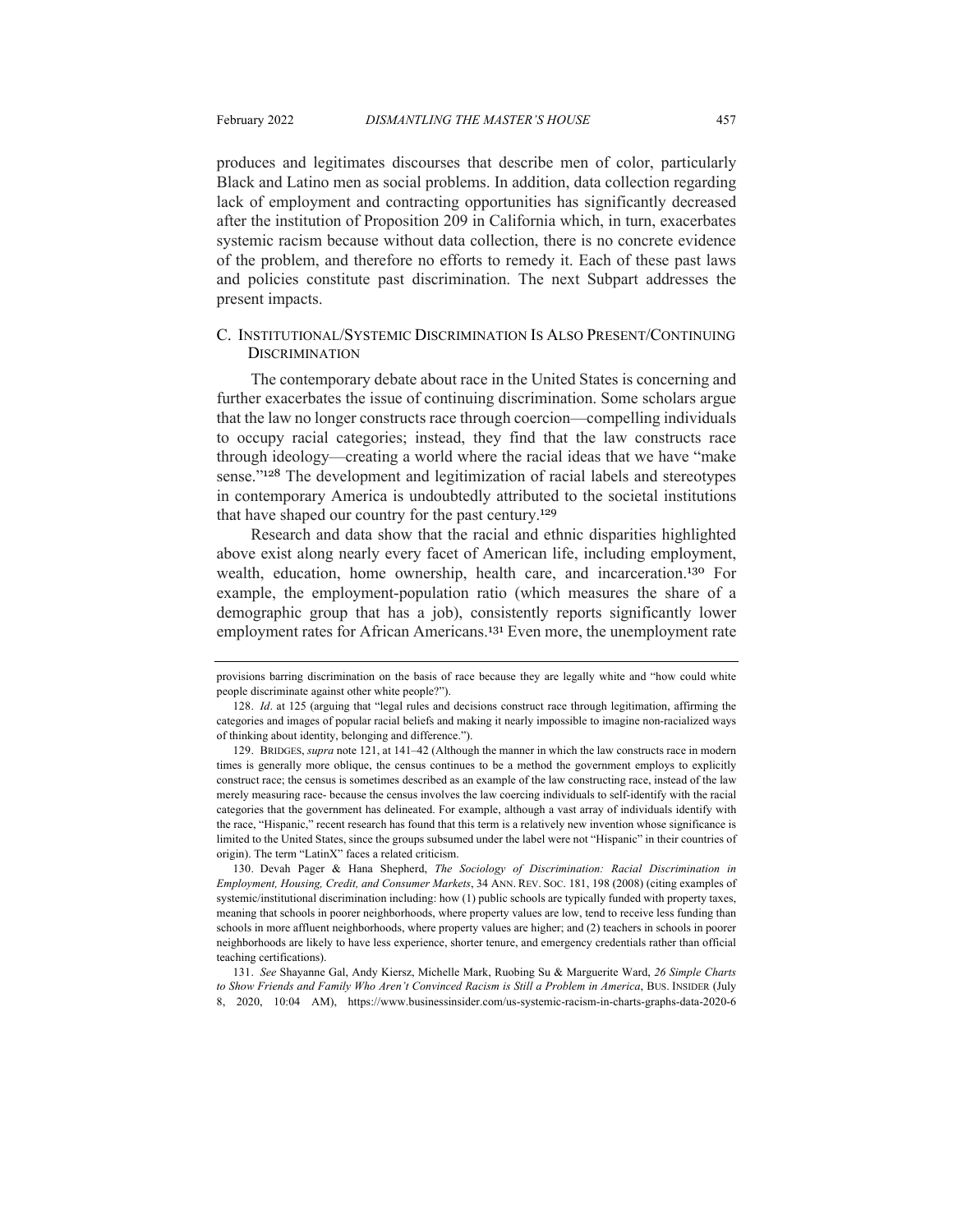among Black Americans has been significantly higher—especially in response to the COVID-19 pandemic.<sup>132</sup>

As a result, minority populations continue to be systematically underrepresented, not just in the allocation of educational resources, but also in the allocation of employment, and other economic opportunities. In turn, this underrepresentation has caused racial minorities to have lower standards of living,<sup>133</sup> higher vulnerability to crime,<sup>134</sup> poorer health,<sup>135</sup> and shorter life expectancies<sup>136</sup> than members of the white majority. All of these disadvantages impact educational attainment.

For instance, in the decades following *Adarand*, the U.S. Supreme Court has repeatedly insisted that any use of racial preferences must be treated with "skepticism" and given "a most searching examination," and emphasized the stigma and evils resulting from affirmative action.<sup>137</sup> Skepticism, as *Adarand* and its successor cases illustrate, is one thing that racially preferential programs cannot survive. However, it is undeniable that the historical treatment of racial minorities as inferior has had a pervasive effect on society, causing race to remain an implicit, if not explicit, factor in almost all decision-making. Thus, affirmative action programs should not be treated with skepticism because racial attitudes continue to emanate from our nation's long history of discrimination and maintain profound disadvantages for racial and ethnic minorities.

While many acknowledge past transgressions, they warn of the need for fairness in fashioning remedies, asserting that overt discriminatory acts are rarely committed and thus there are few current and actual victims of

<sup>(</sup>arguing extensive academic research and data collected by the federal government and researches has documented numerous ways that Black Americans experience life in the United States differently from their white counterparts).

<sup>132.</sup> Shahar Ziv, *June Jobs Report Shows Uneven Recovery; Black Unemployment Still Tops 15 Percent*, FORBES (July 2, 2020, 12:44 PM), https://www.forbes.com/sites/shaharziv/2020/07/02/june-jobs-report-showsuneven-recovery-black-unemployment-still-tops-15-percent/?sh=2b09f7e6c97f (showing how Black unemployment during the COVID-19 crisis in 2020 rose to 16.8%—the highest recorded percentage in more than a decade).

<sup>133.</sup> Jay Shambaugh, Ryan Nunn, & Stacy A. Anderson, *How Racial and Regional Inequality Effect Economic Opportunity*, BROOKINGS: BLOG (Feb. 15, 2019), https://www.brookings.edu/blog/upfront/2019/02/15/how-racial-and-regional-inequality-affect-economic-opportunity.

<sup>134.</sup> Christopher R Browning, Catherine A. Calder, Jodi L. Ford, Bethany Boettner, Anna L. Smith & Dana Haynie, *Understanding Racial Differences in Exposure to Violent Areas: Integrating Survey, Smartphone, and Administrative Data Resources*, 669 AM. ACAD. POL. SOC. SCI. 41, 72 (2017).

<sup>135.</sup> *See* CTR. FOR DIS. CONTROL & PREVENTION, CDC HEALTH DISPARITIES AND INEQUALITIES REPORT — UNITED STATES, 2013 (2013), https://www.cdc.gov/mmwr/pdf/other/su6203.pdf.

<sup>136.</sup> CTR. FOR DIS. CONTROL & PREVENTION, TABLE 15: LIFE EXPECTANCY AT BIRTH, AT AGE 65, AND AT AGE 75, BY SEX, RACE, AND HISPANIC ORIGIN: UNITED STATES, SELECTED YEARS 1900–2016 (2017), https://www.cdc.gov/nchs/data/hus/2017/015.pdf.

<sup>137.</sup> *See Adarand*, 515 U.S. at 200; *see also* Lino A. Graglia, *Podberesky, Hopwood and Adarand: Implications for the Future of Race-Based Programs*, 16 N. ILL. U. L. REV. 287, 293 (1996) (arguing the era of racial preferences is rapidly coming to an end).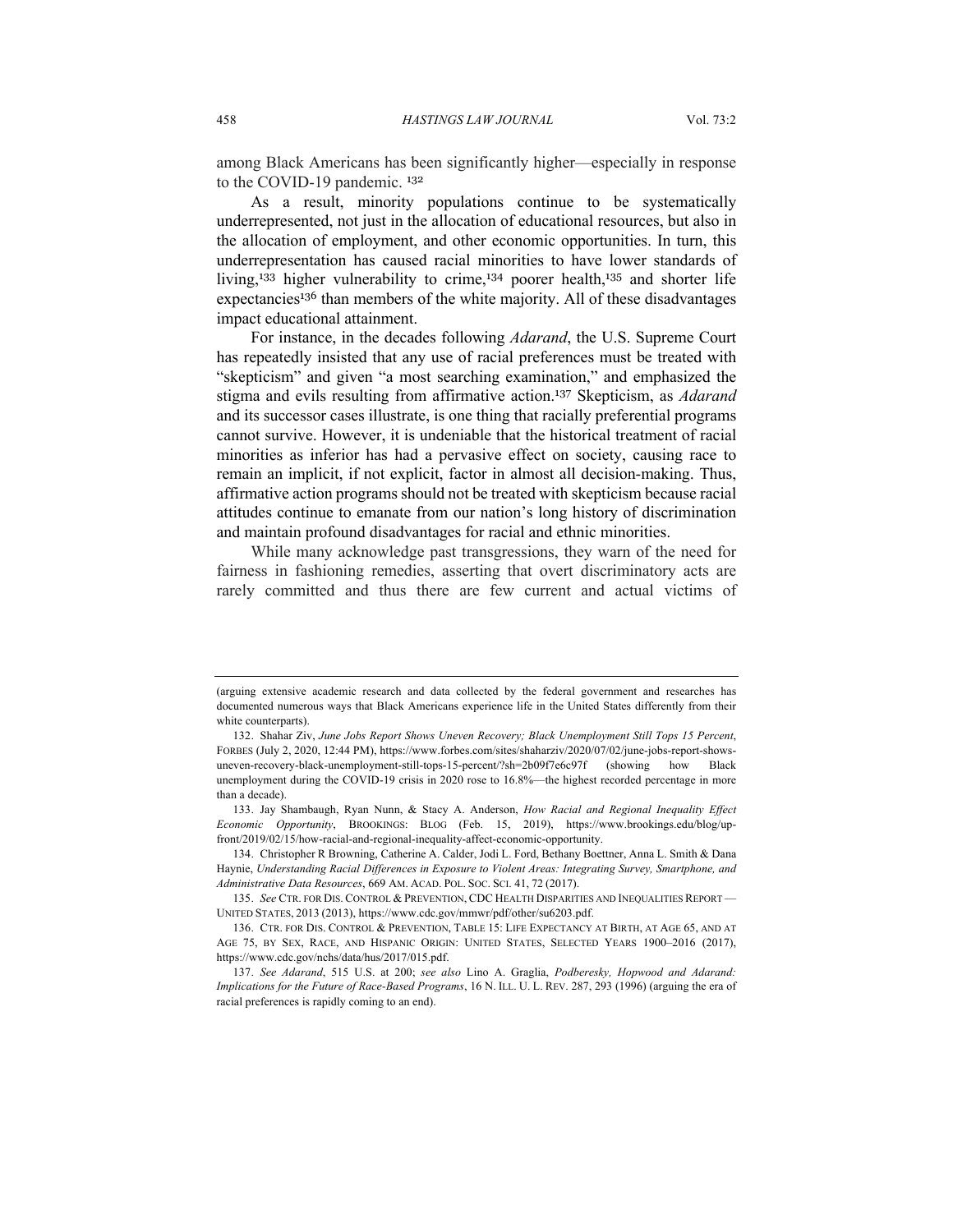discrimination.<sup>138</sup> They tend to argue that the only way to end racial discrimination is through a prospective commitment to race neutrality.<sup>139</sup>

However, race neutrality can thwart remediation and further exacerbate the issue of continuing discrimination. For instance, the inclusive policy of providing role models for racial minorities centers around the idea that the "targeted recruitment" of male or ethnic minority teachers will provide muchneeded "role models" in schools for those groups most likely to experience educational failure and disaffection.<sup>140</sup> Matching teachers and children by gender or ethnicity is seen as a remedy for underachievement because such representation could increase the cultural value students place on academic success.<sup>141</sup> Large-scale diversification of the teacher workforce should be an available remedy because it would greatly increase the potential for a common cultural understanding between racial and ethnic minority students and their teachers to occur, such that the potential benefits of increased teacher diversity extend beyond standardized test scores.<sup>142</sup>

As long as our nation's societal institutions rely on traditional vague methods of practice, they will unmistakably remain discriminatory even under the most unbiased and unprejudiced management. Dismantling societal and systemic discrimination—which are both non-governmental aspects of contemporary racism—should be compelling to justify race-conscious programs undergoing a strict scrutiny analysis because these programs will work to restructure the traditional and exclusionary institutions that have been governing society for centuries, and ultimately create the "neutrality" our courts envision. Thus, remedying present discrimination, in the form of institutional discrimination, is like remedying past discrimination, and therefore is a compelling interest that justifies a narrowly tailored response.

<sup>138.</sup> Girardeau A. Spann, *Affirmative Action and Discrimination*, 38 HOW. L. J. 1, 2 (1995) (arguing that racial injustice has always been a problem in the United States and that the most salient victims of the nation's discrimination against racial minorities have included indigenous Indians, Chinese Immigrants, Japanese-American citizens, Latinos, and of course, African Americans).

<sup>139.</sup> *Id*.

<sup>140.</sup> Bruce Carrington & Christine Skelton, *Rethinking "Role Models": Equal Opportunities in Teacher Recruitment in England and Wales*, 18 J. EDUC. POL'Y 253 (2003) (finding that a number of countries are running role model recruitment drives under the assumption that like is good for like: ethnic minority teachers should teach ethnic minority children, women should teach girls, and etc. and arguing that previous research suggests that there are academic benefits when students and teachers share the same models, mentors, advocates, or cultural translators).

<sup>141.</sup> Sabrina Zirkel, *Is There a Place for Me? Role Models and Academic Identity Among White Students and Students of Color*, 104 TCHR. COLL. REC. 357, 376 (2002). Zirkel explains that "[r]elative to students who reported having no role models and those who reported only nonmatched role models, those reporting a raceand gender-matched role model showed consistently more interest in achievement-relevant activities and goals throughout the study; and, in later years, they showed significantly greater academic performance." *Id.* at 374.

<sup>142.</sup> Anna J. Egalite, Brian Kisida & Marcus A. Winters, *Representation in the Classroom: The Effect of Own-Race Teachers on Student Achievement*, 45 ECON. EDUC. REV. 44, 51 (2015) (arguing that previous research suggests that there are academic benefits when students and teachers share the same models, mentors, advocates, or cultural translators).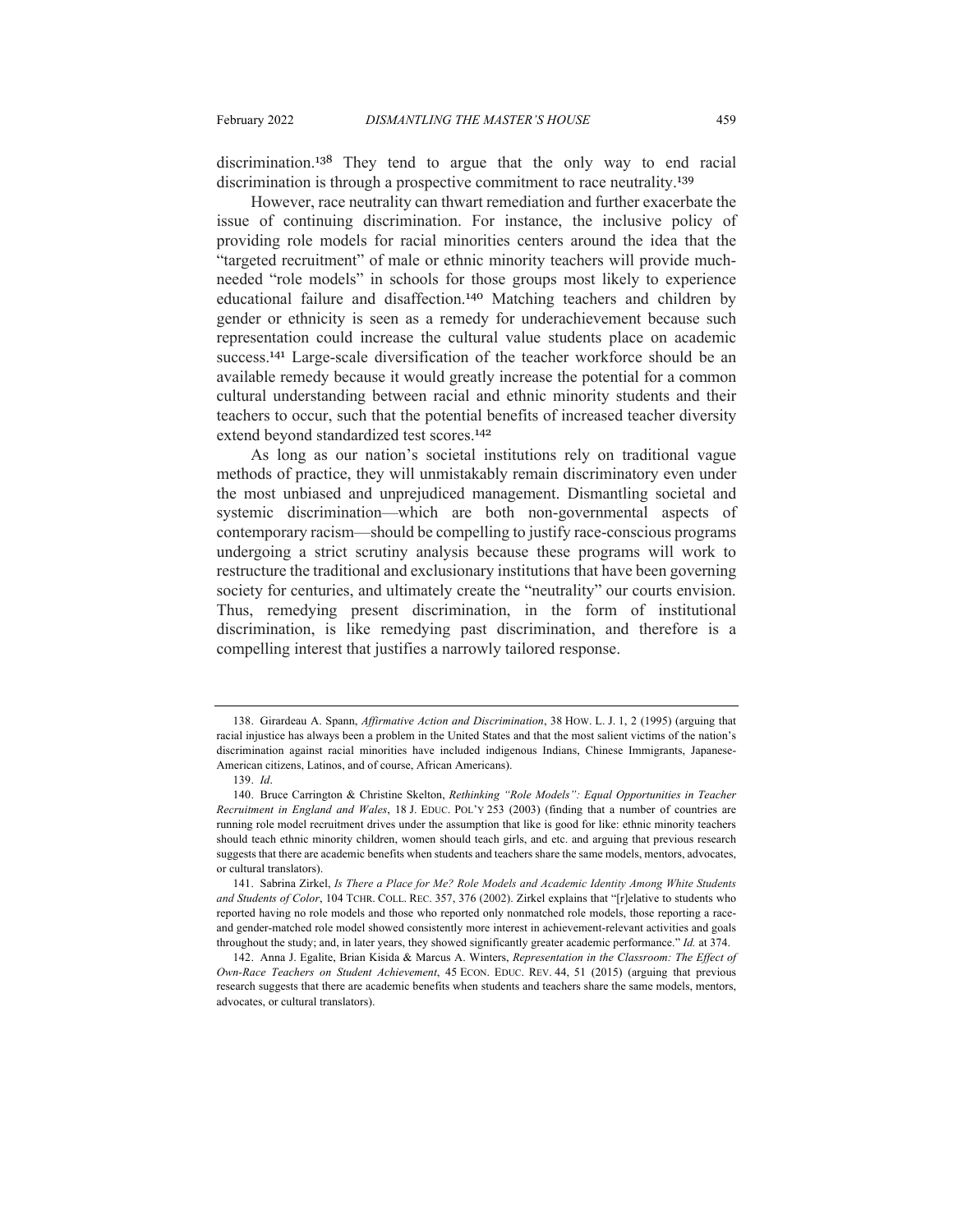### III. ESTABLISHING THE STRONG BASIS IN EVIDENCE IN HIGHER EDUCATION

How can universities establish a strong basis in evidence to support raceconscious affirmative action programs to remedy past and present discrimination? Recent litigation provides some examples. Students for Fair Admissions, an anti-affirmative action group, filed two lawsuits seeking to eradicate long-established legal precedent allowing colleges to consider the race of highly-qualified applicants in their admissions processes—one at Harvard College, a private institution, and the other at the University of North Carolina at Chapel Hill, a state public university. This Part discusses these cases as well as the long-term impacts of no affirmative action for the University of California system.

Back in 2014, a coalition of more than sixty Asian American organizations filed federal complaints with the U.S. Department of Education and Department of Justice (DOJ) against Harvard University.<sup>143</sup> The coalition asked for a civil rights investigation into Harvard's allegedly discriminatory admission practices against Asian American undergraduate applicants; however, the complaints were dismissed because a lawsuit making similar allegations was filed by Students for Fair Admissions.<sup>144</sup> Nonetheless, the coalition resubmitted their complaints to the DOJ in 2017; the DOJ opened an investigation into Harvard's admissions policies that was ongoing as of Fall 2020,<sup>145</sup> when the DOJ also filed a lawsuit against Yale University.<sup>146</sup> The DOJ voluntarily dismissed the Yale lawsuit in February 2021, but explained that it would continue the investigation into compliance with Title VI.<sup>147</sup>

<sup>143.</sup> Greg Piper, *Asian-American Groups Accuse Harvard of Discrimination in Federal Complaint*, COLLEGE FIX (May 15, 2015), https://www.thecollegefix.com/asian-american-groups-accuse-harvard-ofdiscrimination-in-federal-complaint (arguing that because "[m]any Asian-American students have almost perfect SAT scores," "they are treated as a 'monolithic bloc' that lacks creativity and risk taking under the 'subjective holistic evaluation approach' used by" Harvard University in its undergraduate admissions process). A heavy reliance on high SAT scores produces almost insurmountable negative impacts on diversity of Latinos and Blacks. Sandra E. Black, Kalena E. Cortes & Jane Arnold Lincove, *Efficacy Versus Equity: What Happens When States Tinker with College Admissions in a Race-Blind Era?*, 38 EDUC. EVAL. & POL'Y ANALYSIS 336, 336–363 (2016). The authors note that requiring an "above-average" SAT score eliminates more than "40% of Hispanics, 49% of Blacks, and 39% of low-income students," whereas only it excludes only "8% of White students, 10% off Asian students, and 7% of high-income students." *Id.* at 353.

<sup>144.</sup> Piper, *supra* note 143.

<sup>145.</sup> Press Release, Dep't of Just.: Off. of Pub. Affs., Justice Department Files Amicus Brief Explaining that Harvard's Race-Based Admissions Process Violates Federal Civil Rights Law (Feb. 25, 2020), https://www.justice.gov/opa/pr/justice-department-files-amicus-brief-explaining-harvard-s-race-basedadmissions-process (filing of an amicus brief by the U.S. Department of Justice in the Court of Appeals for the First Circuit explaining that Harvard University's "expansive use of race in its admissions process violates federal civil-rights law and Supreme Court precedent").

<sup>146.</sup> Anemona Hartocollis, *Justice Department Drops Suit Claiming Yale Discriminated in Admissions*, N.Y. TIMES (Oct. 18, 2021).

<sup>147.</sup> *Id*.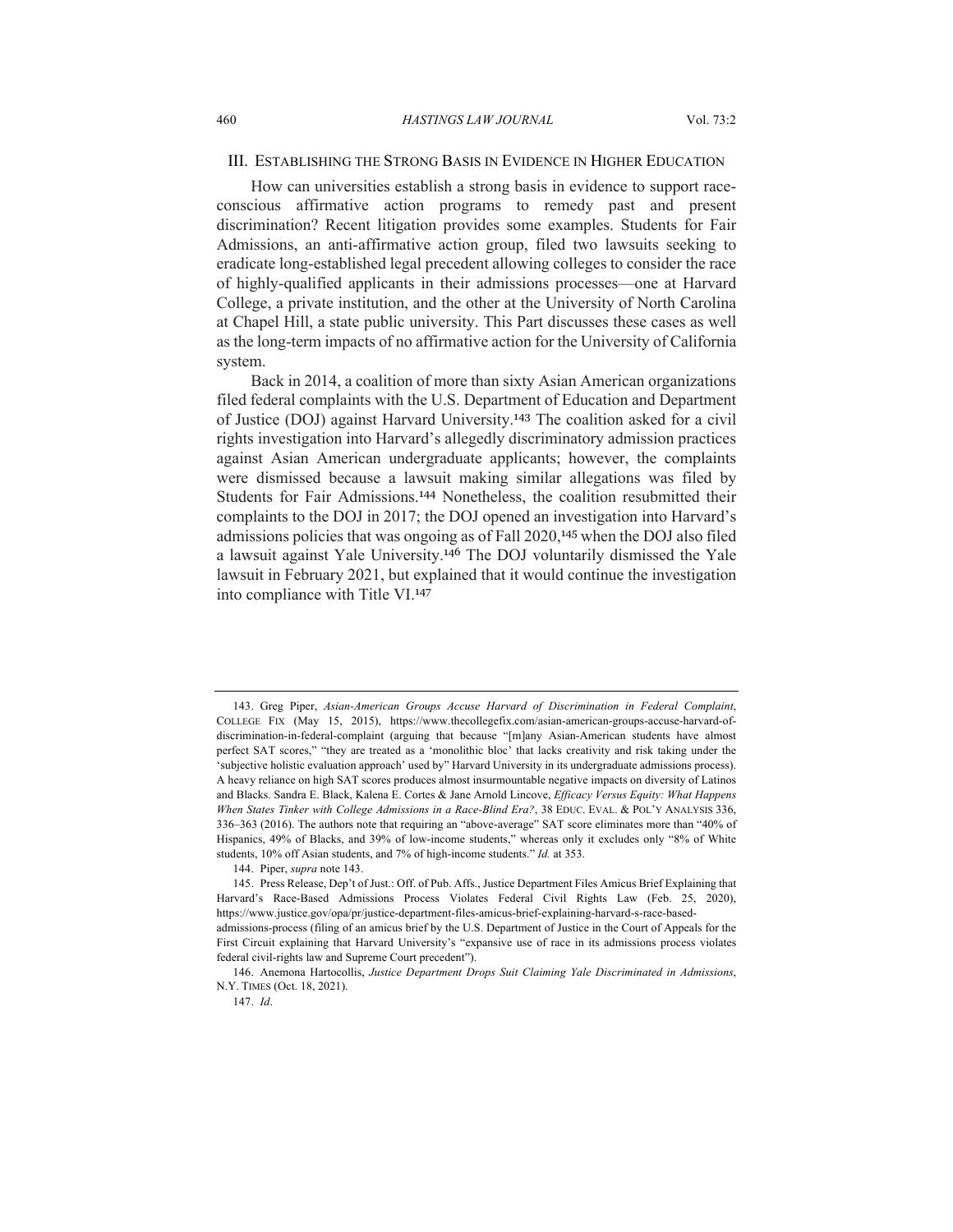### A. FAIR HARVARD

*Students for Fair Admissions v. Presidents and Fellows of Harvard College*, is a U.S. District Court case concerning affirmative action in student admissions.<sup>148</sup> In 2014, anti-affirmative action group, Students for Fair Admissions sued Harvard University for their use of race as a factor in their undergraduate admissions process, because it imposed a racial penalty at the detriment of white and Asian American applicants.<sup>149</sup> Much of their evidence focused on "merit," defined as having higher SAT and GPA scores.<sup>150</sup> Studies have shown that these "objective" criteria and particularly minimum cutoff scores more severely limit access for students of color.<sup>151</sup>

A number of other Asian American groups, including the Asian American Legal Defense and Education Fund, the Asian Americans Advancing Justice – Los Angeles, and the NAACP Legal Defense and Education Fund submitted amicus briefs in support of race-conscious admissions policies and of Harvard. Harvard's proponents assert that the University's individualized admissions programs guard against grouping Asian Americans into one monolithic "Asian" category and blurring the distinct socioeconomic realities faced by different subgroups.<sup>152</sup> In other words, Harvard specifically considers these differences when examining Asian American applicants in its admissions process because low-income Asian applicants receive an admissions "tip" designed to account for the structural inequality they face.<sup>153</sup> While all low-income applicants receive similar tips, the tip given to low-income Asian applicants benefit them more than almost any other racial group—10% of low-income Asian applicants are admitted, as opposed to 7% of non-low-income Asian applicants. <sup>154</sup> Thus, many undergraduate minority applicants applying to Harvard also believed that removing affirmative action would be a loss for everyone on the basis that every

<sup>148.</sup> *Students for Fair Admissions*, 308 F.R.D. at 39.

<sup>149.</sup> *Id*. at 39–40 (citing that in February 2015 filed its answer in which it denied any liability; in April 2015, several prospective and then-current Harvard students filed a motion to intervene; although the Court denied the motion to intervene it allowed the students to participate in the action as friends of the court (*amici curiae)*. In September 2016, Harvard moved to dismiss the lawsuit for lack of standing and for seeking judgment on the pleadings; the Court found that SFFA had the associational standing required to pursue this litigation. On that same date, the Court granted Harvard's motion for judgment on the pleadings and dismissed two counts of SFFA's complaint. Following the conclusion of discovery in June 2018, the parties filed cross motions for summary judgments on the four remaining counts, described above, which the Court denied in September 2018. The Case proceeded to trial on all four counts, and in February 2019, the Court made its finding of fact and conclusions of law).

<sup>150.</sup> *Id.* at 39.

<sup>151.</sup> Black et al., *supra* note 143, at 338.

<sup>152.</sup> Brief for Asian American Legal Defense and Education Fund et al., as Amici Curiae Supporting Respondents at 2, Students for Fair Admissions, Inc. v. Presidents and Fellows of Harvard College, 397 F.Supp.3d 126 (2019) (No. 19-2005) (Brief of Amici Curiae in support of race-conscious admissions policies like Harvard's, which benefit Asian American applicants and other applicants of color alike).

<sup>153.</sup> *Id*. at 6.

<sup>154.</sup> *Id*. at 6–7.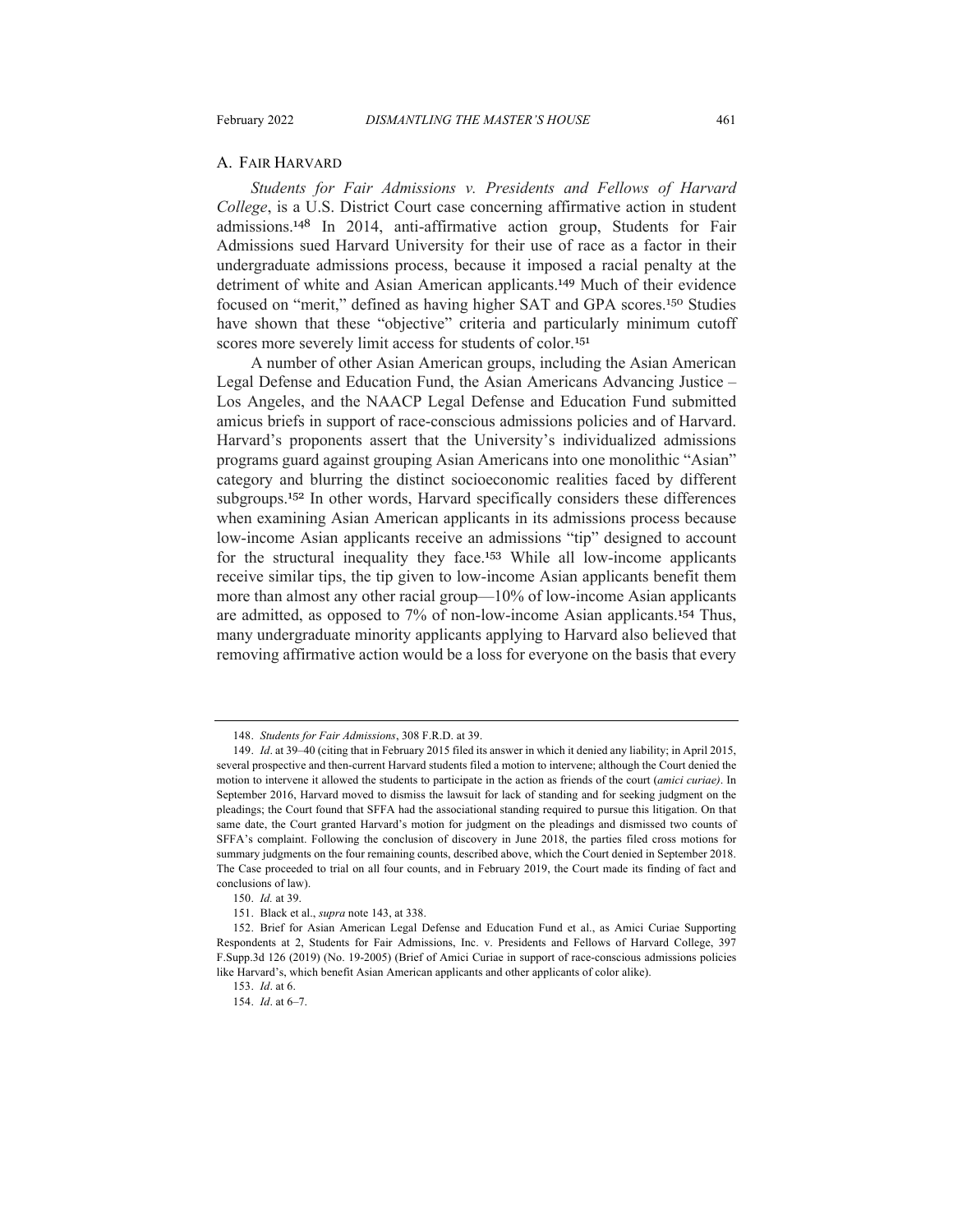applicant has a different story to tell and any/every race can be a part of that story.

The district court found that (1) Harvard has established a compelling interest in diversity based on sufficient evidence of past discrimination,<sup>155</sup>  $(2)$ Harvard considers race as one factor among many,<sup>156</sup> (3) Harvard does not pursue racial balancing in its holistic admissions review process,<sup>157</sup> and (4) Harvard cannot presently achieve its goal of assembling an exceptional and diverse student body using race-neutral alternatives.<sup>158</sup> SFFA appealed and the First Circuit affirmed the district court ruling.<sup>159</sup> It upheld the district court's factual findings about the descriptive statistics,<sup>160</sup> that the personal rating correlation did not equate with causation,<sup>161</sup> and that there was no showing of discrimination against Asian Americans. <sup>162</sup> When the First Circuit announced its decision, Harvard issued a statement declaring:

Today's decision once again finds that Harvard's admissions policies are consistent with Supreme Court precedent, and lawfully and appropriately pursue Harvard's efforts to create a diverse campus that promotes learning and encourages mutual respect and understanding in our community. As we have

156. *Id*. at 193 (explaining that what matters most is not whether an applicant's race might be important consideration in any particular number of cases, but whether the admissions program remains flexible enough to ensure that each applicant is evaluated as an individual and not in a way that makes an applicant's race or ethnicity the defining feature of his or her application; the record conclusively establishes that Harvard's consideration of all factors in an applicant's file, including race, is highly flexible).

157. *Id*. at 177 (stating extensive record compiled in this case would not permit a reasonable factfinder to conclude that Harvard pursues quotas, seeks proportional racial representation or even engages in racial balancing; no evidence on the record suggests Harvard seeks to limit the representation of any racial group on campus).

158. *Id*. at 192 (holding the record fully supports the conclusion that it is necessary for Harvard to use race to achieve the educational benefits of diversity because the available, workable race-neutral alternatives do not suffice to promote Harvard's diversity related educational objectives and to maintain Harvard's standards of excellence; eliminating consideration of race in admissions would have a dramatic and detrimental effect on diversity at Harvard – an effect that no combination of race-neutral measures could mitigate while maintaining Harvard's standards of excellence).

159. *Students for Fair Admissions, Inc.*, 980 F.3d at 187 ("Harvard has sufficiently met the requirements of Fisher I, Fisher II, and earlier cases to show the specific goals it achieves from diversity and that its interest is compelling.").

160. *Id*. at 183 ("Harvard does not dispute that SFFA satisfies these requirements, and, for the reasons stated in the district court's opinion, we agree that it does.").

162. *Id*. at 202 ("We repeat that the statistical model using the personal rating showed no discrimination against Asian Americans. Rather, it shows that Asian American identity has a statistically insignificant overall average marginal effect on admissions.").

<sup>155.</sup> *Students for Fair Admissions, Inc.*, 397 F.Supp.3d at 192 (holding that Harvard has made a principled, reasoned explanation for its decision to pursue the educational benefits that flow from student body diversity after determining that those benefits are integral to its mission; in particular, Harvard reexamined the importance of student body diversity in 2015, and it concluded that diversity serves Harvard's curricular goal of exposing students to new ideas, new ways of understanding, and new ways of knowing).

<sup>161.</sup> *Id*. at 182 ("It found that the correlation between race and the personal rating did not mean that race influences the personal rating."); *see also id*. at 198 (for instance, "[i]f the personal rating is included, as done by Harvard's expert, being Asian American has a statistically insignificant effect on an applicant's chance of admission. If the personal rating is excluded, as done by SFFA's expert, it shows that being Asian American has a statistically significant negative effect on an applicant's chance of admission to Harvard").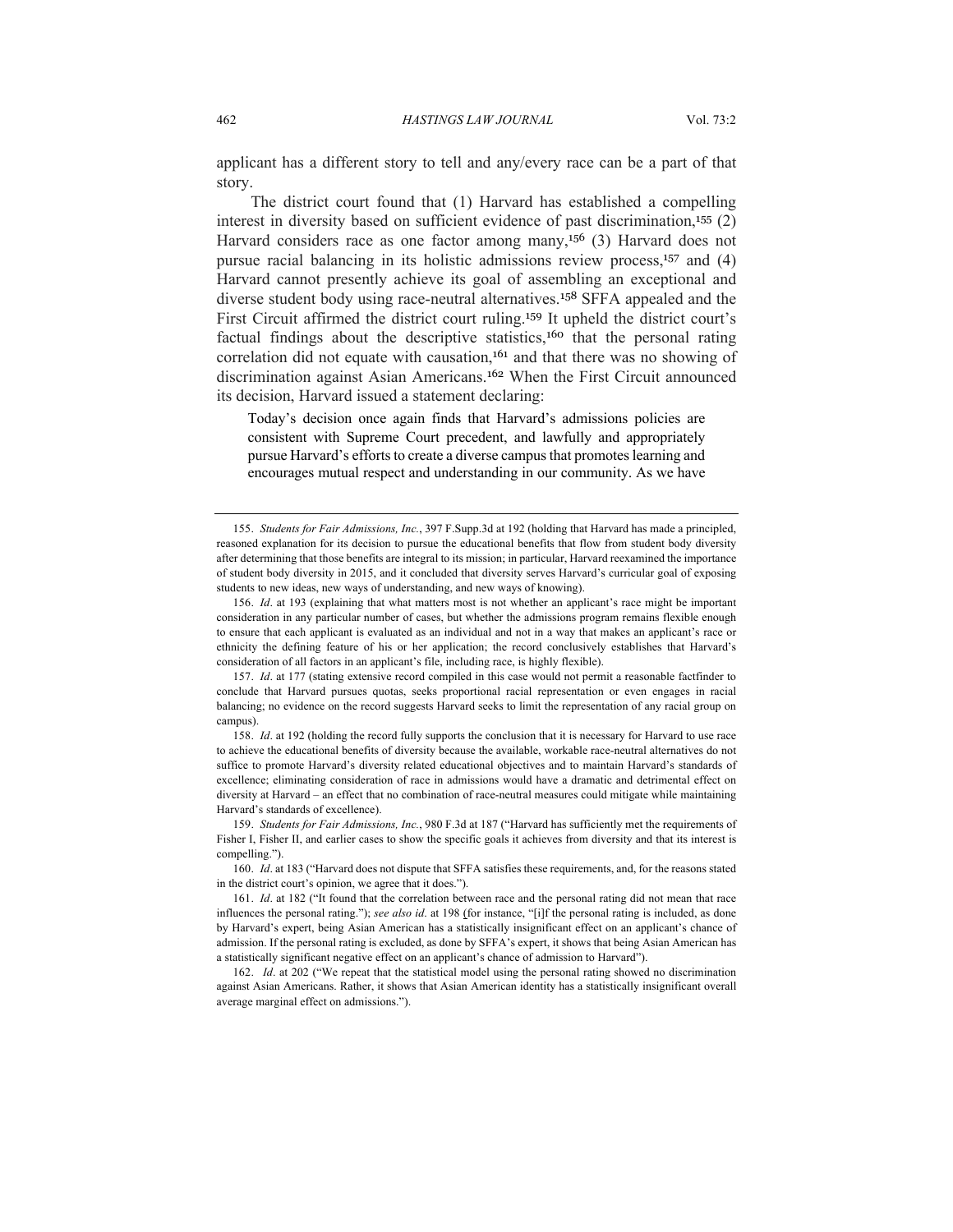said time and time again, now is not the time to turn back the clock on diversity and opportunity.<sup>163</sup>

The case has wide implications for affirmative action in higher education for schools across the country because it reaffirms the idea that there are legal ways to incorporate a racial-equity focus to create opportunities and support the success of underrepresented students. While this case involved diversity as a compelling interest, the same data used to justify an institution's race-conscious affirmative action program, in combination with systemic data, can provide a strong basis in evidence to justify a compelling interest in remedying systemic discrimination.

The next challenge involves public institutions. And SFFA has also appealed the Harvard case to the U.S. Supreme Court.

#### B. UNC TARHEELS

*Students for Fair Admissions v. University of North Carolina – Chapel Hill*, is a U.S. District Court case claiming that UNC's admissions process violates the Equal Protection Clause of the Fourteenth Amendment to the Constitution and Title VI of the Civil Rights Act of 1964.<sup>164</sup> Here, SFFA asserted that UNC unfairly uses race to give significant preference to underrepresented minority applicants to the detriment of white and Asian American applicants, while ignoring race-neutral alternatives for achieving a diverse student body.<sup>165</sup> The bench trial was held in November 2020, and the parties had thirty days to submit their proposed findings of fact and conclusions of law. In October 2021, the trial judge issued the trial findings of fact and conclusions of law. The trial judge found: (1) that the University had a compelling interest in the pursuing the educational benefits of racial diversity;<sup>166</sup> (2) that the use of race was narrowly tailored; <sup>167</sup> (3) that the statistical and non-statistical evidence did not support a finding of discrimination;<sup>168</sup> (4) that UNC demonstrated that "there are no adequate, workable, or sufficient race neutral alternatives"; <sup>169</sup> (5) that UNC has "engaged in ongoing, serious, good faith considerations of workable race neutral alternatives"; <sup>170</sup> and thus did not discriminate against white and Asian American applicants in its admission process. <sup>171</sup> UNC's holistic admissions process was also considered constitutional because, as the Harvard case reaffirms, the idea that incorporating a racial-equity focus in the efforts to create opportunities for

<sup>163.</sup> *Harvard Statement on Appeal Opinion*, HARV. UNIV.: HARV. ADMISSIONS LAWSUIT (Nov. 12, 2020), https://admissionscase.harvard.edu/news/harvard-statement-appeal-opinion.

<sup>164.</sup> *Students for Fair Admissions*, 2019 WL 4773908, at \*1.

<sup>165.</sup> *Id*. at \*7–8.

<sup>166.</sup> Trial Findings of Fact and Conclusions of L. at 131, Students for Fair Admissions v. Univ. of N. C., No. 1:14-cv-00954-LCB-JLW (M.D.N.C Oct. 18, 2021).

<sup>167.</sup> *Id.* at 137–39.

<sup>168.</sup> *Id.* at 140, 142.

<sup>169.</sup> *Id.* at 146.

<sup>170.</sup> *Id.* at 148.

<sup>171.</sup> *See* Saul, *supra* note 6 at A16.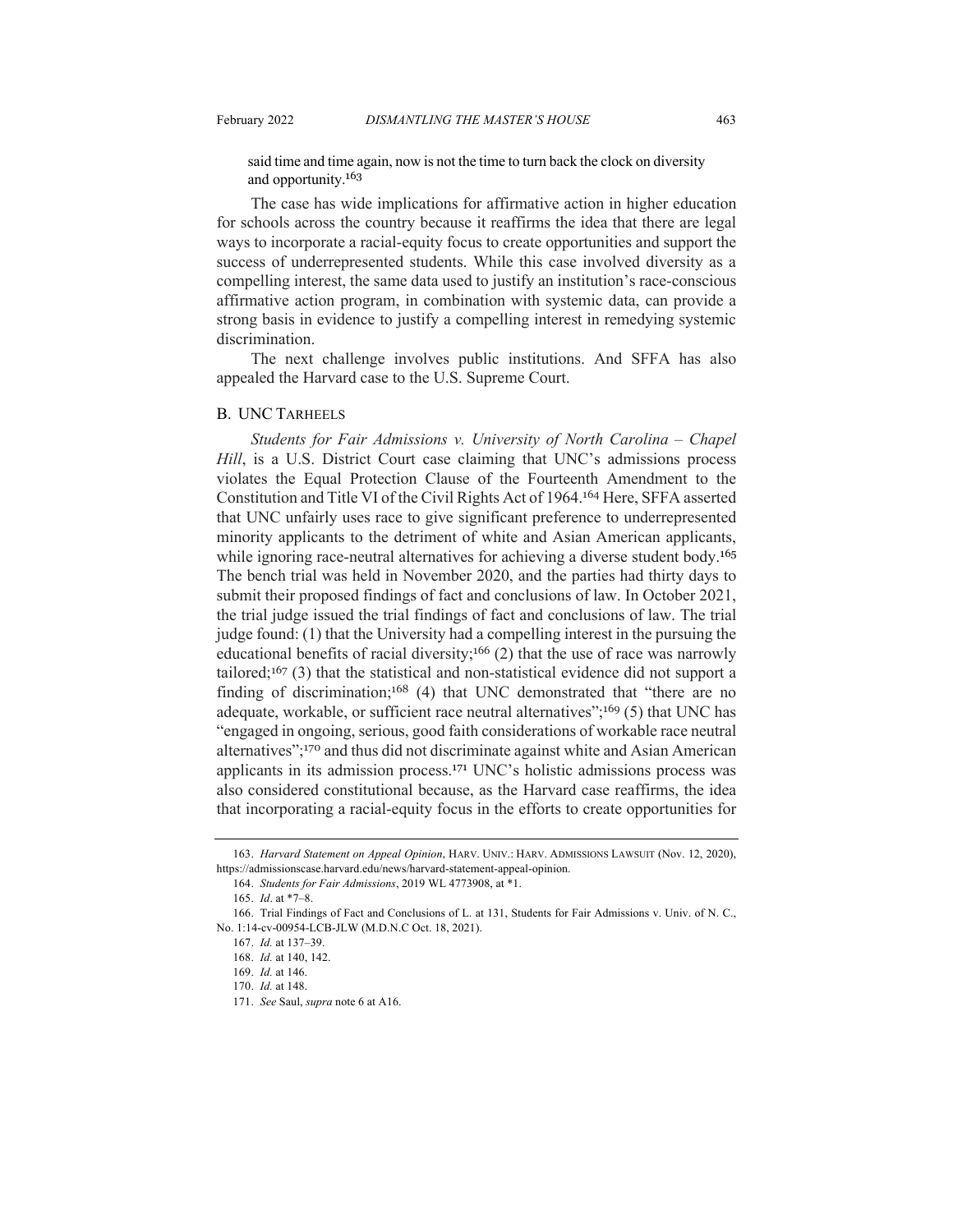underrepresented students can pass constitutional scrutiny. The private-school, public-school distinction should not be significant because as a large research institution that accepts government funding under Title VI, Harvard is equally bound by the anti-discrimination provisions of the Civil Rights Act as UNC.<sup>172</sup>

## C. WHAT HAPPENED AT THE UCS?

Race-based affirmative action began at the University of California schools in the mid-1960s, when UC Berkeley became the first UC campus to implement selective admissions—receiving more UC-eligible applications than available seats for the first time.<sup>173</sup> However, controversy around affirmative action increased until the mid-1990s, when it was prohibited first by the UC Regents in July 1995 and then by voter initiative Proposition 209, which was approved by a majority of the electorate in November 1996.<sup>174</sup>

While the Regents' policy was eventually rescinded in 2001, Proposition 209 has continued to prohibit the UC system and other public institutions from discriminating against or granting preferential treatment to any individual on the basis of race, sex, color, ethnicity, or national origin in admissions, financial aid provisions, and other areas since 1998.<sup>175</sup> Thus, the consideration of race in admissions decisions at California public higher education institutions has been effectively banned for twenty-four years—the entire lifetime of most of the current undergraduate students.<sup>176</sup>

After 1996, admission rates for Black, Latino, and Native American applicants fell alongside the average admission rate and remain below average.<sup>177</sup> The UC and California State ("Cal. State") systems then pivoted to pursue race-neutral policies that may enhance diversity.<sup>178</sup> Community college

<sup>172.</sup> *Students for Fair Admissions*, 2019 WL 4773908, at 6 n.12.

<sup>173.</sup> *See generally* ZACHARY BLEEMER, THE IMPACT OF PROPOSITION 209 AND ACCESS-ORIENTED UC ADMISSIONS POLICIES ON UNDERREPRESENTED UC APPLICATIONS, ENROLLMENT, AND LONG-RUN STUDENT OUTCOMES 1 (2019), https://www.ucop.edu/institutional-research-academic-planning/\_files/uc-affirmativeaction.pdf (arguing the legacy of Proposition 209 remains strong at the University of California and across the state).

<sup>174.</sup> *Id*. at 2.

<sup>175.</sup> *Id*.

<sup>176.</sup> UNIV. OF CALIF., SAN DIEGO, UC San Diego Profile 2015-2016 (2015), https://ir.ucsd.edu/\_files/statsdata/profile/profile-2015.pdf (shows that the average age of an undergraduate student at UC San Diego in 2015 was 21).

<sup>177.</sup> Maria Estela Zárate, Chenoa S. Woods & Kelly M. Ward, *Nineteen Years after Prop 209: Are Latino/A Students Equitably Represented at the University of California?*, *in* MOVING FORWARD: POLICIES, PLANNING, AND PROMOTING ACCESS OF HISPANIC COLLEGE STUDENTS 276, 276 (Alfredo De Los Santos ed., 2018) ( "When Prop 209 went into effect in 1997, reports documented an immediate decline in the representation of Latinos/as at UC campuses.").

<sup>178.</sup> William C. Kidder & Patricia Gándara, TWO DECADES AFTER THE AFFIRMATIVE ACTION BAN: EVALUATING THE UNIVERSITY OF CALIFORNIA'S RACE-NEUTRAL EFFORTS at i (ETS Whitepaper 2015) (explaining that UC acted with "race neutral alternatives" and implemented "outreach, partnerships with high minority schools, academic preparation programs (some of which it invented), and targeted information and recruitment efforts. Later it implemented a percent plan and invested heavily in comprehensive review of vast numbers of applications. It modified admissions criteria and gave special attention to low-income students"); *see also* Chris Chambers Goodman, *Examining 'Voter Intent' Behind Proposition 209: Why Recruitment,*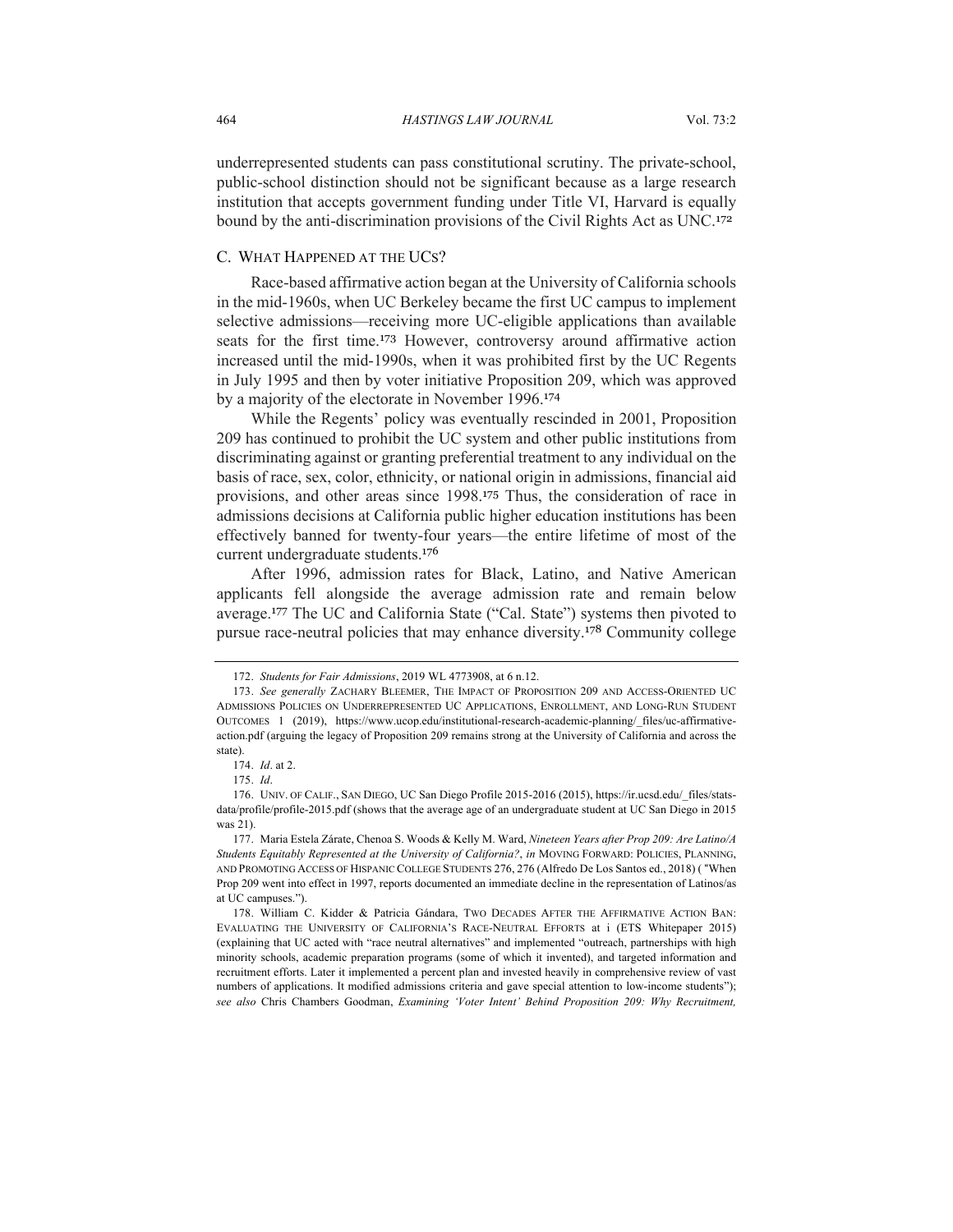transfer programs increased, hoping to take advantage of the greater percentages of students of color there<sup>179</sup> but still result in a greater number of white students making the transfers to the UCs and Cal. State campuses.<sup>180</sup> The numbers may be even more skewed as a result of the COVID-19 crisis, but the data are not yet available. <sup>181</sup> However, Asian American applicant admission rates have remained above average since the ban of affirmative action such that Asian Americans remain the largest group of admitted freshmen in the entire UC system.<sup>182</sup>

In 2002, all UC campuses switched their admissions process from a twotiered system—where at least half of students were admitted strictly on the basis of the test scores and grades—to a "Comprehensive Review" where campuses "'evaluate students' academic achievements in light of the opportunities available to them."<sup>183</sup> The program mirrors a holistic review policy in which evaluators craft a single score for the applicant based upon a combination of criteria and no single factor plays a deciding role in how an applicant is evaluated.<sup>184</sup>

181. JOHNSON & MEJIA, *supra* note 180, at 7 (noting that "limited access to technology required for online courses is a barrier. For others, the online setting is not conducive to learning," and it is "too early to know how this disruption will affect student programs").

182. Jennifer Lu, *Should California Allow Affirmative Action? Here's Why Some Say the UC Is Not Diverse Enough*, L.A. TIMES (Oct. 23, 2020), https://www.latimes.com/projects/prop-16-uc-diversity-evolution (arguing that California's Proposition 16 will positively influence the lack of diversity in the UC system).

183. Kidder & Gándara, supra note 178, at 15, 23, 25 (explaining that "[A]s a consequence of its discouraging outcomes in admissions, in 2007 UCLA adopted a more holistic approach to comprehensive review, that is, the admissions process began to take into account the greater context in which students were prepared—or not—for the university. This process has evolved over time, from a separate comprehensive score attached to the regular review of the application, which was meant to include additional information about a student's personal circumstances, to the practice followed today that results in a single holistic score, which incorporates the whole of a student's record in one number." Kidder concludes that "[i]n sum, comprehensive and holistic review adds a patina of greater fairness to the admissions process, and no doubt increases the representation of underrepresented students at the margins" However, "it by no means equalizes access or even makes a significant difference for those groups that are traditionally excluded from access to the university because of what the BOARS report characterized as bimodal educational environments (UC BOARS, 2014)"); *see also* BLEEMER, *supra* note 173, at 1.

184. BLEEMER, *supra* note 173, at 1 (arguing that UC Berkeley initiated a holistic review policy that uses a race blind single score that is given based on applicants' strengths and how they overcame challenges).

*Retention and Scholarship Privileges Should Be Permissible Under Article I, Section 31*, 27 CHICANO-LATINO L. REV. 59 (2008).

<sup>179.</sup> Kidder & Gándara, *supra* note 178, at 26 ("A significant portion of the university's undergraduate diversity comes through the transfer of students from community colleges in the junior year.").

<sup>180.</sup> *Id*. (noting that "apart from the fact that community college transfer students cannot contribute to the diversity of the student body during the critical first 2 years of college when most students who are going to drop out do so, URM students also make up a disproportionately smaller percentage of the students who transfer into the UC"); *see also* HANS JOHNSON & MARISOL CUELLAR MEJIA**,** PUB. POL'Y INST. OF CAL., *Increasing Community College Transfers: Progress and Barriers*, Sept. 2020, at 3 (noting that (1) "A large gap exists between the number of students who hope to transfer and those who do: 19 percent of students with a stated transfer goal do so within four years; 28 percent do so within six years" and (2) "Equity gaps are a big concern. While Latino students represent 51 percent of students who declare a degree/transfer goal, they represent 35 percent of those who transfer within four years; African American students represent 7 and 5 percent, respectively").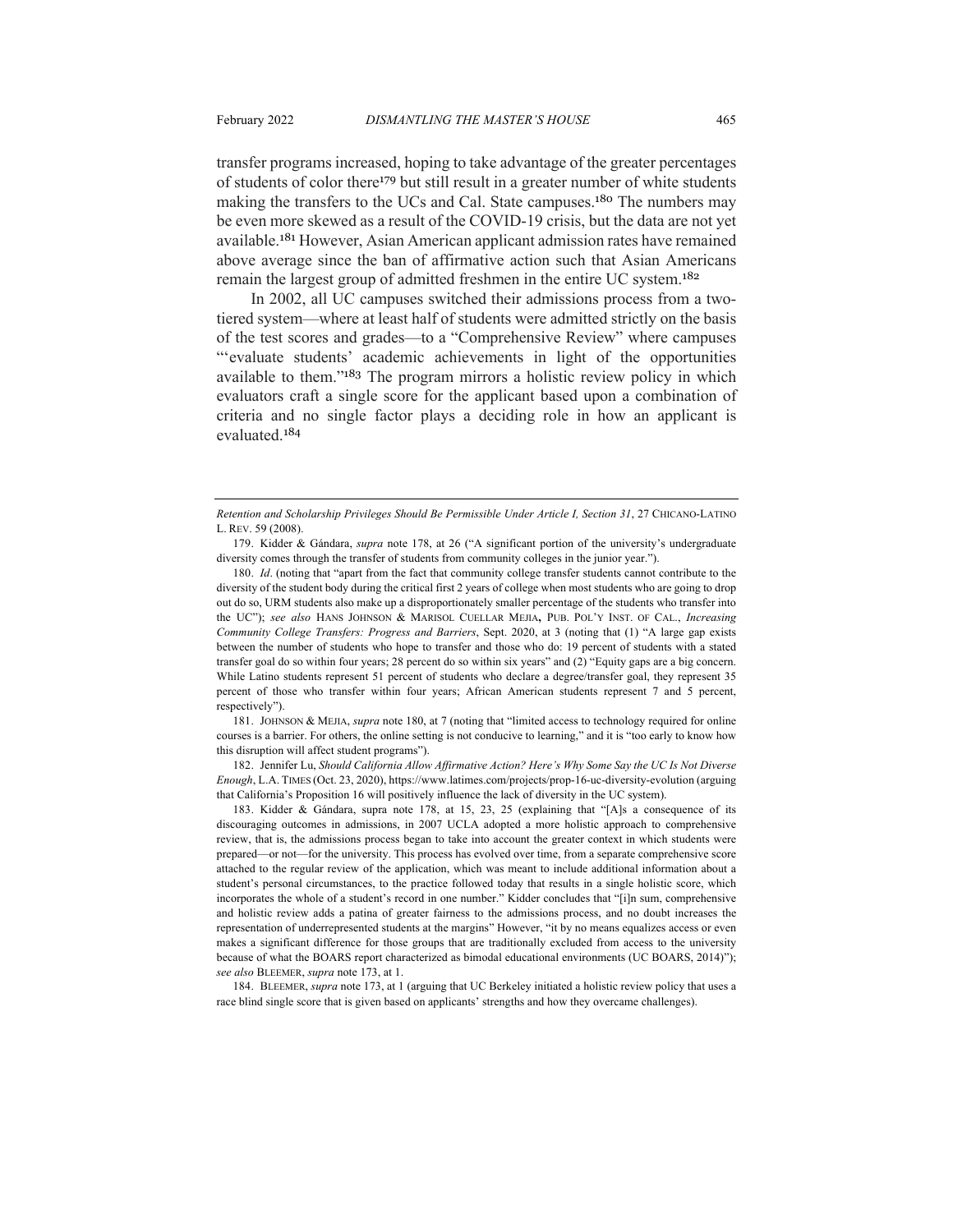Academic outreach programs are another race-neutral policy. Specifically, Early Academic Outreach Programs (EAOP) were created to prepare students for UC admission.<sup>185</sup> However, these targeted programs were less successful, in part because they target low-performing schools,<sup>186</sup> not individual students, so the assistance goes to those at the top of the class, many of whom may not be underrepresented people of color.<sup>187</sup>

Another approach was to pursue more low-income and first-generation students for admission. However, admitting greater numbers of low-income students is expensive.<sup>188</sup> First-generation students are more diverse and also on average have a lower median income than other students.<sup>189</sup> Within less than a decade, however, these first-generation graduates exceed their parents' median incomes.<sup>190</sup> But that data demonstrate that at selective colleges and universities, "socioeconomic status is not an effective alternative to race-conscious measures."<sup>191</sup>

Although the reformation of policy in the UC system had profound benefits on underrepresented groups, with the *number* of underrepresented groups enrolled in the UC system increasing, the percentage of Latino freshman admitted to the UC system significantly lags behind other public higher education campuses in California, particularly when factoring in the increase in

188. *Id.* at 27 (noting that "[o]ne consideration the Court noted in Fisher I is whether race-neutral alternative can be achieved with 'tolerable administrative expense.'" The administrative expense for low-income students is great. "In light of all of the above factors in combination, UC effectively represents an upper-bound limit on commitment to class-based alternatives to affirmative action at highly selective American universities").

<sup>185.</sup> Kidder & Gándara, *supra* note 178, at 7 (noting that "EAOP focuses on four broad program areas academic advising, academic enrichment (e.g., tutoring, summer classes), college entrance exams (e.g., orientation and preparation programs), and college knowledge (e.g., informational workshops and programs geared to parents)").

<sup>186.</sup> *Id.* at 11 (explaining that "research over time has shown that by targeting the lowest performing schools in the state, due to segregation patterns and clustering of disadvantage, one is to some extent able to capture students disproportionately from the most underrepresented groups." However, "these are rarely the schools that serve the students of color most likely to succeed at, or go to, UC. And there are particular challenges surrounding the use of race-neutral targeting factors for Native American students for reasons related to their geographic dispersion").

<sup>187.</sup> *Id.* at 12 (explaining that "[b]ecause the university cannot directly target students but only schools, many of the students who find their way into the programs are not underrepresented minorities, though this varies greatly by program and UC campus"); *see also id.* at 33–34 (concluding that "A college can target areas with substantial numbers of Latino students only to find that the top students in this largely Latino area are, for example, new immigrants from Asia who parents are temporarily low income while their highly educated parents get their credentials and connect with skilled jobs. Since such students are already well represented in the university they do not add to its diversity").

<sup>189.</sup> University of California, "First-Generation Student Success at the University of California," Institutional Research and Academic Planning, UC Office of the President (Aug. 23, 2017), at 4 ("UC's first generation students reflect greater ethnic diversity and come from homes with a lower median income than their undergraduate peers.").

<sup>190.</sup> *Id*. at 10 and Figure 5A (noting that "[a]s a group, first-generation UC students who entered the university between 2005 and 2014 also surpassed their parents' households in median income just six years after earning their degree").

<sup>191.</sup> William C. Kidder, *How Workable are Class-Based and Race Neutral Alternatives at Leading American Universities*, 64 UCLA L. REV. DISCOURSE 99, 131 (2016-2017).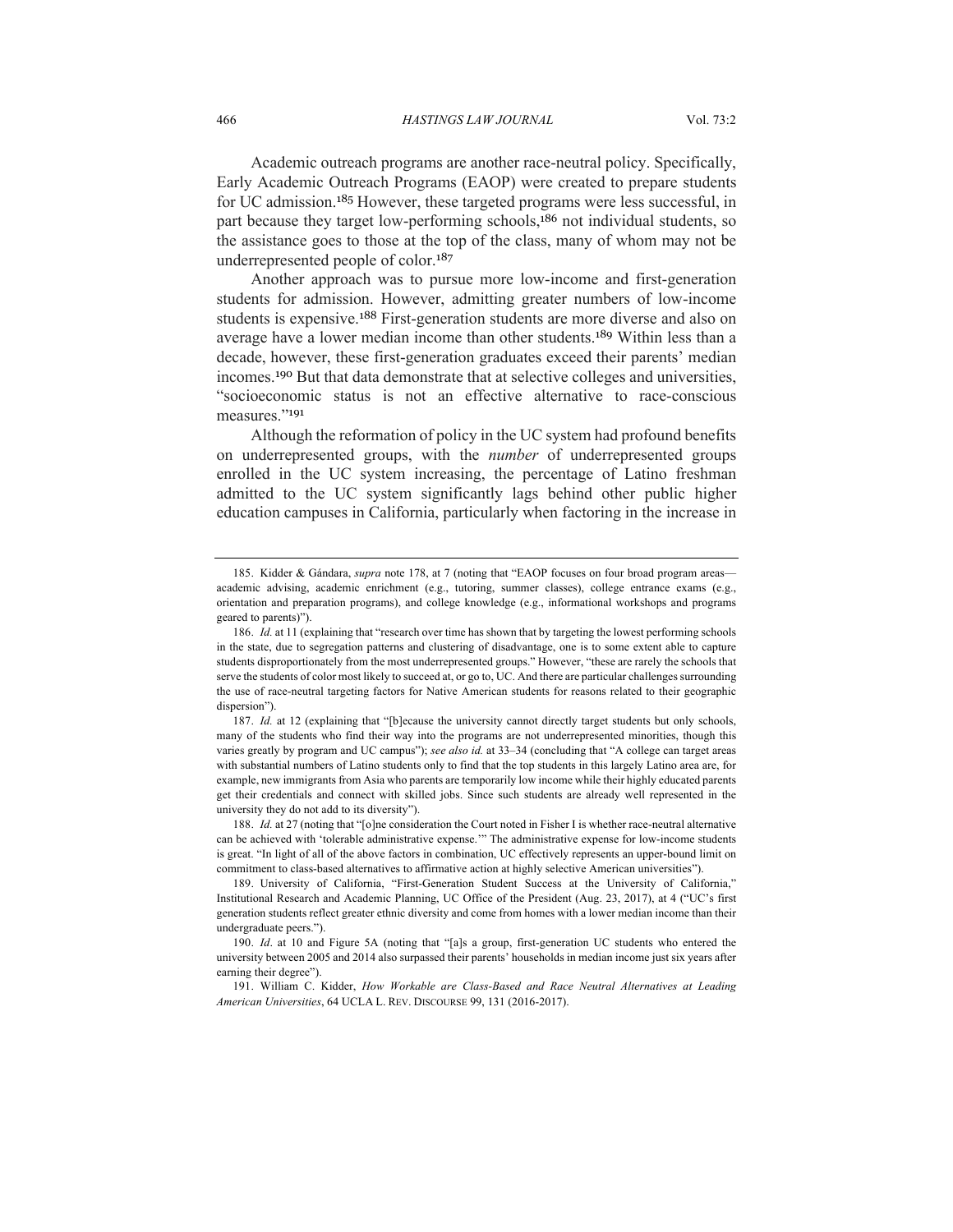the Latino population.<sup>192</sup> Thus, the level of diversity in the existing student body in the UC system reflects that affirmative action is necessary to ensure that California's higher education system reflects the diversity of the state. With the failure of Proposition 16,<sup>193</sup> California will continue to slide farther away from an equitable distribution of public higher education resources.

## IV. ENTRENCHING INSTITUTIONAL DISCRIMINATION AS A COMPELLING GOVERNMENT INTEREST

This Part will give a brief snapshot of the affirmative action jurisprudence of the current Justices of the U.S. Supreme Court. Recognizing that litigation is only one tool for changing laws and practices, it then explores the notion that a legislative route may be a more successful strategy for strengthening the foundation for perpetuating affirmative action. This Part concludes with a working draft of model legislation.

## A. THE CURRENT JUSTICES OF THE U.S. SUPREME COURT

Several justices are likely to find a compelling interest in remedying systemic discrimination and affirmative action to be a narrowly tailored means to further that interest. Justice Stephen Breyer may take a more moderate approach when analyzing whether a policy is narrowly tailored. In *Fisher v. University of Texas*, Justice Sotomayor joined dissenting Justice Breyer in ruling that strict scrutiny was not a necessary standard of review when race was only one of many factors used by the University in its undergraduate admissions process.<sup>194</sup> If intermediate scrutiny were used, these Justices (and perhaps others) may find racial diversity in higher education to be an important governmental interest, and that the means of affirmative action would be substantially related and therefore constitutionally permissible. Of course, intermediate scrutiny is not the standard likely to be adopted by the current Court. Nevertheless, based on their past opinions, it is likely that Justices Breyer, Kagan, and Sotomayor would find that remedying systemic/institutional discrimination is a compelling governmental interest, and that affirmative action programs like those of Harvard and UNC are narrowly tailored to achieve that interest. These three Justices may also be less inclined to find an expiration date on affirmative action based on the sunset clause language in *Grutter,* and the

<sup>192.</sup> Zárate et al., *supra* note 177, at 276 (finding that after Proposition 209 passed, Latinos received fewer admission offers than before despite that the percentage of Latinos graduating from high school increased by more than 15%).

<sup>193.</sup> *California Proposition 16 Repeal Proposition 209 Affirmative Action Amendment*, BALLOTPEDIA, https://ballotpedia.org/California Proposition 16, Repeal Proposition 209 Affirmative Action Amendment  $(2020)$ .

<sup>194.</sup> *Fisher v. University of Texas at Austin (Fisher II)*, 136 S. Ct. 2198, 2215 (2016).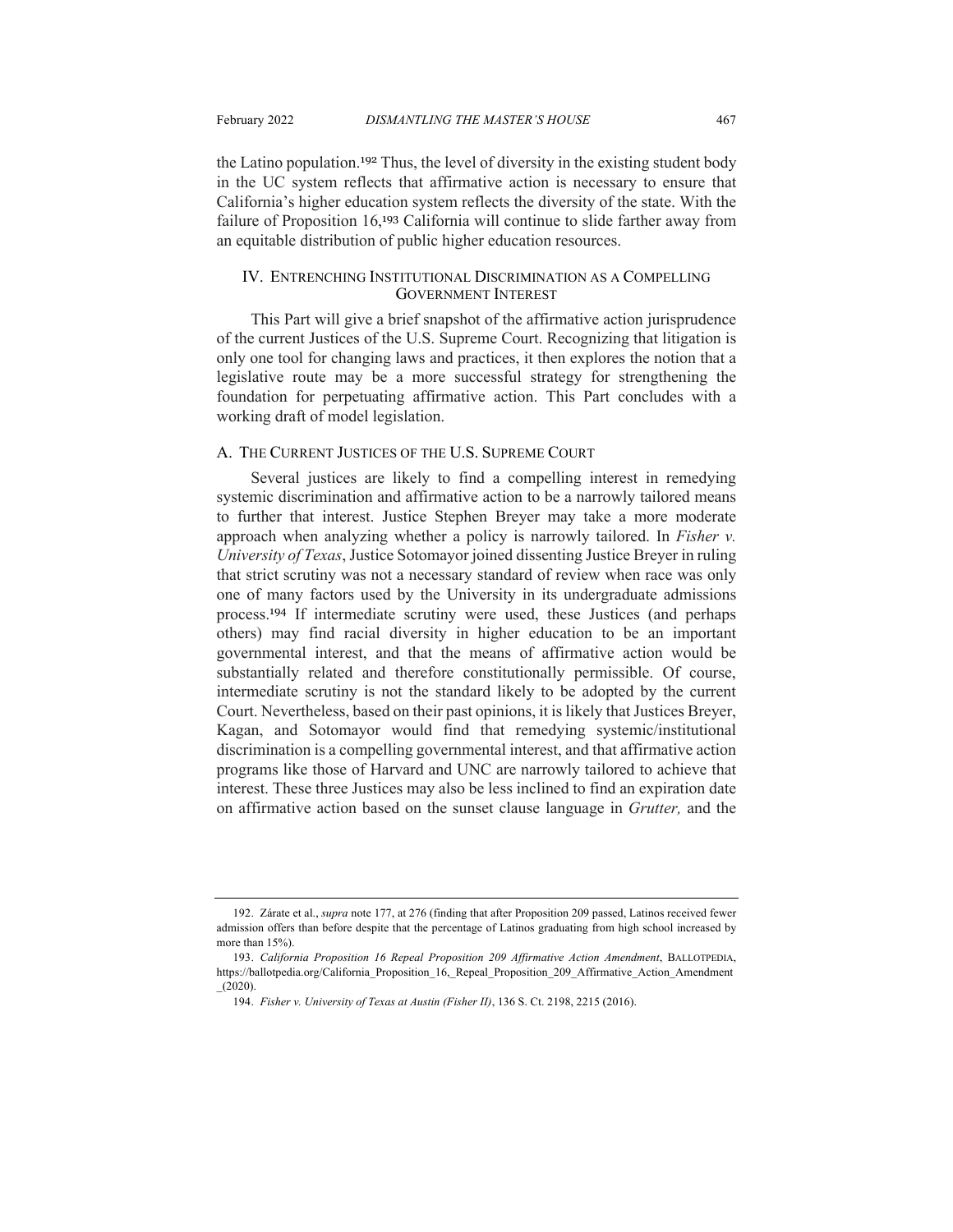Court is currently considering a petition to hear the UNC and Harvard cases together. 195

However, the majority of the current U.S. Supreme Court is unlikely to find a compelling interest in remedying systemic discrimination, and likely to find that the *Grutter* sunset clause is an end date for affirmative action programs in higher education. Based on the holding in *Parents Involved in Community Schools*, which was joined by Chief Justice Roberts, Justice Alito, and Justice Thomas, these Justices may analyze whether a policy is narrowly tailored by using the strictest scrutiny. Under the strictest scrutiny, it is unlikely that remedying systemic/institutional discrimination is a compelling governmental interest, because the Justices may focus on analogizing systemic discrimination to the long disfavored "societal discrimination" described above.

Of the more recent appointees to the Court, one hint that Justice Kavanaugh likely would interpret whether a policy is narrowly tailored by giving more discretion to the government is his recent denial of an application for injunctive relief challenging Illinois Governor, J.B. Pritzker's orders in response to COVID-19,<sup>196</sup> giving the benefit of the doubt to the government in this case. Justice Gorsuch, a proud textualist, may apply the strictest scrutiny to any use of race based on his previous reported decisions, and the fact that he decided the 1964 Civil Rights Act has always prohibited LGBTQ discrimination because of its use of the word "sex."<sup>197</sup> Thus, it is likely that Justice Kavanaugh and Justice Gorsuch would find remedying that systemic/institutional discrimination is not a compelling governmental interest.

In September 2020, the notorious Justice Ginsburg passed away and the Senate confirmed then-Judge Amy Coney Barrett to fill the vacancy.<sup>198</sup> Justice Barrett has already indicated she disagrees with the foundations of the *Roe v. Wade* decision.<sup>199</sup> Even more, Justice Barrett's swearing in gives conservatives

<sup>195</sup>. *Students for Fair Admissions, Inc. v. University of North Carolina, No. 21-707*, U.S. SUPREME CT., https://www.supremecourt.gov/docket/docketfiles/html/public/21-707.html (last updated Jan. 10, 2022); *Students for Fair Admissions, Inc. v. President and Fellows of Harvard College, No. 19-2005*, U.S. SUPREME CT., https://www.supremecourt.gov/docket/docketfiles/html/public/20-1199.html (last updated Jan. 10, 2022).

<sup>196.</sup> *Illinois Republican Party v. Pritzker*, 19A 1068 (2020) (finding that the lower court did not abuse its discretion when it found that none of the allegations sufficed to undermine the Governor's likelihood of success on the merits, or for that matter to undercut his showing that the state would suffer irreparable harm if EO43 were set aside).

<sup>197.</sup> Josh Blackman, *Justice Gorsuch's Legal Philosophy Has a Precedent Problem*, THE ATLANTIC (July 24, 2020), https://www.theatlantic.com/ideas/archive/2020/07/justice-gorsuch-textualism/614461 (stating that Justice Gorsuch is a proud textualist who struggles with the interplay between *stare decisis* and textualism). *See generally Bostock v. Clayton County*, 140 S. Ct. 171 (2020) (Justice Gorsuch's majority opinion relied heavily on the dictionary definition of "sex," and therefore he may be similarly inclined to read the term "race" to eschew so-called "race-adjacent" claims, such as those relying upon implicit bias, systemic, and institutional discrimination).

<sup>198.</sup> Barbara Sprunt, *Amy Coney Barret Confirmed To Supreme Court, Takes Constitutional Oath*, NPR (Oct. 26, 2020, 8:07 PM), https://www.npr.org/2020/10/26/927640619/senate-confirms-amy-coney-barrett-tothe-supreme-court.

<sup>199.</sup> Vicky Baker, *Amy Coney Barrett: Who is Trump's Supreme Court Pick?*, BBC NEWS (Oct. 27, 2020), https://www.bbc.com/news/election-us-2020-54303848 (stating that Justice Barrett's legal opinions and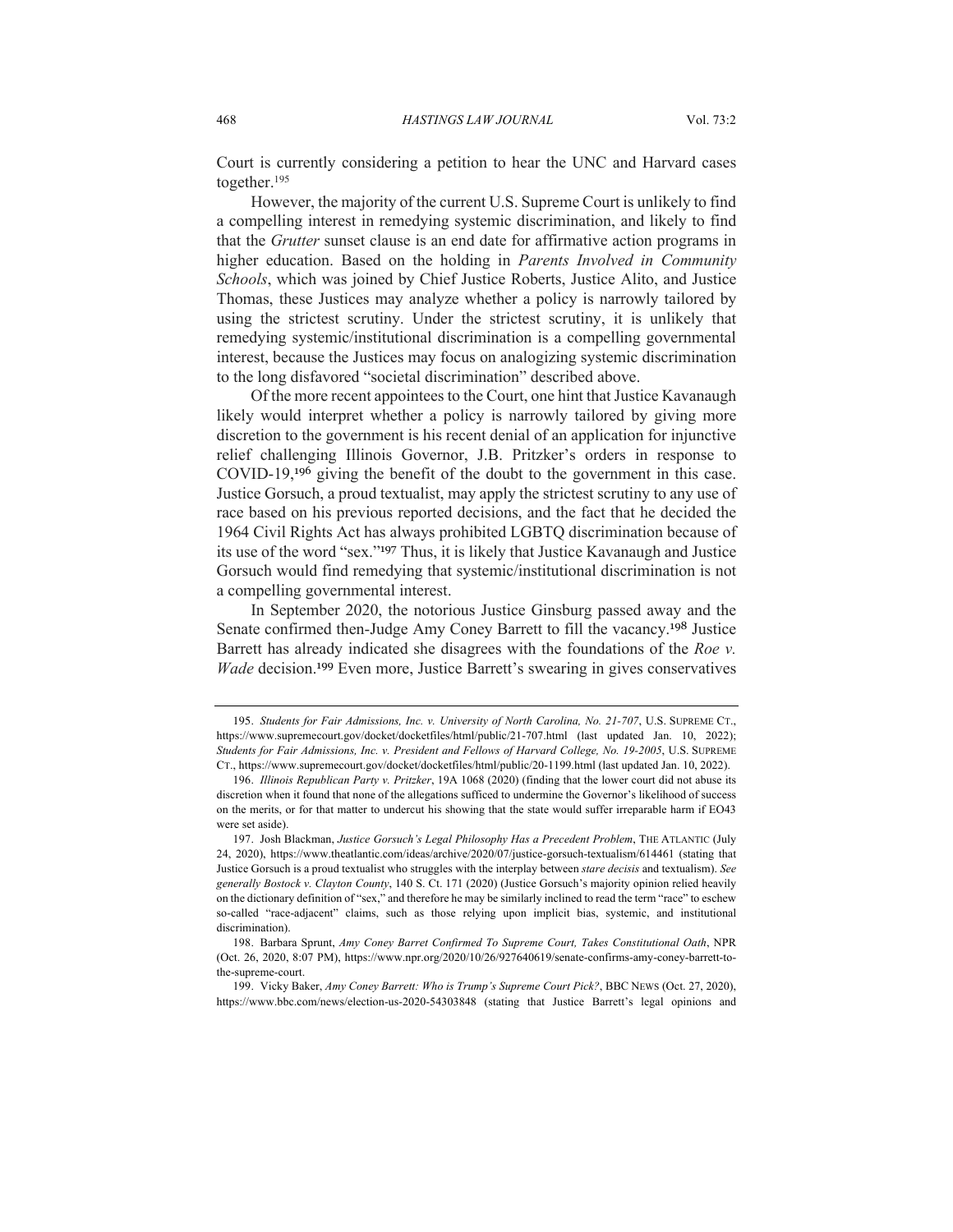a solid advantage on a Supreme Court that already leaned towards the right regarding affirmative action, education, and many other crucial issues.<sup>200</sup> Although Justice Barrett has never explicitly ruled on the matter, her conservative judicial narrative suggests that she may not find remedying systemic/institutional discrimination to be a compelling interest,<sup>201</sup> given how closely those concepts align with more liberal principles. The Justices in the majority could potentially erect a judicial barrier preventing higher educational systems from using race as a factor in their admissions process and could prevent future administrations and legislatures from even attempting to enact more liberal policies.<sup>202</sup> And so, we turn to immediate legislative options.

#### B. STRATEGIES FOR PROMULGATING LEGISLATION

The federal election in the fall of 2020 resulted in a change in administrations, and a shift in the balance of power in the U.S. Senate, while the Democrats narrowly held onto a majority in the House of Representatives.<sup>203</sup> Holding onto Congress, though admittedly with a 50-50 split that Vice President Harris can tip with tie-breaking votes,<sup>204</sup> means that the time is ripe. Within the next year (before midterm elections), our legislators must seize this opportunity to perform studies to establish a strong basis in evidence that systemic discrimination has been and continues to operate in the education context, and proclaiming that remedying past and present discrimination is a compelling government interest. A working draft of such a model statute is provided in Appendix A.

### **CONCLUSION**

In conclusion, this Article demonstrates that systemic/institutional racism is past and present discrimination compounded and multiplied. Therefore, remedying institutional discrimination should be considered a compelling government interest to justify race-conscious remedies, and the fake dichotomy of *de jure* and *de facto* segregation and discrimination should be dismantled.

The current U.S. Supreme Court is not likely to consider this claim and thus congressional legislation is the preferred approach. Admittedly, it is a tough

204. *Id.*

remarks on abortion and gay marriage have made her popular with the religious right but earned vehement opposition from liberals).

<sup>200.</sup> *See Fisher II*, 136 S. Ct. at 2215.

<sup>201.</sup> *See* Kidder, *supra* note 191.

<sup>202.</sup> Liz Goodwin, *Another Conservative Justice on the Supreme Court Could Mean Big Changes for Abortion and Affirmative Action Cases*, BOS. GLOBE (Sept. 23, 2020, 8:48 PM), https://www.bostonglobe.com/ 2020/09/23/nation/another-conservative-justice-supreme-court-could-mean-big-changes-abortion-affirmativeaction-cases (referencing Jonathan Turley by stating there are a very significant number of cases that are dangling by a 5-4 majority; Justice Barrett's appointment is be the most consequential and transformative appointment in the history of the court).

<sup>203.</sup> *How Will the 2020 Elections Affect Congress*, AP NEWS (Oct. 19, 2020), https://apnews.com/ article/will-general-election-affect-congress-01e40624fd0c3868b9248d3dbf4ad855.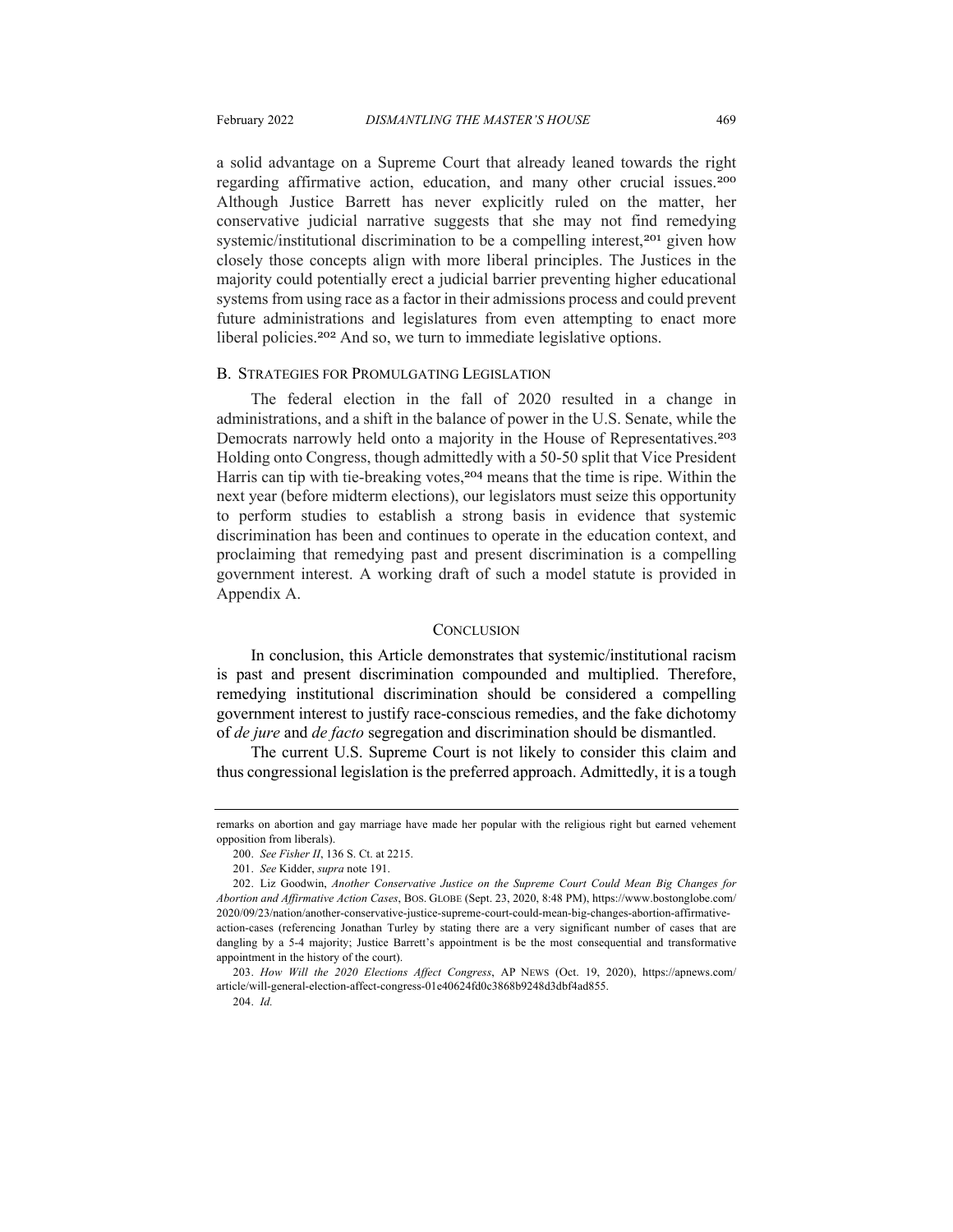sell in the House and Senate, and there are about nine months left to try before the midterm elections. Some may suggest using an Executive Order, but the "policy whiplash" that results from a change in administrations would put a substantial burden on colleges and universities, not to mention students and applicants, especially given the greater financial and other strains due to the COVID-19 crisis.

Given the narrow majorities in Congress, and the fact that not all Democratic congresspersons are supportive of race-based affirmative action, a compromise proposal that combines class and race-based affirmative action might be necessary to obtain support from a majority of the House and Senate. Let us begin. Now is the time to start the negotiations, while the sun remains high in the sky, before sunset arrives.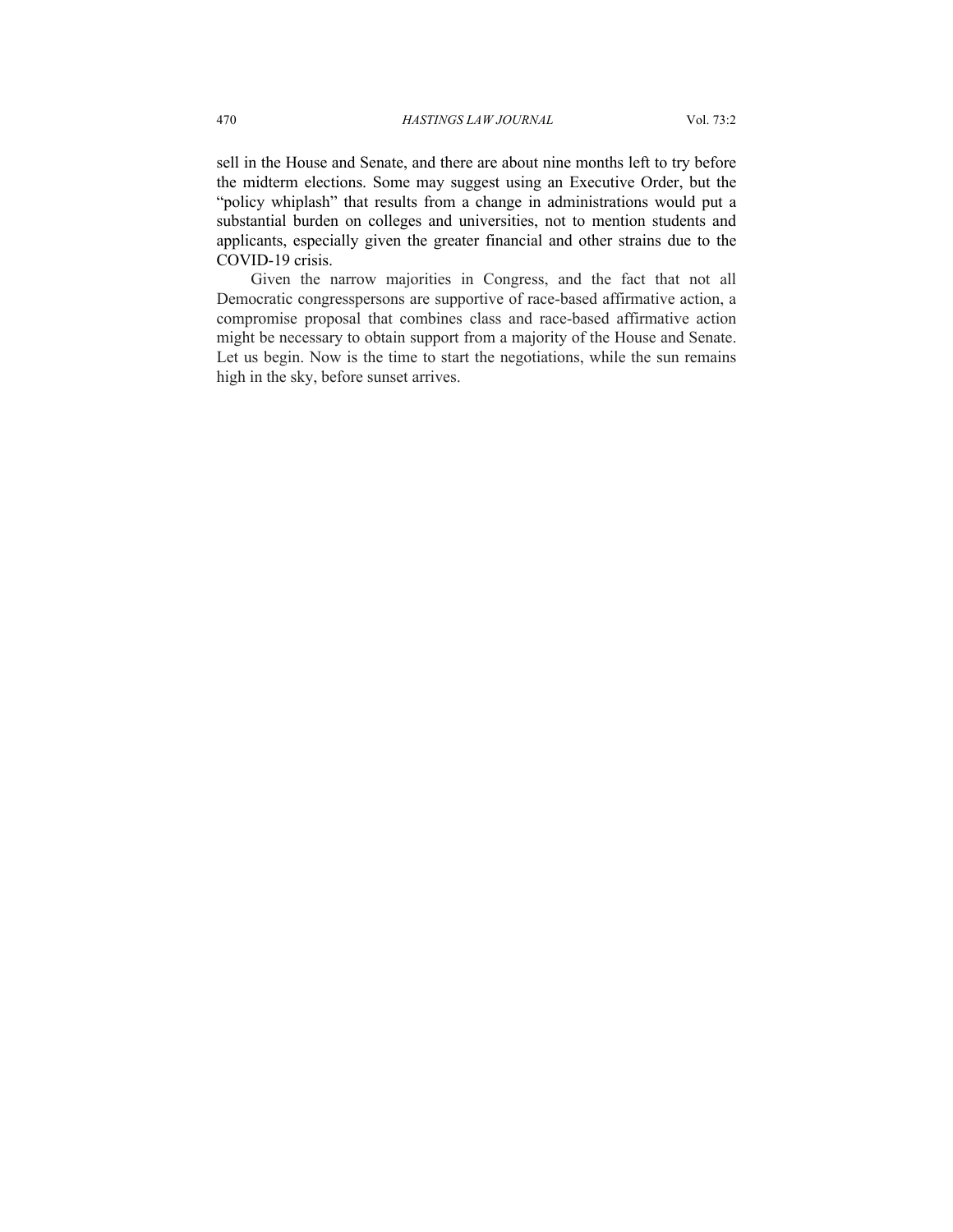#### APPENDIX A

## A. DRAFT MODEL STATUTE: REMEDIATING INSTITUTIONAL AND SYSTEMIC DISCRIMINATION ACT (RISDA)

## *I. Preamble*

Extensive academic research and data document numerous ways that Black and brown Americans experience life in the United States differently from their white counterparts.<sup>205</sup> Often referred to as systemic/institutional discrimination, it is ingrained in society through the policies and practices of institutions like schools, government agencies, and law enforcement.<sup>206</sup> Research and data show that these disparities exist along nearly every facet of American life, including employment, wealth, education, home ownership, health care, and incarceration.<sup>207</sup>

Many argue that institutional/systemic discrimination is not intentional, and the U.S. Supreme Court has disallowed the use of societal discrimination to justify remedial/race-conscious measures, on the grounds that the "discrimination" does not result from deliberate actions of public officials but rather from choices made by private individuals.<sup>208</sup>

The Court's failure to find general societal discrimination as purposeful has caused it to perceive the issue of resolving our nation's continuing racial issues as something that lies beyond the responsibility and competence of the federal government.

Thus, the historical treatment of racial minorities as inferior has had a pervasive effect on society. Even more, our nation's institutional norms, practices and procedures were created during the days of explicit racial discrimination and are not neutral themselves.

<sup>205.</sup> Gerdeman, *supra* note 16 (a recent study by Harvard University found that when Blacks "whitened" their resumes when applying for jobs—for example, by using "American" sounding names—they got more callbacks for corporate interviews; 25% of Black candidates received callbacks from their whitened resumes, while only 10% got calls back when they left ethnic details on their resume).

<sup>206.</sup> KHIARA M. BRIDGES, CRITICAL RACE THEORY: A PRIMER 148 (1st ed., 2019) (there are four elements to the definition of systemic/institutional discrimination, including (1) lack of intentionality, (2) the practices that sustain racial inequality are unoriginal and produced by everyday decisions that structure our social, political and economic interactions, (3) neutrality so that there is an absence of any explicit invocation of race, and (4) the irrelevance of the "bad actor" so that there is no evil "man behind the curtain" designing and operating the institutions that form institutional racism).

<sup>207.</sup> Devah Pager, *The Sociology of Discrimination: Racial Discrimination in Employment, Housing, Credit and Consumer Markets*, 34 ANN. REV. SOC. 110, 198 (2008) (citing examples of systemic/institutional discrimination including: how (1) public schools are typically funded with property taxes, meaning that schools in poorer neighborhoods, where property values are low, tend to receive less funding than schools in more affluent neighborhoods, where property values are higher; and (2) teachers in schools in poorer neighborhoods are likely to have less experience, shorter tenure, and emergency credentials rather than official teaching certifications).

<sup>208.</sup> *Parents Involved in Cmty. Schs.*, 551 U.S. at 730, 758 (holding that struck down race-conscious desegregation plans of school district on the basis that when segregation is de facto, or not created by government police, it would violate the Constitution to take racially explicit steps to reverse it).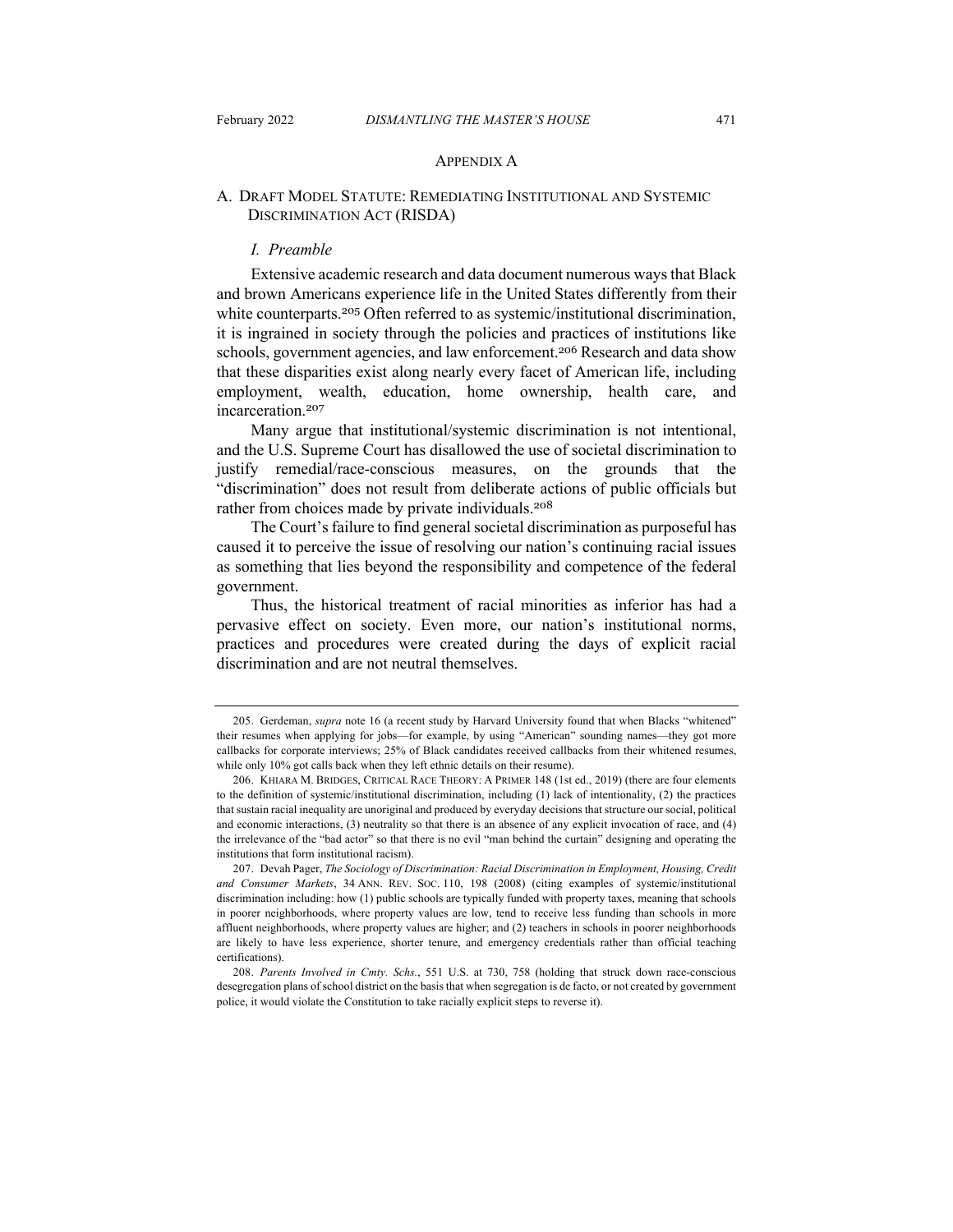As a result, minority populations continue to be systematically underrepresented in the allocation of employment, education, and political opportunities. In turn, this underrepresentation has caused racial minorities to have lower standards of living, higher vulnerability to crime, poorer health, and shorter life expectancies than members of the white majority.<sup>209</sup>

An affirmative action program is a tool designed to ensure equal opportunity in education. A central premise underlying affirmative action is that, absent discrimination, over time a program's applicant pool generally, will reflect the racial and ethnic profile of the populations from which the program recruits and selects.

Affirmative action programs contain a diagnostic component which includes a number of quantitative analyses designed to evaluate the composition of the student body and compare it to the composition of the relevant applicant populations.

Affirmative action programs also include action-oriented programs. If applicants of color are not being offered admission at a rate to be expected given their availability in the relevant population, the affirmative action program should include specific practical steps designed to address this underutilization.

Effective and narrowly tailored affirmative action programs also include internal auditing and reporting systems as a means of measuring the progress toward achieving the student body that would be expected in the absence of discrimination.

An affirmative action program also ensures equal opportunity by institutionalizing the institution's commitment to equality in every aspect of the educational process. Therefore, as part of its affirmative action program, monitoring and examining educational policies and practices, as well as their impact on under-represented groups, is crucial. 210

Therefore, after extensive research, Congressional hearings and factfinding, Congress hereby declares the following:

That there is a strong basis in evidence that systemic racial and ethnic discrimination is real, and that it continues to impact the lives of people of color.

That there is a strong basis in evidence to conclude that institutional structures, both governmental and non-governmental, have in the past perpetuated, and continue to perpetuate, discriminatory outcomes for people of color.

That Congress has a compelling interest in remedying this past and present discrimination authorizing the use of race-conscious measures, including but not limited to affirmative action.<sup>211</sup>

<sup>209.</sup> BRIDGES, *supra* note 206, at 164.

<sup>210.</sup> This affirmative action portion of the draft regulation is modeled in 41 C.F.R. Subtit. B, Ch. 60, Pt. 60-  $\mathcal{L}$ 

<sup>211.</sup> CHRISTINE J. BACK & JD S. HSIN, CONG. RSCH. SERV., R45481, "AFFIRMATIVE ACTION" AND EQUAL PROTECTION IN HIGHER EDUCATION (2019); *see also* Eric Schnapper, Affirmative Action and the Legislative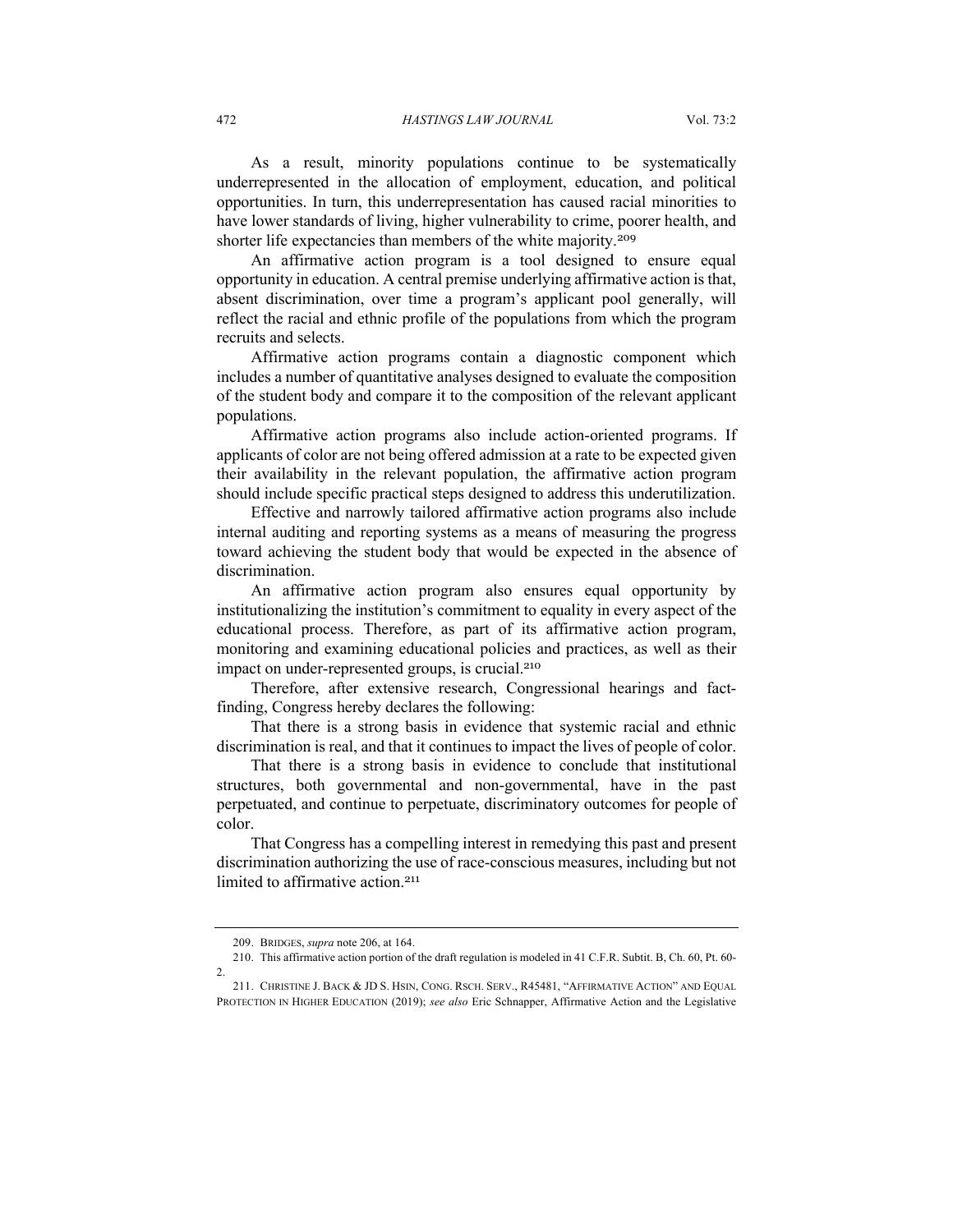\*[Please be advised Congress reserves the right to supplement additional support from congressional studies upon conclusion of further hearings and factfinding efforts.]\*

This statute is hereby enacted as *RISDA: Remedying Institutional and Systemic Discrimination Act*

## *General.*

No person in the United States shall, on the ground of race, color, or national origin be excluded from participation in, be denied the benefits of, or be otherwise subjected to institutional or systemic discrimination under any program to which this part applies.<sup>212</sup>

## *(b) Affirmative Action.*

(1) In administering a program regarding which the recipient has previously discriminated against persons on the ground of race, color, or national origin, the recipient must take affirmative action to overcome the effects of prior discrimination.<sup>213</sup>

(2) Even in the absence of prior individual or institutional discrimination, a recipient in administering a program may take affirmative action to overcome the effects of systemic discrimination, and other conditions which resulted in limiting participation by persons of a particular race, color, or national origin.<sup>214</sup>

(3) Institutions that wish to implement affirmative action programs must establish a strong basis in evidence, such as statistical evidence, policy evaluations, social science evidence, documentary evidence or prior findings of discrimination, to justify the remedial policy,  $^{215}$  OR

(4) May rely upon these Congressional findings of systemic discrimination in education to justify the remedial policy.

History of the Fourteenth Amendment, 71 VA. L. REV. 753, 798 (1985); Edward R. Roybal, *Affirmative Action: A Congressional Perspective*, *in* MINORITIES IN SCIENCE (Vijaya L. Melnick, Frankline D. Hamilton eds., 1977).

<sup>212.</sup> 34 C.F.R. § 100.3.

<sup>213.</sup> *Id*.

<sup>214.</sup> *Id*.

<sup>215.</sup> *Id.* § 100.6(b)–(c).